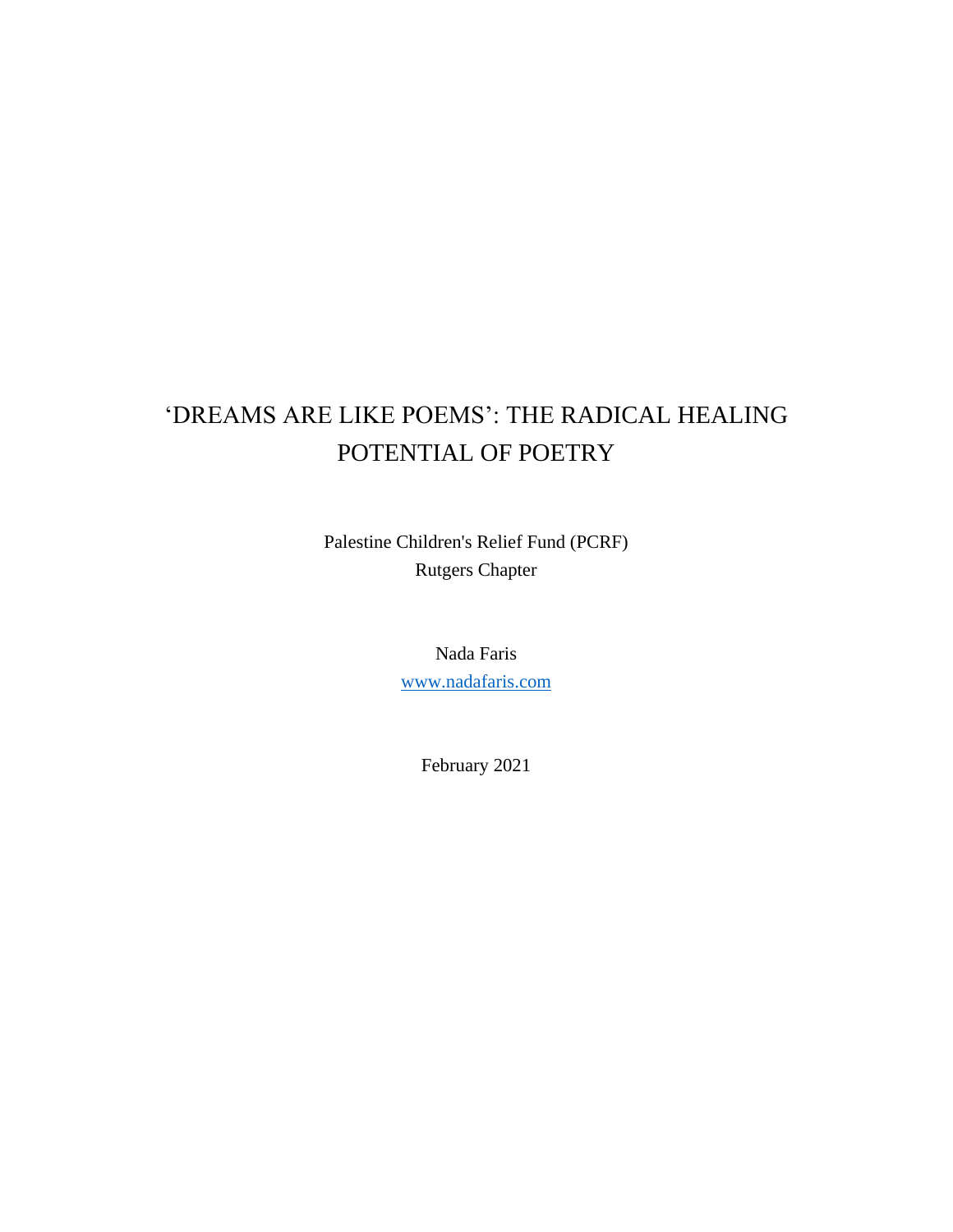### **CONTENT**

| 'Dreams Are Like Poems': The Radical Healing Potential of Poetry  1 |  |
|---------------------------------------------------------------------|--|
|                                                                     |  |
|                                                                     |  |
|                                                                     |  |
|                                                                     |  |
|                                                                     |  |
|                                                                     |  |
|                                                                     |  |
|                                                                     |  |
|                                                                     |  |
|                                                                     |  |
|                                                                     |  |
|                                                                     |  |
|                                                                     |  |
|                                                                     |  |
|                                                                     |  |
|                                                                     |  |
|                                                                     |  |
|                                                                     |  |
|                                                                     |  |
|                                                                     |  |
|                                                                     |  |
|                                                                     |  |
|                                                                     |  |
|                                                                     |  |
|                                                                     |  |
|                                                                     |  |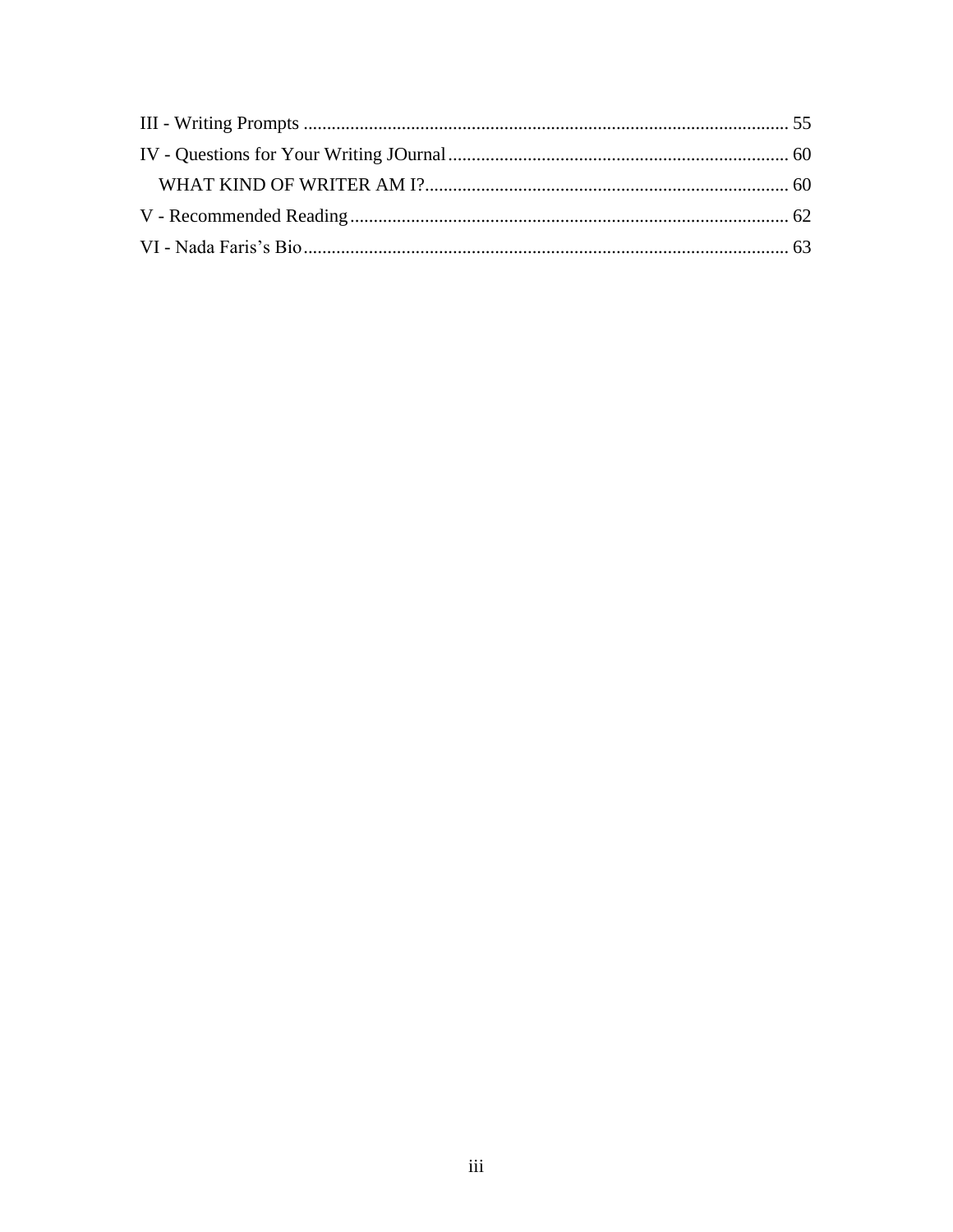### I - INTRODUCTION

# <span id="page-3-1"></span><span id="page-3-0"></span>**'Dreams Are Like Poems': The Radical Healing Potential of Poetry**

Nada Faris

"By making us stop for a moment, poetry gives us an opportunity to think about ourselves as human beings on this planet and what we mean to each other." – Rita Dove

As a tool of cognition, poetry beats any existing form of analysis (a) because it pares down our reality to its linguistic essentials, whose interplay, be it clash or fusion, yields epiphany or revelation, and (b) because it exploits the rhythmic and euphonic properties of the language that in themselves are revelatory – Joseph Brodsky.

"Dreams are like poems" writes the American poet Michael Dickman (263). He elucidates: "In a dream, anything is possible. You can fly, you can travel to foreign countries or unknown universes. You can experience your wildest fantasies and face your most terrifying fears. In this way dreams are like poems. They have their own stories to tell and their own music to sing, and they play by their own rules" (263). Dickman clarifies that "the secret to how dreams work is the word yes. Dreams never say no to anything, no matter how weird." (263). Dickman provides the following example: In a dream someone could be flying then sprout three heads, find themselves on Mars, Mars could shrink to the size of a cell phone, which then rings and speaks to the three heads. He asks, "what happens if we keep saying yes in our poems?" He then suggests that two crucial outcomes might occur. First, "it will free us to say some things we feel we can't say given the rules of our actual lives and the physical world," and second, saying yes in our poems "will sharpen our imaginations in a culture where everything seems already imagined for us" (264).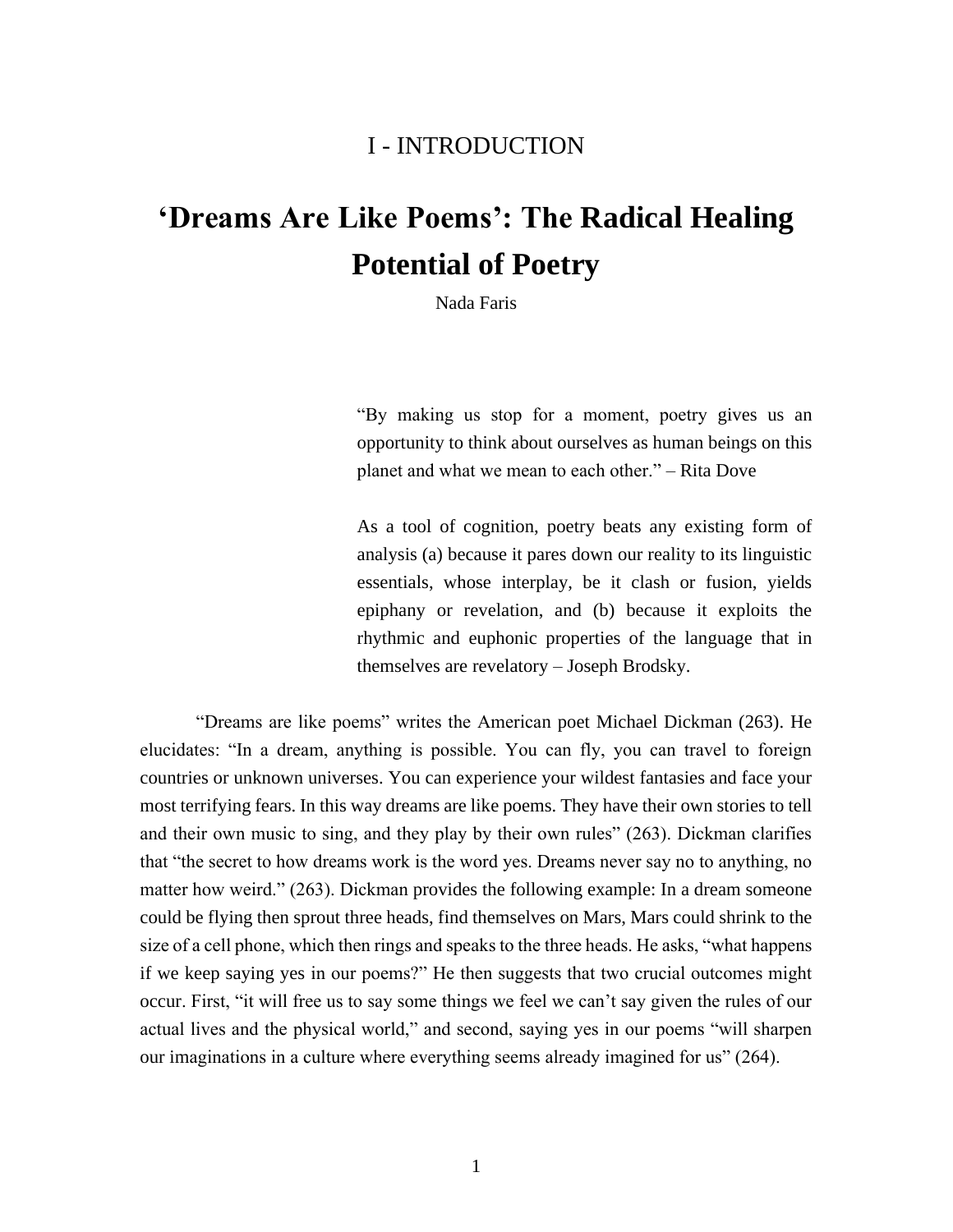Making our poetry weirder and weirder may help us say things that might embarrass us if uttered in public, and it might also enable us to become more creative. It is the inextricability of one's life from the very substance of one's dreams that seems to be missing from Dickman's phrasing. In other words, dreams do not bloom in a vacuum, nor do they occupy a space of pure imagination where anything can happen. The socio-political and psychic constraints on what is possible and impossible to say or write in a public setting also impacts the content we imagine while asleep.

An early attempt to describe the nature of dreams can be found in Plato's *Republic*. "Isn't dreaming," writes Plato, "precisely the state, whether one is asleep or awake, of taking something to be the real thing, when it is actually only a likeness?" (196-197). It is worthy to note that Plato describes dreaming as a state occurring during both *wakefulness* and *slumber,* which lends support to the idea that dreams are like poems and that poems are like dreams – in the sense that dreams are where one encounters content, and poetry is where one is able to shape and mold the visual and emotional substance of our dreams. However, Plato proceeds to differentiate between what is real and what is only a likeness of that reality, and he describes a person who lacks true knowledge of the world as someone who "dreams his current life away in a state of semi-consciousness" (267). In other words, there is a real world, and there is a dream world; then there is a state of dreaming or a state of semi-consciousness, which can take place while one is asleep or awake.

In this paper, it will be argued that the dream-world itself and the logic of the dreamworld in our poetry provide opportunities for us to stretch and flex our imaginations, to straddle both states of semi-consciousness and keen attentiveness; however, two questions have to be raised before we deconstruct the power of dreaming and of writing poetry. (1) Are dreams venues for sheer fantasy? Or are they not so different from our actual world in terms of what can and cannot be permitted? (2) Additionally, should we write only to enhance our imagination in a world where everything seems to be imagined for us? Or is there a more vital need for improving our ability to think outside of prescribed material at the level of our thoughts and desires, and at the deeper level of what makes us human in the first place? The way we approach dreaming and poetry writing will depend on the way we answer those questions.

According to Sigmund Freud dreams allow visual access into our unconscious minds. Annie Finch sums it up in *A Poet's Craft*: "We dream in images that evoke feelings" (127). Theorizing the function of dreams, Freud proposed that they both controlled and protected the anxiety associated with some of our repressed desires. Over the years, researchers on sleep discovered that dreams enabled people to revisit their painful memories and to create a space in which they could attempt to work through their hurt,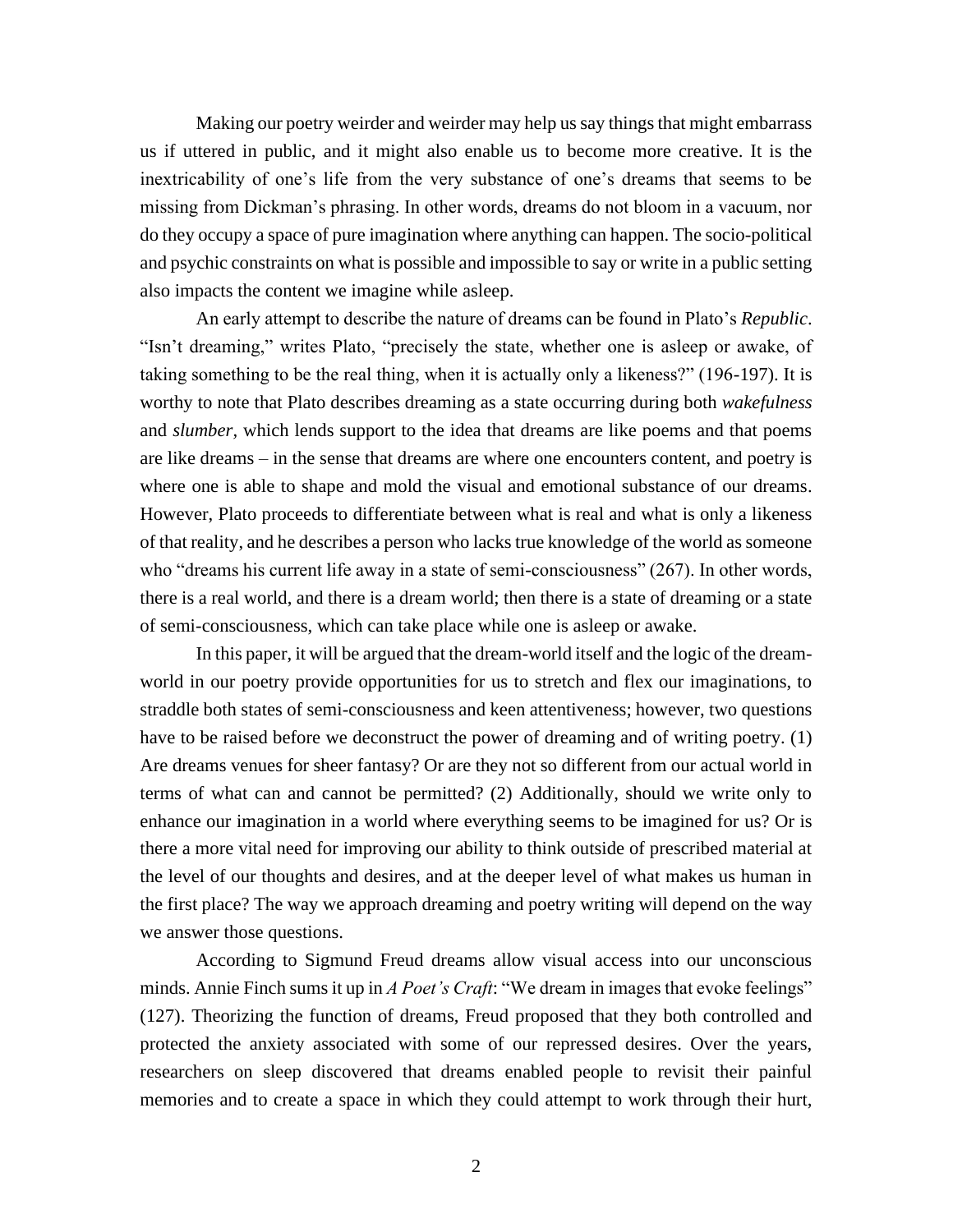disappointment, and unmet needs. For example, researchers identified that nightmares embodied our inability to work through repressed fears and prior pain.

This paper begins from the premise of acknowledging the ubiquitous possibility of having experienced agony or even trauma in our lives. The events of this century and the one that preceded it have been immensely devastating for our world, impacting the livelihoods of both humans and nonhumans. This discussion about dreams and poetry is thus more concerned with its serious and sobering potential. It views our dreams as virtual spaces allowing us to relive and reprogram our pain, and views poetry as another dreamlike space providing even more tools that can facilitate the healing process. John Fox writes in *Poetic Medicine: The Healing Art of Poem-Making,* "Poems distill experience into the essentials. Our personal experiences touch the common ground we share with others. [ . . . Poetry] used in this healing way helps people integrate the disparate, even fragmented parts of their life. Poetic essences of sound, metaphor, image, feeling and rhythm act as remedies that can elegantly strengthen our whole system—physical, mental and spiritual" (3). This would mean that the secret to dreams and poetry is not simply saying yes to more weirdness. Rather, the secret to dreams and poetry is perhaps the potential to observe what can and cannot be said or imagined in our bodies, in our homes, in our societies, etc. It is, in other words, as valuable to say yes in dreams and poetry, as it is to stay cognizant of the psychic zones of disturbances that lead us to say, no, no, no, no. If we practice noticing what is mentally permitted and when our psychic barriers show up, or where we find it difficult to articulate concepts in dreams and in our poetry, we will develop into more sensitive, complex, creative, and authentic individuals.

Whereas poetry is proficient at documenting fleeting moments of joy or wonderfully witty and weird thoughts, in *Making Poems* Todd Davis and Erin Murphy state that if poetry were "merely about such ecstatically fleeting moments, [ . . . ] then the burgeoning floodwaters of inspiration might have drowned us in [ . . . ] an artistic drought to end all droughts." Simply put, if our poetry comprised of only joyful observations, then the art would not have persisted as an integral aspect of humanizing humans, politicizing politics, and collectivizing individuals into communities. Poetry can certainly be about vision and inspiration. It is also important—in the context of our bodies and the communities we inhabit—to continue asking what roles our poems might be playing.

In "How Trauma Affects Dreams," Rob Newsom reminds us that "While science has come a long way since Freud, more recent hypotheses remain surprisingly consistent with [Freud's] early ideas. Many neuroscientists and psychologists believe that dreams help to integrate our experiences into long-term memory, a process called memory consolidation. When our experiences are traumatic, dreams may reflect the body attempts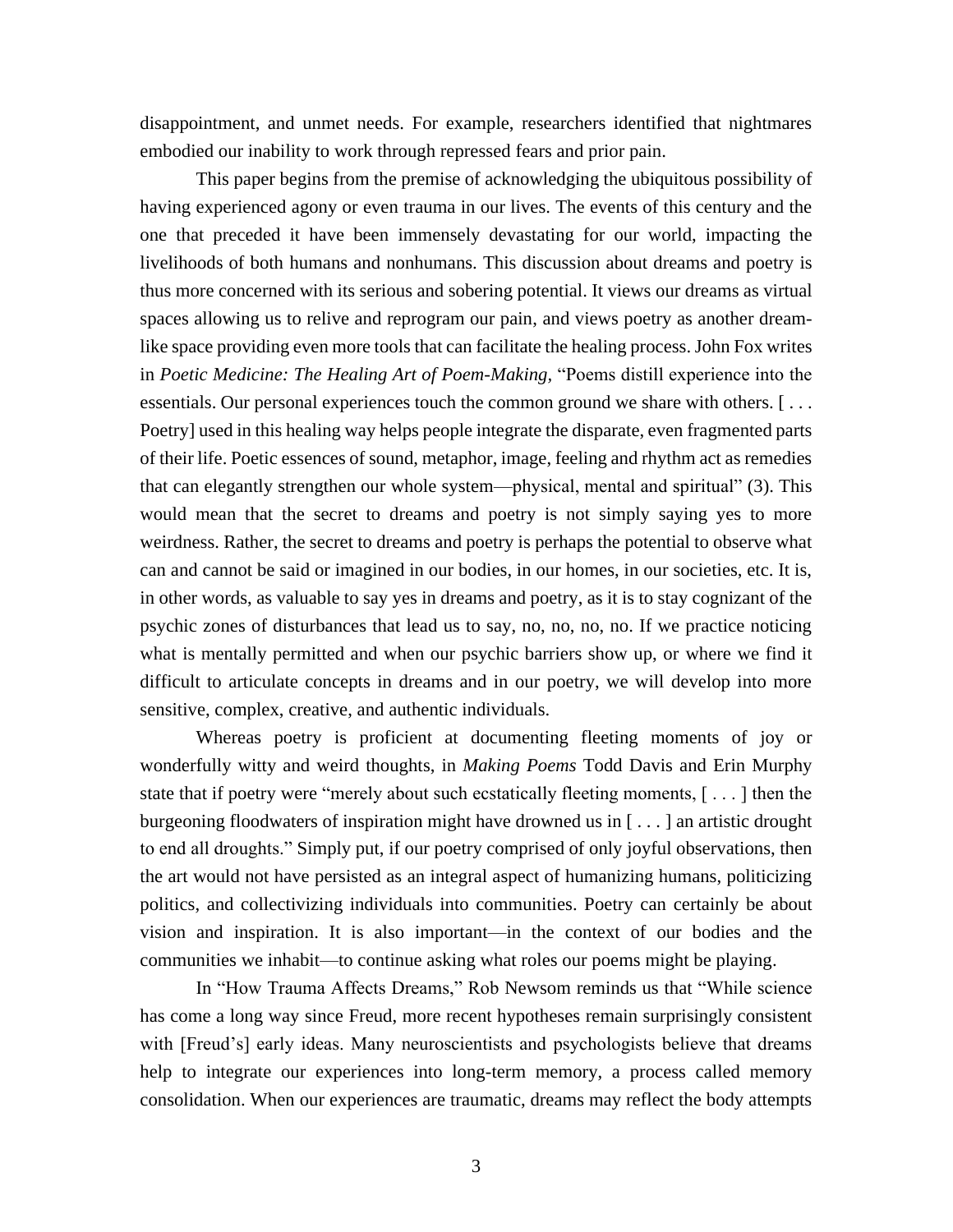to cope and learn from these situations." He goes on to say that "After a traumatic experience, many people want to forget about what happened and move on. Unfortunately, trying to forget or suppress thoughts and feelings may make trauma-related nightmares more frequent." Thus, a specific branch of therapy has been formed around the idea that writing down nightmares and turning them into literature can help rewrite the story or feelings associated with images in a way that resolves the crisis that gave birth to them. This is called Image Rehearsal Therapy (IRT). It should not replace the most essential part of coping with trauma which is asking for professional help from licensed doctors, counselors, and therapists trained in treating nightmares and trauma-based responses. Nonetheless, poetry-making itself is a process that inherently contains a radical healing potential, for not only does writing poems allow "us to make profound discoveries about ourselves," but also, Fox explains, writing "even a fragment of a poem may serve as the balancing point which [one's] eyes focus on in order to walk over difficult terrain. Keeping [one's] eyes on that balance point prevent [one] from falling upon rocks of despair and sadness that can afflict our daily lives" (35, 11).

In "The Power of Writing," the therapist Elizabeth Sullivan explains that "Most of us do not think in complete sentences but in self-interrupted, looping, impressionistic cacophony" (qtd. in Tartakovsky), thus Margarita Tartakovsky—the writer who interviewed Sullivan—concludes that writing "helps us track our spinning thoughts and feelings, which can lead to key insights." Sullivan adds that since writing is speaking to another consciousness, whether to a reader, or another part of one's own self, "We come to know who we really are in the present moment." Sullivan adds that what makes writing "therapeutic" is one's willingness and success in "telling the truth." This reminds me of W.H. Auden's quote about writing truth in poetry: "A poet cannot bring us any truth without introducing into his [*sic*] poetry the problematic, the painful, the ordinary" (qtd. in Finch, 151). In order to be truthful, it is not enough to focus on only one emotional tenor, or one facet of the human experience, since truth-telling requires the ability to be authentic and whole, which need a certain degree of comfort with contradiction, ambiguity, and paradox. In fact, discovering a way to express real-life paradoxical experiences in their poems, is to embrace one's whole life. Similarly, reading poetry—not just writing one's own—contains healing potential. Fox writes, "Because the feeling-oriented, nonlinear logic of poetry allows for paradox and even celebrates it, familiarity with poetry will expand [one's] range of possible emotional choices" (12). Simply put, not only will writing truthfully about one's experience sharpen one's interiority and capacity for articulating or naming and reshaping their pain, reading poetry will furthermore equip the poet with a broader spectrum of emotional complexity and nuance, and that in turn will help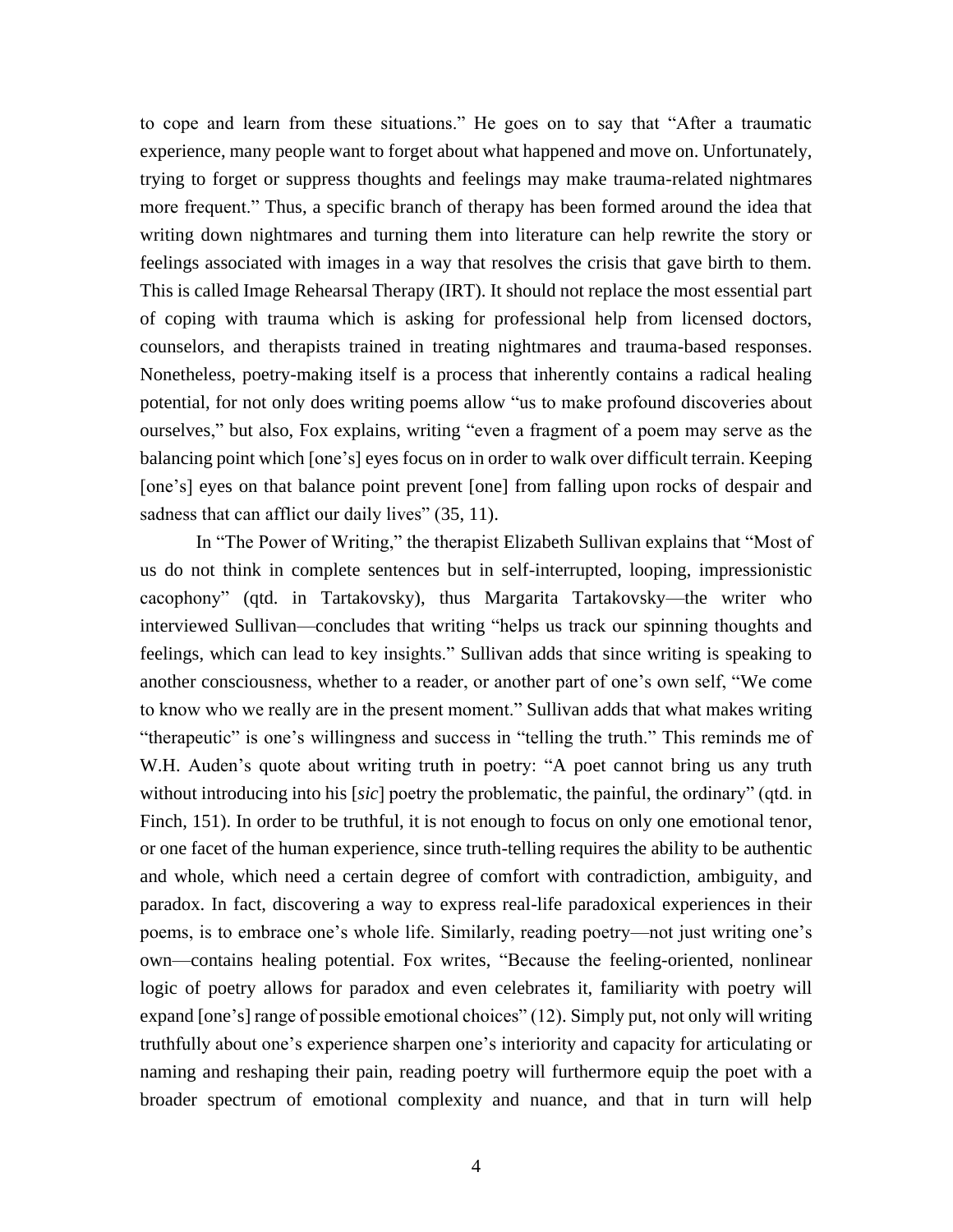individuals respond to diverse events and situations in creative ways, rather than merely resorting to a narrow-minded set of options that perpetuate cycles of abuse or violence.

Poetry is vital in the reconciliation process even at the political, social, or communal levels. In the powerful anthology of poetry *Against Forgetting: Twentieth Century Poetry of Witness,* the American poet Carolyn Forché writes that while many poets did not survive the destructive experiences of their times and the dark places in which they dwelled, "their works remain with us as poetic witness" (29). Forché differentiates between the American publishing's comprehension of the labels "political" and "personal." For American publishers, the former refers to "a public partisanship that is considered divisive, even when necessary," while the latter calls to mind "lyrics of love and emotional loss" (31). Forché writes:

> "The distinction between the personal and the political gives the political realm too much and too little scope; at the same time, it renders the personal too important and not important enough. If we give up the dimension of the personal, we risk relinquishing one of the most powerful sites of resistance. The celebration of the personal, however, can indicate a myopia, an inability to see how larger structures of the economy and the state circumscribe, if not determine, the fragile realm of individuality." (31)

Therefore, Forché calls for a third term, "one that can describe the space between the state and the supposedly safe havens of the personal," and she suggests naming it "the social" (31). Like dreams, the social level should not be thought of as a pure venue for sheer choice. Because it is a place "where books are published, poems read, and protest disseminated," the social can become a location of struggle and resistance, a "sphere in which claims against the political order are made in the name of justice" (31). While poetry can heal and transform our own anxieties, fears, and unmet desires at the individual level, our written and oral poems during our lifetimes and the works we leave behind can additionally act as witness to our experiences and those of others. As such, they can speak truth to power and rally communities behind unifying themes. Forché calls this kind of writing, "Poem as trace. Poem as evidence" (31).

Because this paper is concerned with healing rather than extremities and resistance, it should be emphasized that every individual's attempt to write poetry is inherently worthwhile. Value in politics might mean highlighting some voices over others, especially if this power-balancing act is meant to rectify inequality in the social, political, and economic fields (for example, in award committees, editorial boards of journals, and other job opportunities). The power-balancing act committed by institutions and organizations, however, should not discourage anyone from utilizing and constantly stretching out their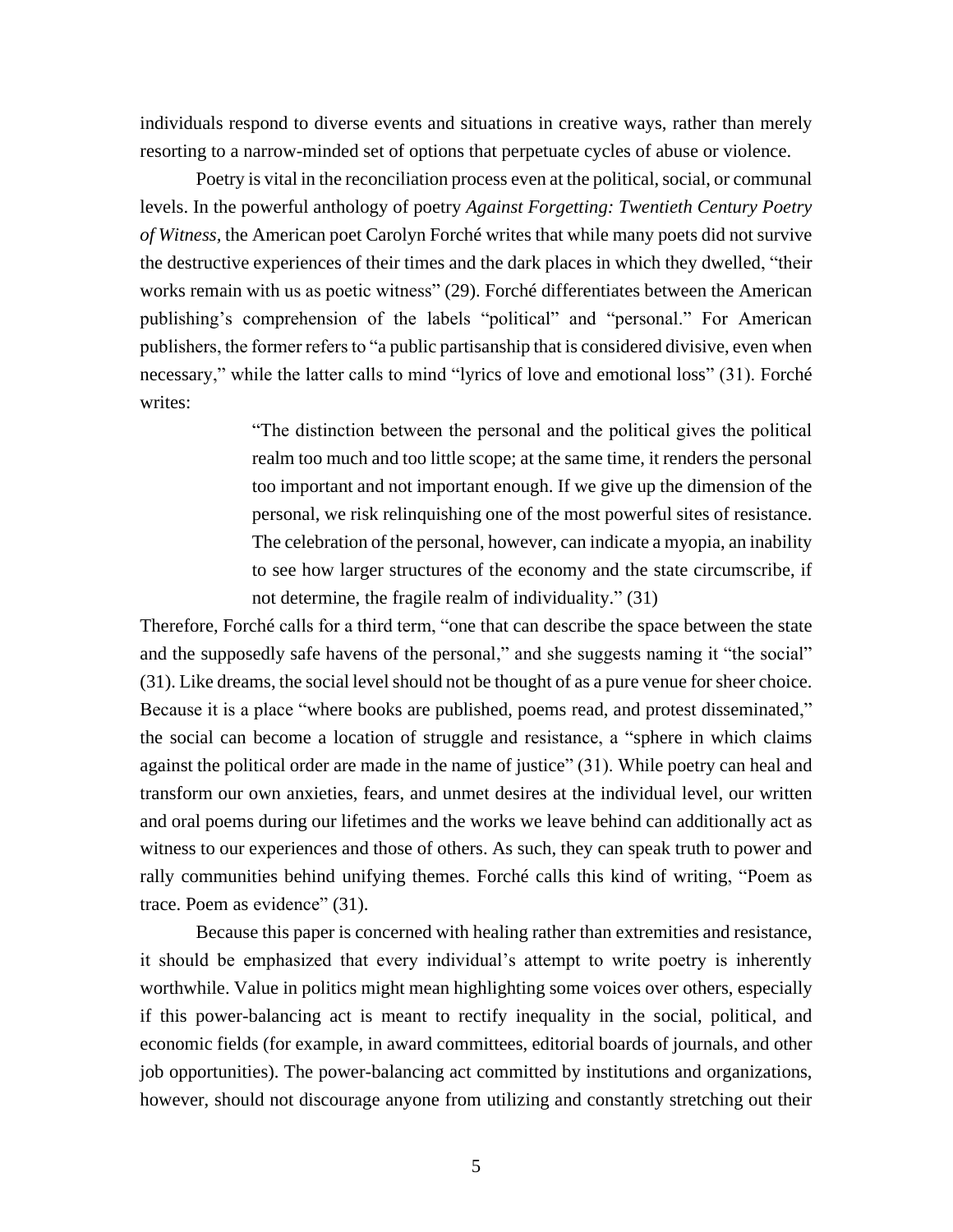own lexicon to build an interior space in which one's "intuitive voice may awaken and thrive" (Fox, 4). Because "Poetic language expresses what plain language cannot," the healing potential of poetry exists for everyone, not only for those who experienced the most pain and horrific traumas. (Fox, 9). In fact, the more that an individual learns about the world, and the more that anyone sharpens their powers of observation and empathy, the more that they will undoubtedly come across even more heinous and despicable forms of exploitation, and even more unfortunate people who suffer in terrible ways. Yet a question continues to persist in writing workshops today: If after weighing our anxieties with the anxieties of others we discover that ours cannot match or even come close to their nightmarish experiences, does it mean we are not allowed to write about our pain, or that our voices ought not to be expressed?

To answer this question, I turn to two other essential anthologies of poetry. The first is Hayan Charara's *Inclined to Speak: An Anthology of Arab American Poetry,* and the second is Fatimah Asghar's and Safia Elhillo's *Halal if You Hear Me: The Breakbeat Poets vol.3.* In the introduction of *Inclined to Speak*, Hayan Charara writes, "In an issue paper published by the American-Arab Anti-Discrimination Committee, regarding the negative images of Arabs in American popular culture, the author notes that 'Americans know a great deal about Arabs. The problem is that so much of what is known is wrong'" (xvi). Charara concludes, "The task, then, becomes to reverse the scenario." Why should we write? Why are our experiences inherently valuable? Why must we never compare our pain with the pain of others? And why must we attempt to express our own perspectives, thoughts, imaginings, dreams, and desires? Because every one of our poems contains the potential of "invalidating an image that is at best misguided" (xvii). Charara states it is "dangerous" for those creating myths about others, as well as those being constituted by those myths, and thus, the task of the poet becomes erecting new ideas about identity and destroying previous ones; she writes, "we may build what we demolish. Yet in this engagement of myth-making and myth-breaking, Arab American poets open doors of possibility—quite revolutionary—that lead to the reinventing of the images of Arab American people, culture, literature, and history" (xviii).

Furthermore, in Fatimah Asghar's and Safia Elhilo's anthology, they add two essential reasons why it is important for us to continue to write whether or not we think our experiences are worth their ink and worth our readers' time. In Elhilo's Foreword, she talks about the phrase Good Muslim and Bad Muslim and explains that such terms can appear when the representations of what it means to be a Muslim are minimal, and extreme, either pure and ideal, sticking closely to doctrines, or at the far end of the spectrum: entirely reprehensible and evil, committing horrible acts in the name of the religion. Since, Elhilo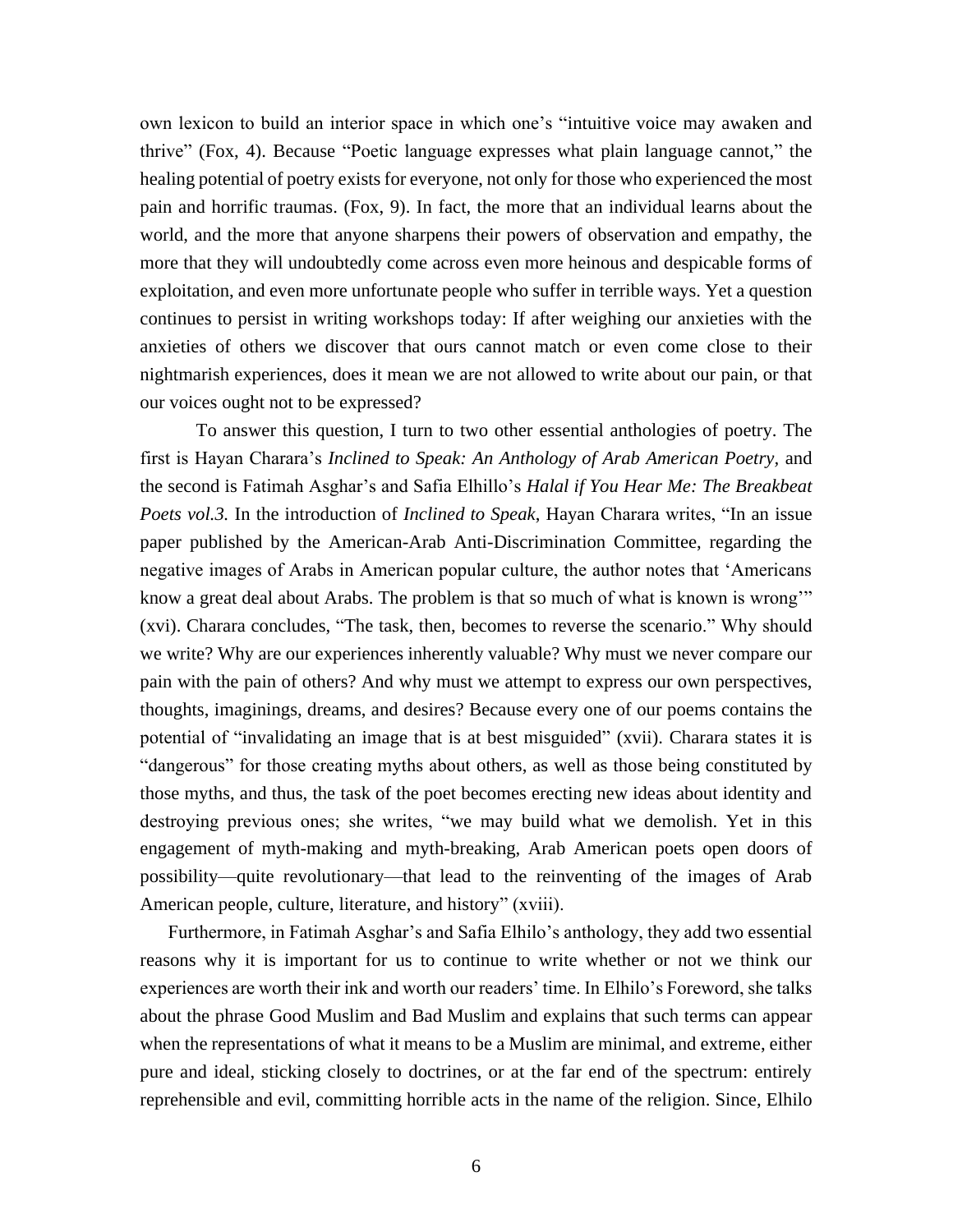states, there was nothing in between, she grew up hearing terms such as "'bad Muslim' and 'good Muslim' and thinking of them as fixed identities" (xii); she therefore argues for poetry as a "a safe space for those who keep getting left out of the conversation about Muslims and Muslimness" (xiii). She describes their anthology, as "a space where we [Arabs and Muslims] don't have to be afraid of our own people, of being disqualified from our identities," (xiii). Fatimah Asghar adds on to the value of this virtual terrain, by explaining that in addition to righting the wrongs of previous identity-myths, turning our poems into a safe space will help other Arabs and Muslims who—upon reading verses that speak to them—will no longer feel isolated and different. "[I]f one of my poems could make someone else feel seen," writes Asghar, "feel safe for a brief moment, feel a little less alone, I would have accomplished my goal [...] because I felt aloneness, an otherness that I could not talk about with anyone. Because I could not name my desire. Because I could not reconcile the many things I was within an identity that was accepted" (xvi).

In sum, writing poetry matters: (1) Because a poem is like a dream, and dreams are interior areas where we can heal our pain. This means that poetry contains healing potential. (2) Because poems are evidence and trace, or witness of a life that has been lived in dark times, and in places in which political authorities exercise tyrannical powers over what is and isn't permitted for public sharing, thus it means that poetry contains political or social potential. (3) Because there are already numerous myths around identity that hurt both those who are constituted by them and those who entrench them in structures of power and domination. By writing about our individual experiences, we end up cracking those dangerous myths. Finally, (4) because we may begin to build a safe space where individuals unite over shared experiences; a place where, as Asghar reminds us, "the hijabis, the haraamis, the uncovered, the gender-nonconforming, the queer, the married, the nevermarried, the virgins, the non-virgins, the brown, the black, the white, the yellow—can just be. Can just be seen. Can just be heard. Can be celebrated. Can live, and make our own freedoms" (xvi).

In this paper we mentioned the topic of truth and of likeness. For writing to be therapeutic, for instance, we noted that it had to be true. Yet Plato's *Republic* makes it clear that the world of dreams and the semi-conscious state of dreaming are environments of non-truth, or an experience that merely resembles the real world. If we, like Plato, differentiate between the experiences we encounter in sleep and wakefulness—which are necessary for a whole and healthy consciousness—should we also adopt Plato's distinction of truth and nontruth—that is, should we take our dreams—which are only a likeness of the events that take place outside of the dream-world—as nontruths? Perhaps, it is better to phrase this question differently: How might we approach writing in an honest and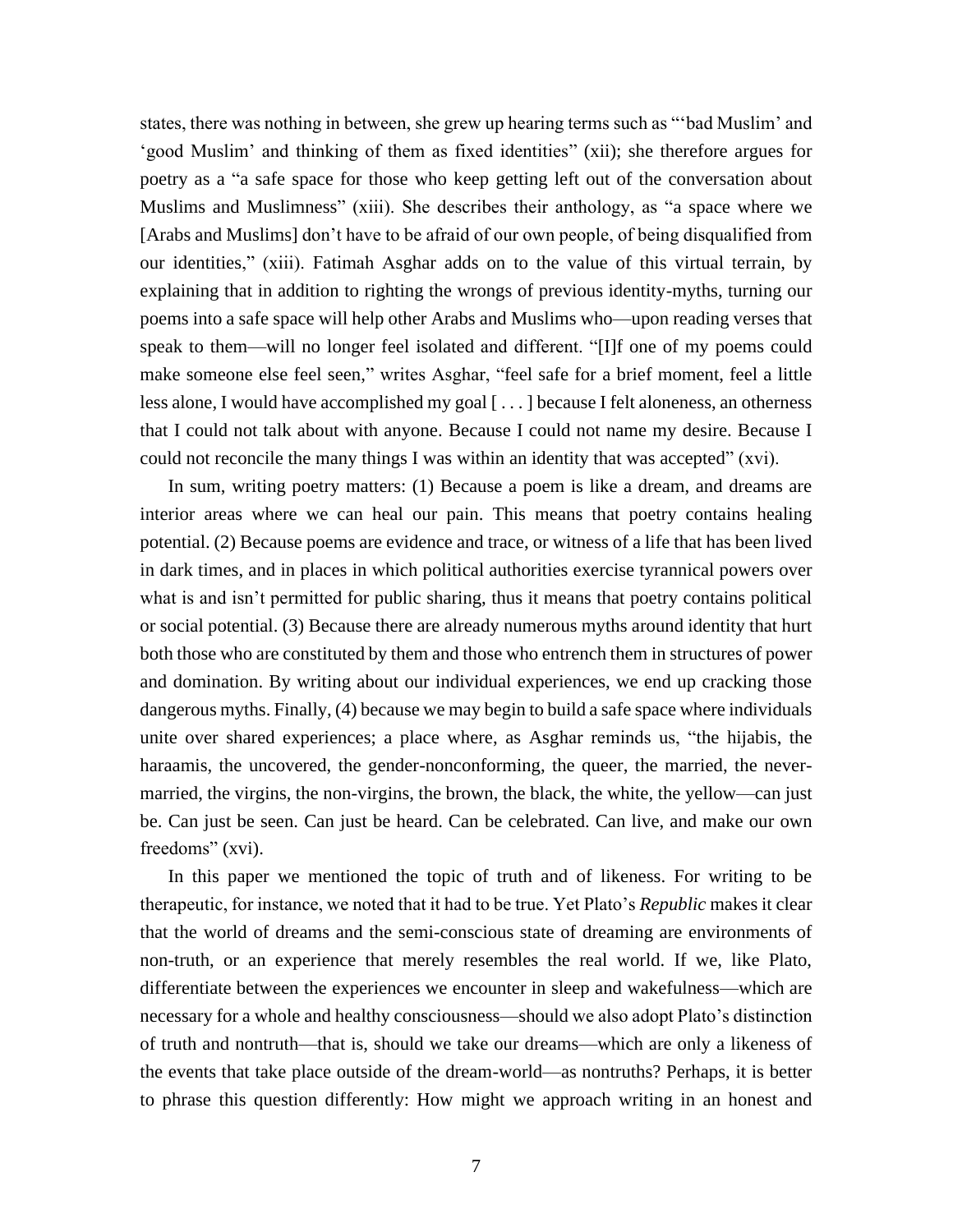vulnerable manner in order to heal our own pains and to empower our community even though we are aware that our semi-conscious state is not a factual one, and that our poems will not aspire to measurable and verifiable information? In *Against Forgetting*, Forché cautions: "A poem cannot be judged by simplistic notions of 'accuracy' or 'truth to life.' It will have to be judged, as Ludwig Wittgenstein said of confessions, by its consequences, not by our ability to verify its truth. In fact, the poem might be our only evidence that an event has occurred: it exists for us as the sole trace of an occurrence." And while, as mentioned earlier, poems of resistance and witness are vital components of the radical healing potential of poetry (since healing does not mean blinding oneself to the trauma, but facing it), there is more to the truth of poetry—including verses of witness and trace—than mere documentation. Poems can record our past, yes, but they can also transcend the archive.

It thus might be helpful to recall the words of the Romantic poet Percy Bysshe Shelley, who writes, "A poem is the very image of life expressed in its eternal truth," (Abrams and Greenblatt, 794). In poetry, truth is only an image of life, and not a document that aspires to veracity and facts, for Shelley this does not mean moralizing in the political or religious sense. In fact, he differentiates the disciplines of moral philosophy from poetry. In moral philosophy, he says, scholars hope to ascertain what is right or wrong, what is moral or immoral, what actions and desires benefit the harmonious operations of society and which ones harm the community, whereas poetry, "acts in another diviner manner. It awakens and enlarges the mind itself by rendering it the receptacle of a thousand apprehended combinations of thought" (796). In other words, poetry becomes "truthful" once it has broadened the consciousness of its writer and/or its reader. He writes further down, that to be moral or "good," one "must imagine intensely and comprehensively" (796). For Shelley, this does not mean writing weirder and weirder poetry, it means rather enhancing our ability of putting ourselves "in the place of another and of many others; the pains and pleasures of [the poet's] species must become his [*sic*] own." Shelley emphasized that "[t]he great instrument of moral good is the imagination" (796). When we endeavor to understand perspectives that are unlike ours, or when we allow others to exist in the same space we do, without feeling the need to eliminate one expression of humanity for another version, we are thus embodying a heightened level of creativity. Imagination can furthermore facilitate our efforts of rebuilding our communities as it enables us to dream up more complex and harmonious solutions to others' grievances, hurts, and desires. Most importantly, with heightened imagination, we will be able to respond to evil, or to danger, in ways that will not resume the cycle of violence. As the world's capacity to imagine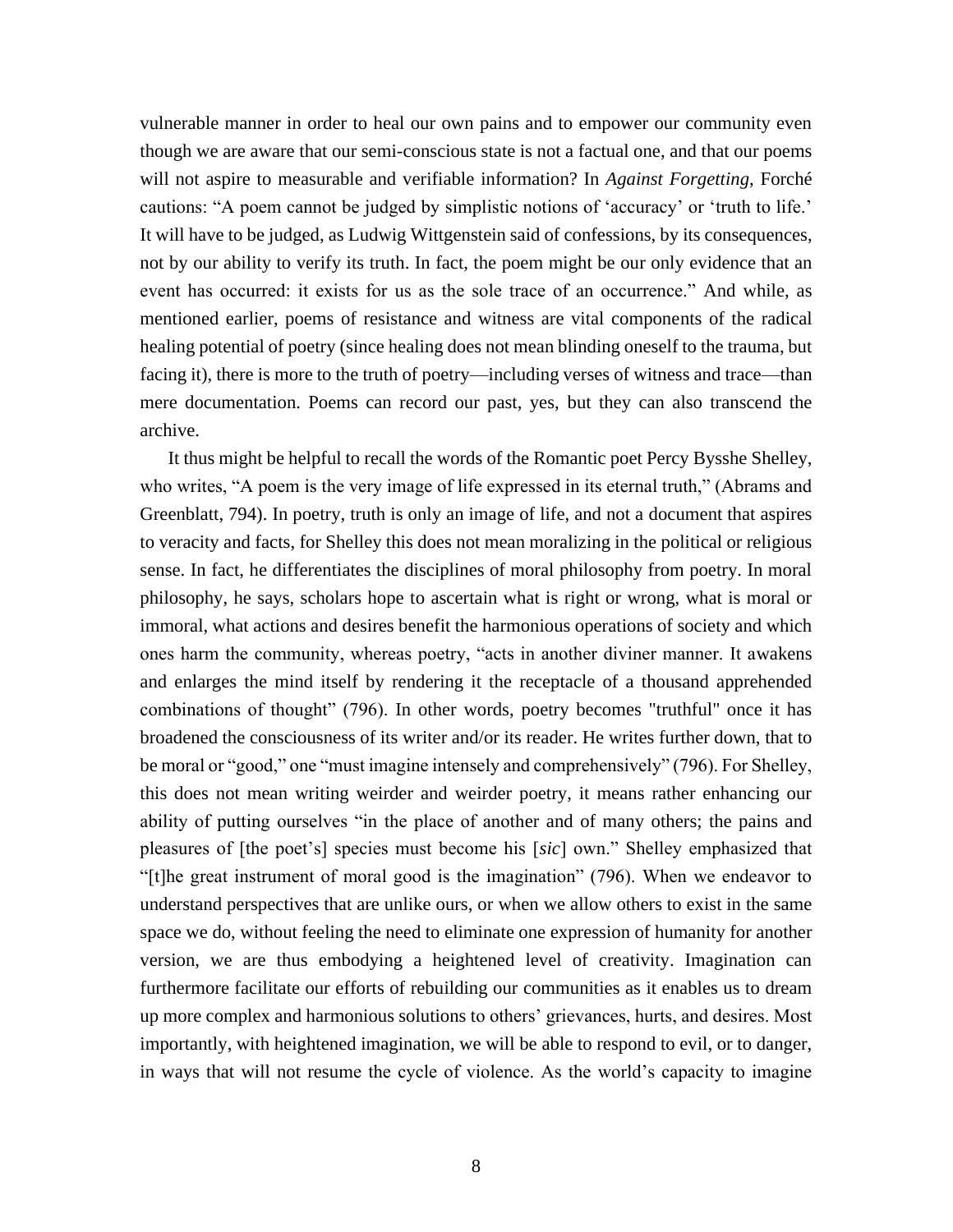alternative solutions keep shrinking, it seems more and more likely that the only possible solution to negative feelings is projecting onto others.

This is why the concept of "non-violent" resistance continues to lose support in our contemporary climate, and why it is extremely difficult for some to comprehend even as a viable response among others. In the Introduction to *The Force of Non-Violence*, Judith Butler writes, "an ethics of nonviolence cannot be predicated on individualism, and it must take the lead in waging a critique of individualism as the basis of ethics and politics alike. An ethics and politics of nonviolence would have to account for this way that selves are implicated in each other's lives, bound by a set of relations that can be as destructive as they can be sustaining" (9). Expanding one's imagination in order to see where others are coming from does not mean pretending that violence is not taking place or ignoring injustice and inequality, it means rather zooming out of the limited perspectives of the self and its pain or pleasure to adopt a broader vision that encompasses the complex network of relations binding us to one another. In fact, Butler argues in "Political Philosophy in Freud: War, Destruction, Mania, and the Critical Faculty," that love:

> is defined by ambivalence, structured by the oscillation between love and hatred. The task appears to be finding a way to live and act with ambivalence—one where ambivalence is understood not as an impasse, but as an internal partition that calls for the ethical orientation and practice. For only the ethical practice that knows its own destructive potential will have the chance to resist it. Those for whom destruction is always and only coming from the outside will never be able to acknowledge, or work with, the ethical demand imposed by non-violence (172).

It must be therefore underscored that those who suffer from a flat consciousness, a narrow scope of cognition (for example, seeing the world in only distinct—and violent—binaries), who lack humility and self-awareness of their own negative thoughts, and who fail to identify a rich—often paradoxical—spectrum of emotional register in themselves and in others—are themselves the most in need of poetry's radical healing potential.

This brings us back, full circle, to our Dickman quote: "Dreams are like poems." For Dickman, it is important to utilize dream-logic in our poetry, because doing so "will sharpen our imaginations in a culture where everything seems already imagined for us" (264). With Shelley, we understand why it is important to imagine differently, namely, that in order for us to be good—to do good in the world—we need to be less self-centered, less narrow in our feelings, less constrained in our ability to see and feel others. Imagination allows us, says Shelley, to be good, because one way to be moral, is to tap into other people's experiences, which poetry enables us to do.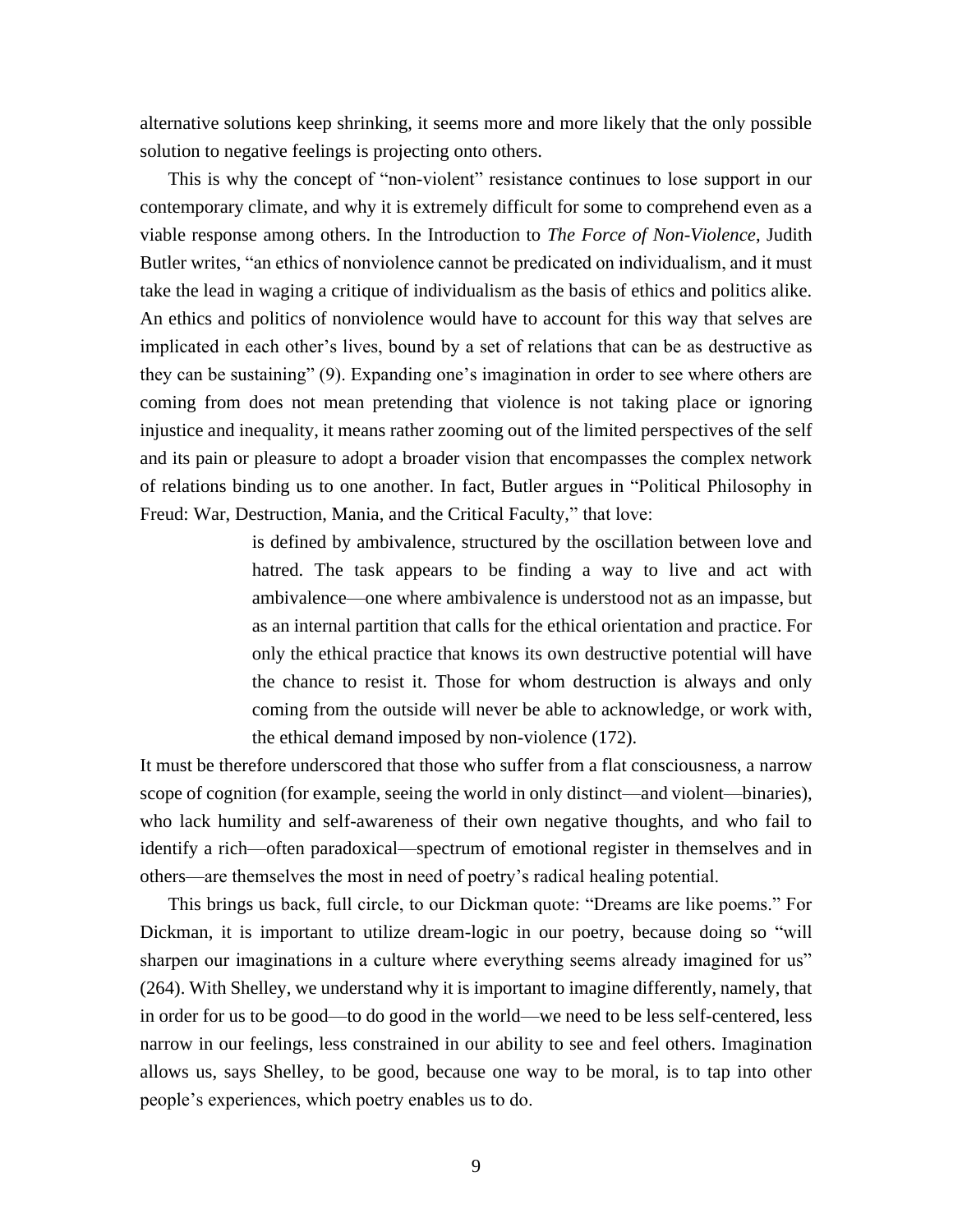I would like to conclude by quoting Dorothea Lasky's essay: "The Beast: How Poetry Makes Us Human." Lasky writes, "[A]nimals, poems, ids, and egos are all part of human consciousness" (72). When we insist that writing about our experiences (regardless of how severe or unique) challenges the myths that have been erected on the alters of identity, we can apply more pressure on these myths by going further back in time and asking not simply what is an Arab, or a Muslim, or a refugee, or a gender non-confirming being, but what does it mean to be a human in the first place, not as a way to invalidate these other forms of identification, but to expand and heighten our imagination, and to render more questionable the bloody myths we have inherited. After all, the human, as a concept, has been produced and is maintained by the very structures that developed these other categories: i.e. Arab, Muslim, refugee, gender non-conforming being, etc. In "Nonviolence, Grievability," Butler writes: "the human is a historically variable concept, differentially articulated in the context of inegalitarian forms of social and political power; the field of the human is constituted through basic exclusions, haunted by those figures that do not count in its tally" (59). In poetry we find a space for innovation and exploration, and it allows for diversity and creativity in examining what it means to be human. Because humans are not finished products, completely known, or separate from all the other atomic configurations that make up trees, or animals, or ghosts, or even planets, Lasky asks, "What does poetry teach us?" and answers, it teaches us "that poems are the electrical outlet into a humanity that has found a song to cope with its death." In other words, "To cope," says Lasky, "is to never die" (75).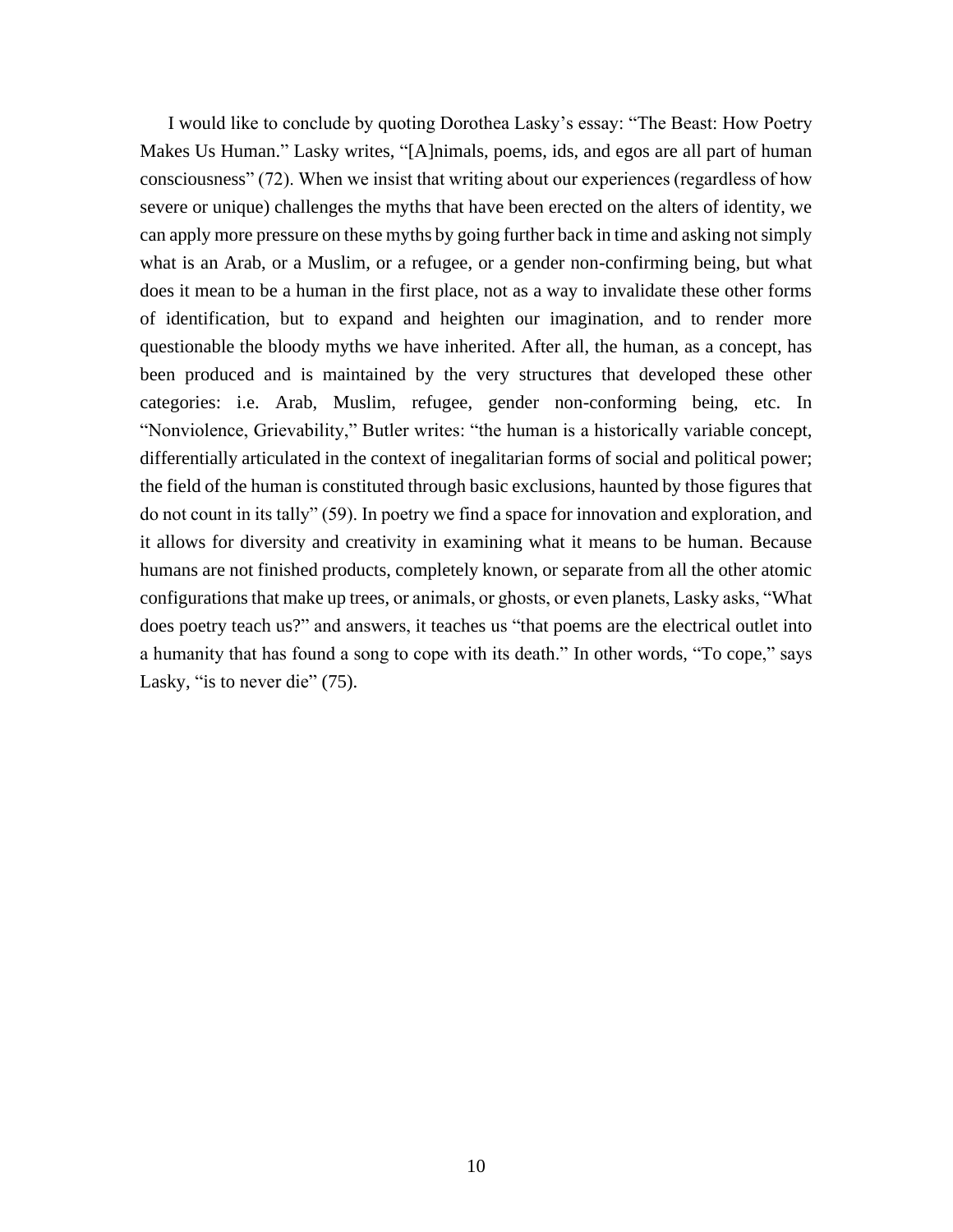### **Works Cited**

- <span id="page-13-0"></span>Abrams, M. H., and Stephen Greenblatt. "*From* A Defence of Poetry, or Remarks Suggested by an Essay Entitled 'The Four Ages of Poetry.'" *The Norton Anthology of English Literature.*  Seventh Edition. Volume 2. New York: W.W. Norton and Company, 2000. 790-802
- Asghar, Fatimah and Safia Elhillo, eds. *Halal if You Hear Me: The Breakbeat Poets vol.3.* Illinois: Haymarket Books, 2019.
- Butler, Judith. Introduction. *The Force of Non-Violence.* London: Verso, 2020. 1-25.
- ---. "Political Philosophy in Freud: War, Destruction, Mania, and the Critical Faculty." *The Force of Non-Violence.* London: Verso, 2020. 151-183.
- Charara, Hayan, ed. *Inclined to Speak: An Anthology of Arab American Poetry.* Fayatteville: The University of Arkansas Press, 2008. xiii-xxxiii
- Davis, Todd, and Erin Murphy, editors. "Learning to Make Poems: An Introduction." *Making Poems: Forty Poems with Commentary by the Poets*. Albany: Excelsior Editions, 2010. xi-xiii
- Dickman, Michael. "Dream Machine." *Open the Door: How to Excite Young People About Poetry*. Edited by Dorothea Lasky, Dominic Luxford, and Jess Nathan. Illinois: Poetry Foundation, 2013. 263-266
- Finch, Annie. *A Poet's Craft: A Comprehensive Guide to Making and Sharing Your Poetry.* Ann Arbor: The University of Michigan Press, 2012.
- Forché, Carolyn, ed. "Introduction." *Against Forgetting: Twentieth Century Poetry of Witness.* New York: W.W. Norton & Company, 1991. 29-47
- Fox, John. *Poetic Medicine: The Healing Art of Poem-Making*. New York: Jeremy P. Tarcher / Putam, 1997.
- Freud, Sigmund. *The Interpretation of Dreams.* Translated by A. A. Brill. New York: The Macmillan Company, 1993.
- Lasky, Dorothea. "The Beast: How Poetry Makes Us Human." *Animal*. Seattle: Wave Books, 2019. 53-76
- Newsom, Rob. "How Trauma Affects Dreams." *Sleep Foundation*. October 30, 2020. Accessed January 27, 2021.
- Plato. *Republic*. Translated by Robin Waterfield. Oxford World Classics. Oxford: Oxford UP, 1993. Reissued 2008.
- Tartakovsky, Margarita. "The Power of Writing: 3 Types of Therapeutic Writing." Psych Central. January 19, 2015. Accessed January 27, 2021.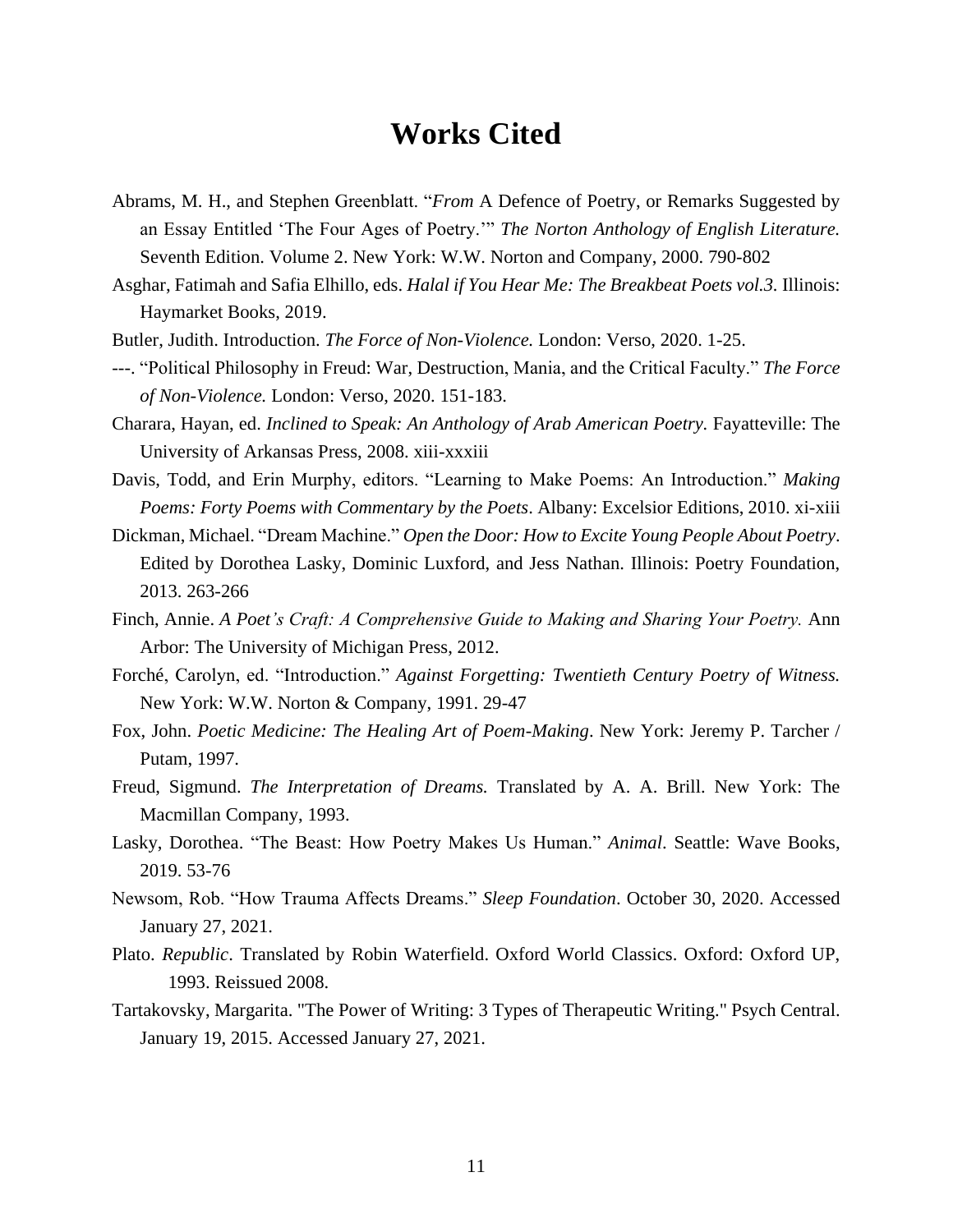### II - POEMS AND POET BIOS

- <span id="page-14-0"></span>1. "Dream," Muhammad Al-Maghgut (Syria, 1934 – 2006)
- 2. "Dream," Vahan Tekeyan (Armenia, 1878 1945)
- 3. "The Dream," Irving Feldman (America, 1928 2020)
- 4. "Dreamers," Siegfried Sassoon (Britain, 1886 1967)
- 5. "my dream about falling," Lucille Clifton (America, 1936 2010)
- 6. "Goodnight, Dear," Oscar Hahn (Chilean, 1938—)
- 7. "Lullabies of the Onion," Miguel Hernández (Spain, 1910 1942)
- 8. "Lullaby," Rita Dove (America, 1952—)
- 9. "Midnight Singer," Bei Dao, (China, 1949—)
- 10. "The Shortest Night," Yusef Komunyakaa (America, 1941—)
- 11. "Little Night," Paul Celan (Kingdom of Romania, 1920 1970)
- 12. "Steps in the Night," Mahmoud Darwish (Palestine 1941 2008)
- 13. "Ode to Night," Pablo Neruda (Chile, 1904 1973)
- 14. "White Night," and "In Dream," Anna Akhmatova, (Russia, 1889 1966)
- 15. "Night," Federico García Lorca (Spain, 1898 1936)
- 16. "Your Sleep," by Yvon Goll (France/Germany, 1891 1950)
- 17. "Last Night As I Was Sleeping" Antonio Machado (Spain 1875 1939)
- 18. "Bread, Hashish and Moonlight" Nizar Qabbani (Syria, 1923 1998)
- 19. "Last Night I Dreamed" Hafiz Shirazi (Persia, 1315 1390)
- 20. "As Night Let Its Curtains Down in Folds" Ibn Al-'Arabi (Andalusia, 1165 1240)
- 21. "Awaking in New York" Maya Angelou (America, 1928 2014)
- 22. "I wake and ask dawn about you: Have you woken?" Adonis (Syria, 1930—)
- 23. "Morning" Duo Duo (China, 1951—)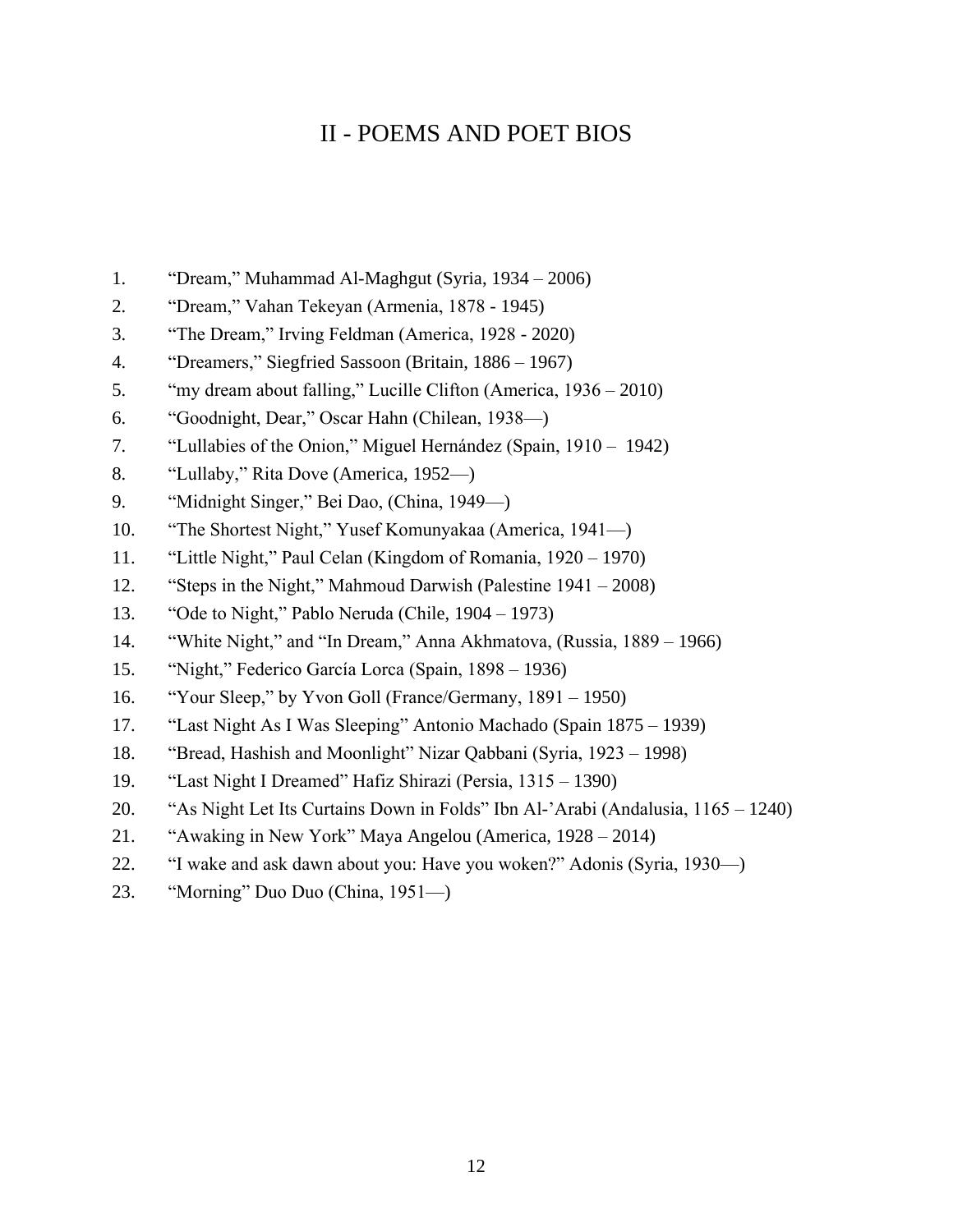### **Dream**

Muhammad Al-Maghut

<span id="page-15-0"></span>*Translated by Mounah A. Khouri and Hamid Algar*

Since cold and closed doors were created, I, like the blind, have stretched out my hands, Searching for a wall Or a woman to shelter me. But what can the blind gazelle do with a flowering spring? The captivity nightingale with the horizon which brushes the bars of his cage?

In the age of the atom and the electronic brain, In the time of perfume, soft light and song, I told her of Bedouin chanting, Of journeying to the desert On camelback, And her young breasts listened to me, As little children sitting around a fire Listen to a charming tale. We were dreaming of the desert As the monk dreams of a woman's arms, And the orphan, of a flute.

I said to her, as I cast my gaze On the distant horizon: There on the blue sands we will lie And sleep silently till daybreak, Not for want of words, But because the weary butterflies Will be sleeping on our lips.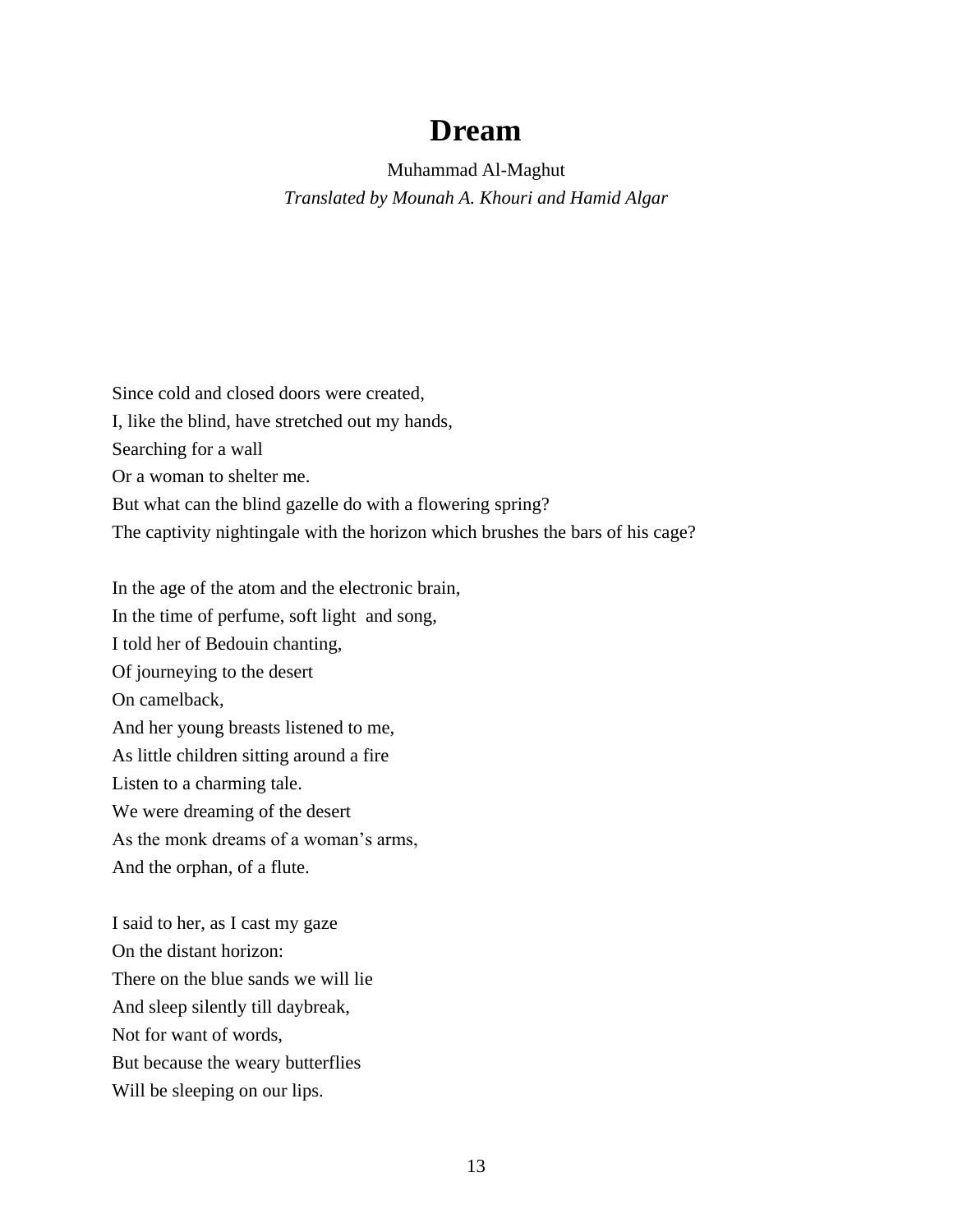Tomorrow, o beloved, tomorrow We will awaken early with the sailors and their sails, And we will rise on the wind Like birds, Like raging blood, And roam over the desert As lips roam over lips. Locked in embrace, we slept throughout the night, Our hands upon our baggage. And in the morning We renounced our journey For the desert was in our hearts.

**Muhammad al-Maghout** (1934 – 2006) was born in Syria. He wrote his first poems in the 1950s on cigarette papers while in prison. These poems constituted a documentation of his prison experience and later became 'revolutionary poetry.' Al-Maghout did not receive formal training or education in poetry. He relied on his vivid imagination, deep ties to the Arabic language, and his own creative instincts. He is now known as the "Father of the Arabic free verse poetry" after revolutionizing the structure of Arabic verse, and inspiring generations of poets to forgo traditional (metrical) forms and experiment in new ways.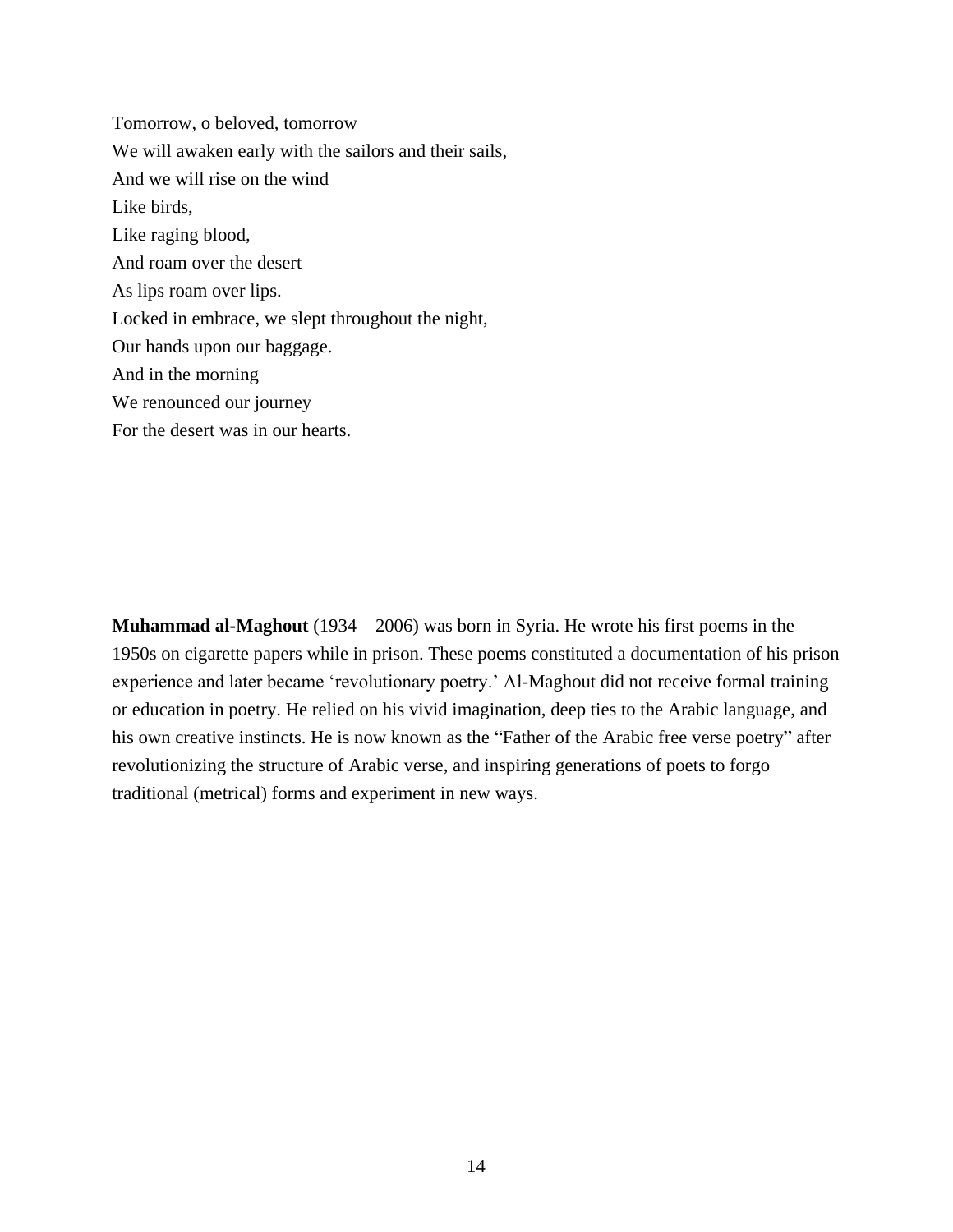### **Dream**

Vahan Tekeyan

<span id="page-17-0"></span>*Translated by Diana Der Hovanessian and Marzbed Margossian*

I dreamed the heavy sky suddenly opened a gate. The leaden heavens, sinking with weight almost flattening us, by pressing down, loosened, like a lid, so I could see in

that place (no longer dim). Sitting beside clear running water and green fields: lively children, shy bridges, and virgin girls with downcast eyes and smiles carefree and bright.

Happy mothers nearby, tears of tenderness, old men, haloed with silver hair, on rocks, brave men, blessing the peace. And grazing

around them, their centuries-old flocks of lambs. In the distance, muzzle bent, a wolf slinking off, surprised, to see his victims again.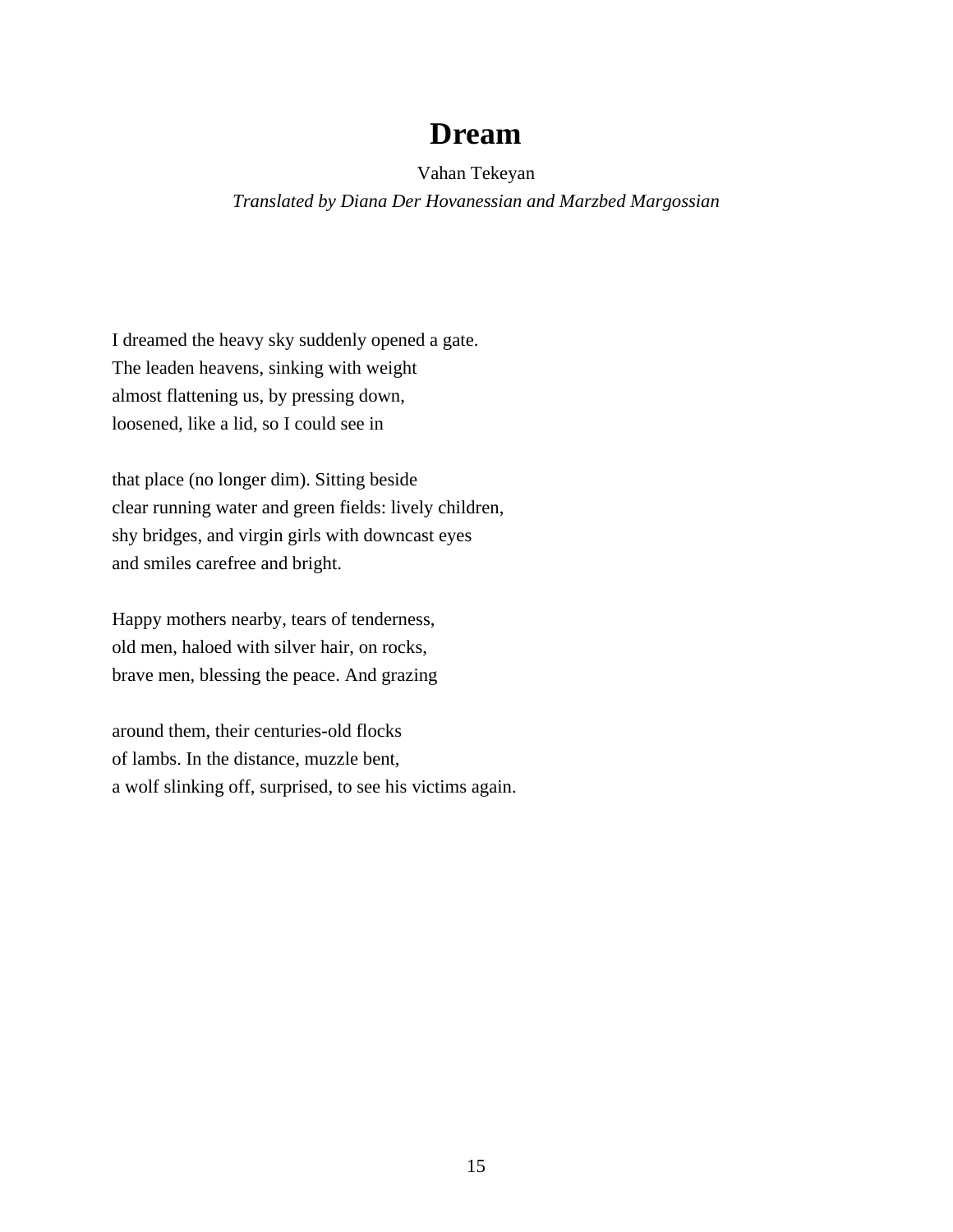**Vehan Tekeyan** (1878-1945) was an activist and writer born in Armenia. Tekeyan was the most famous poet of the Armenian diaspora in his lifetime and remains a significant symbol of Armenian identity and cultural heritage. He survived the Turkish execution of over two million Armenians in 1915. He travelled to Cairo when news of the genocide reached him and lived in exile until his death in 1945.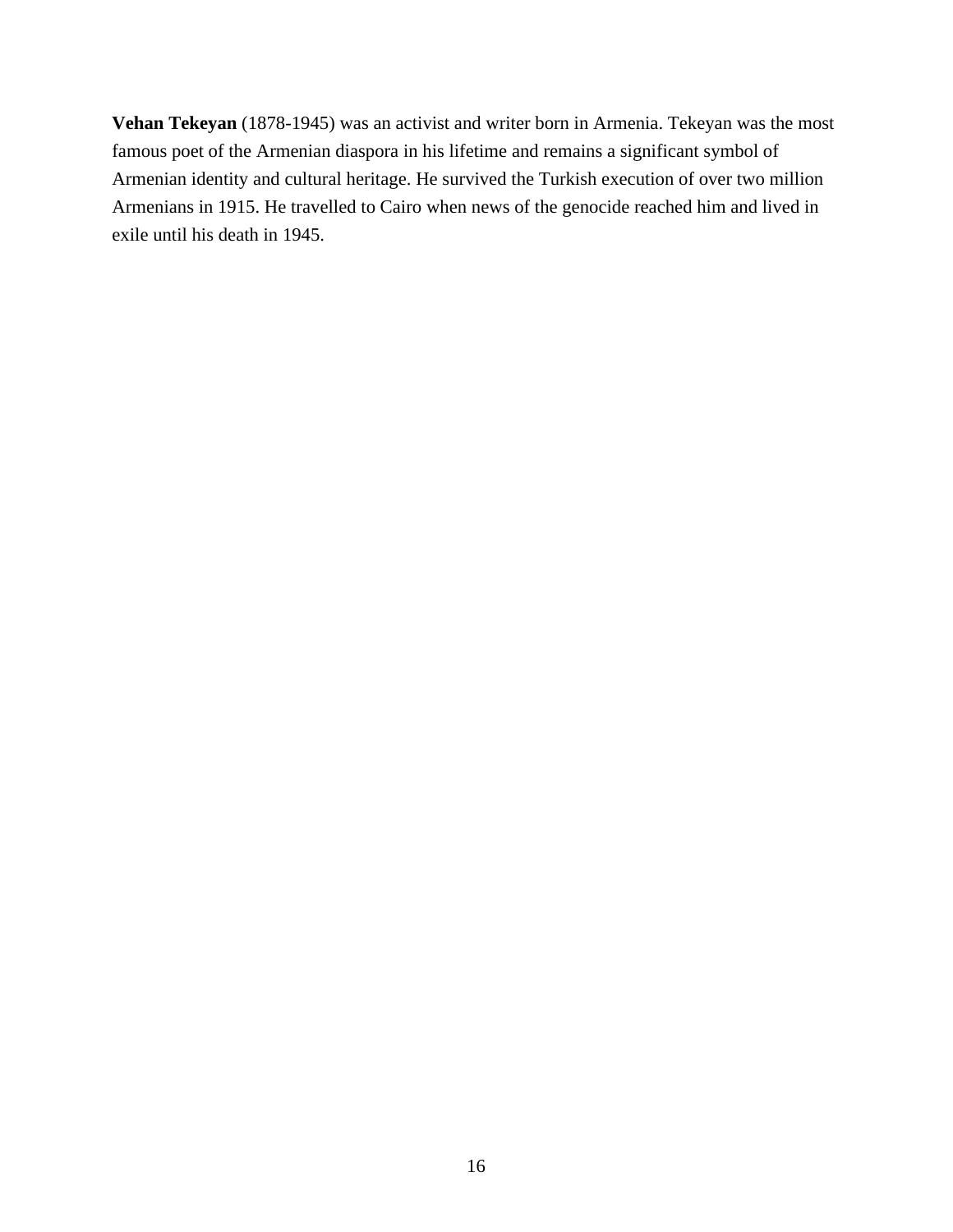### **The Dream**

Irving Feldman

<span id="page-19-0"></span>Once, years after your death, I dreamt you were alive and that I'd found you living once more in the old apartment. But I had taken a woman up there to make love to in the empty rooms. I was angry at you who'd borne and loved me and because of whom I believe in heaven. I regretted your return from the dead and said to myself almost bitterly, "For godsakes, what was the big rush, couldn't she wait one more day?"

And just so, daily somewhere Messiah is shunned like a beggar at the door because someone has something he wants to finish or just something better to do, something he prefers not to put off forever —little pleasures so deeply wished that Heaven's coming has to seem bad luck or worse, God's intruding selfishness!

But you always turned Messiah away with a penny and a cake for his trouble —because wash had to be done, because Who could let dinner boil over and burn, Because everything had to be festive for Your husband, your daughters, your son.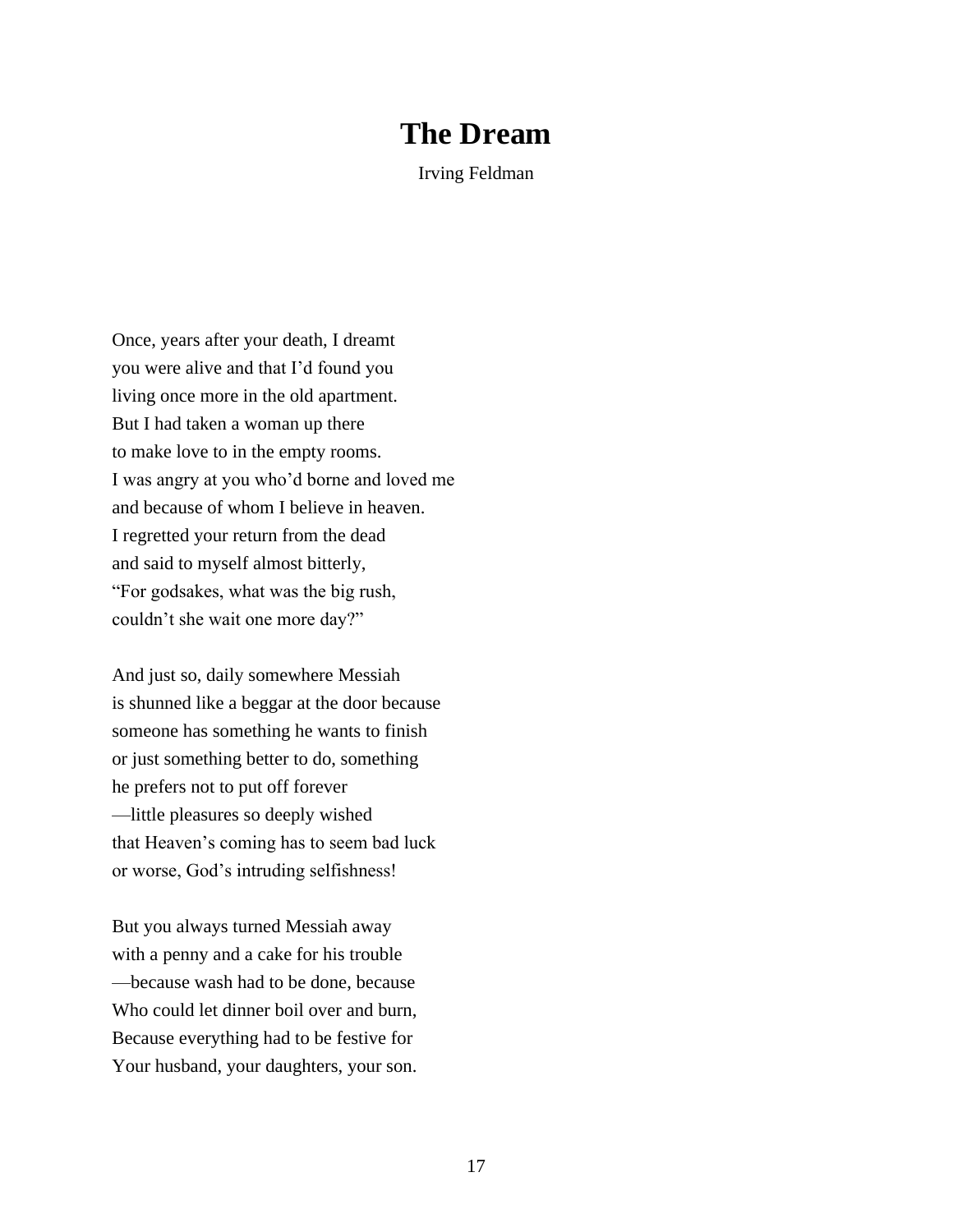**Irving Feldman** (1928—) was born in New York City. He was a teenager when the atrocities of World War II unfolded in Europe. While the Holocaust haunts much of his work, Feldman embraces diverse forms and tones in his writing. To deconstruct all aspects of the human condition, he has written everything from essays to jokes to prose poems to aphorisms and even psalms.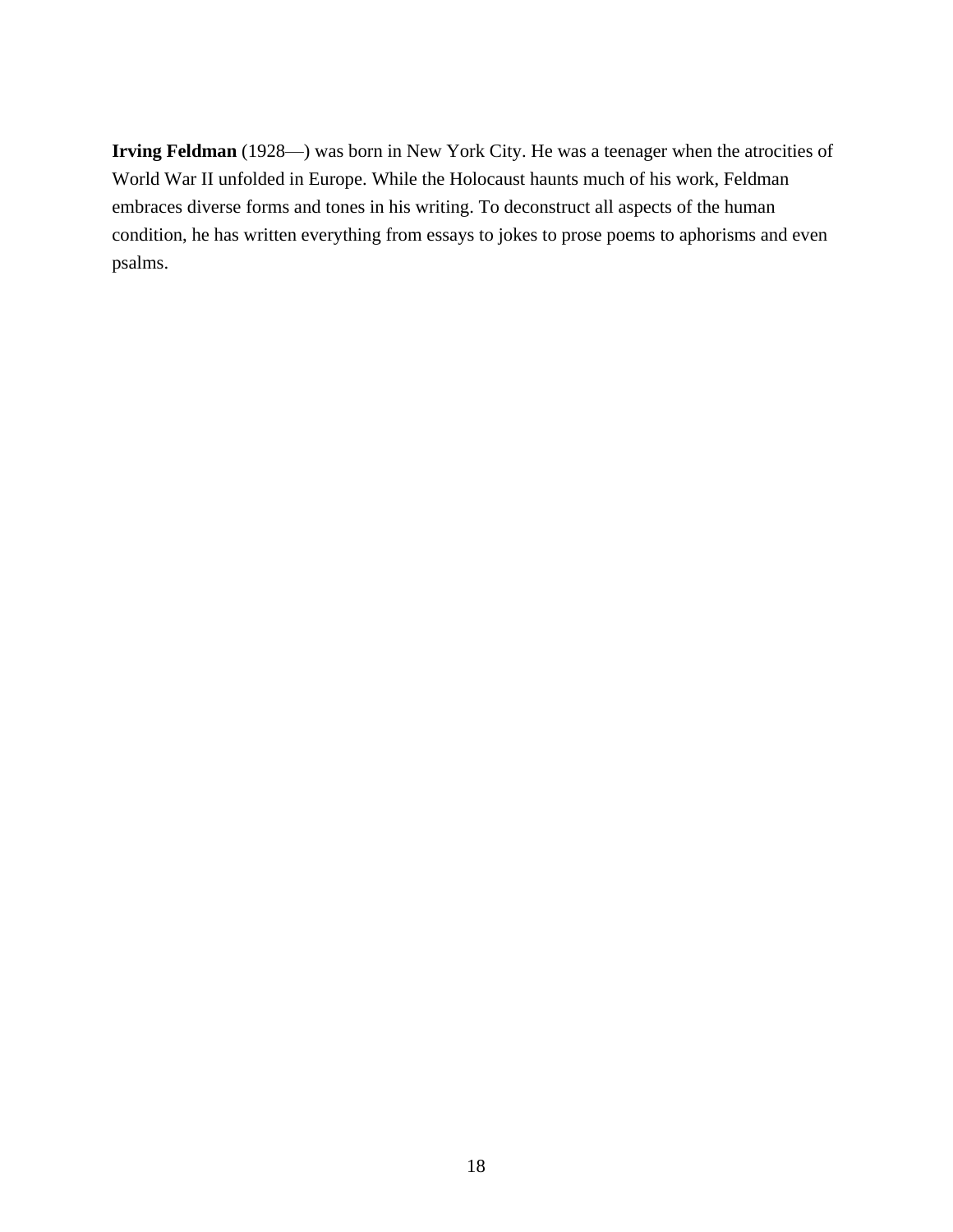### **Dreamers**

Siegfried Sassoon

<span id="page-21-0"></span>Soldiers are citizens od death's grey land, Drawing no dividend from time's tomorrows. In the great hour of destiny they stand, Each with his feuds, and jealousies, and sorrows.

Soldiers are sworn to action; they must win Some flaming, fatal climax with their lives. Soldiers are dreamers, when the guns begin They think of firelit homes, clean beds, and wives.

I see them in foul dug-outs, gnawed by rats, And in the ruined trenches, lashed with rain, Dreaming of things they did with balls and bats, And mocked by hopeless longing to regain Bank-holidays, and picture shows, and spats, And going to the office in the train.

**Siegfried Sassoon** (1886-1967) was born in England. He was a writer and soldier who became one of the leading poets of the First World War. His poetry both described the horrors of the trenches and satirized the patriotic pretensions of those who, in Sassoon's view, were responsible for a jingoism-fueled war. His dissent culminated in his admission to a military psychiatric hospital. Surprisingly, his admission into the psychiatric hospital resulted in his forming a friendship with Wilfred Owen who was greatly influenced by him and who became another significant war poet.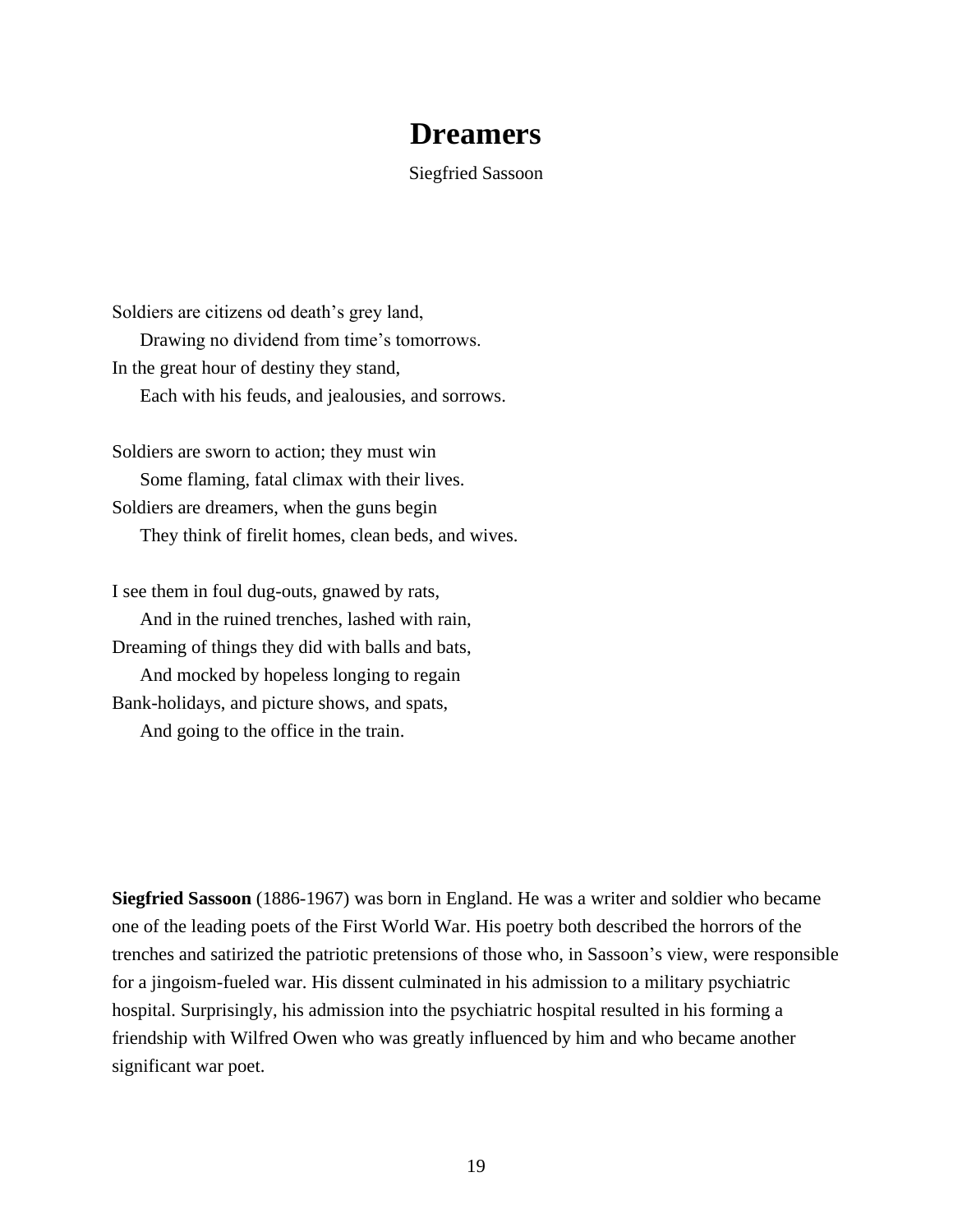# **my dream about falling**

Lucille Clifton

<span id="page-22-0"></span>a fruitful woman such as myself is falling notices she is an apple thought that the blossom was always thought that the tree was forever fruitful a woman such as myself.

> the fact is the falling. the dream is the tree.

**Lucille Clifton** (1936-2010) was born in America. She was a writer and teacher, who won numerous awards for the way in which she depicted the black body and the black experience. Clifton used her writing to reinvent and reframe black myth and identity. Put differently, she used her poetry to subvert racist stereotypes that ridicule and humiliate African-Americans, and she replaced them with a new positive mythology rooted in the black perspective.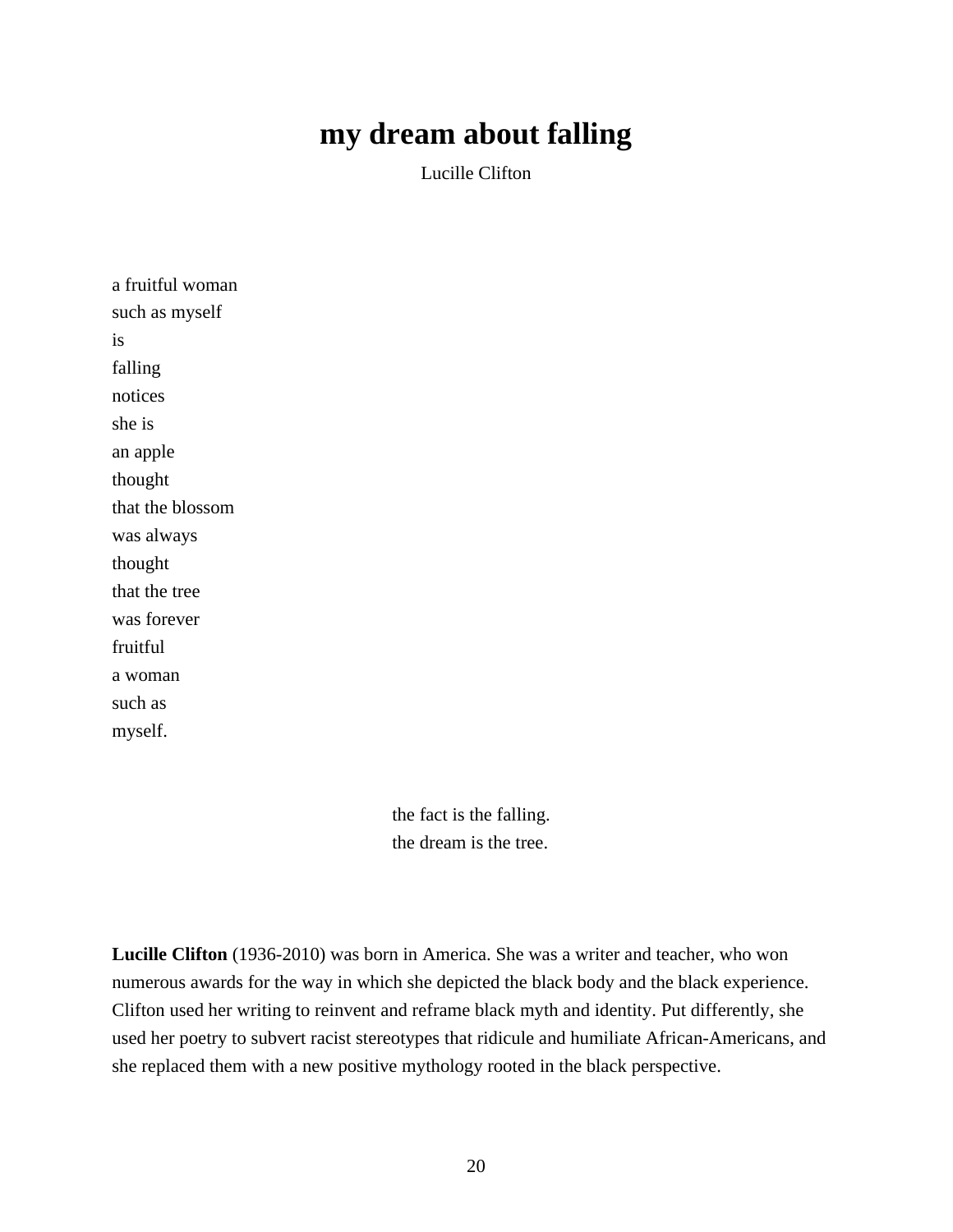## <span id="page-23-0"></span>**Good Night, Dear**

Óscar Hahn *Translated by James Hoggard*

Good night, dear may you dream about demons and white cockroaches and may you see eye-sockets of death looking at you from my eyes in flames

and let it not be a dream

**Óscar Hahn** (1938—) was born in Chile. He was a writer and poet, who was taken prisoner in 1973. He was lucky to survive the random assassinations, though his colleagues weren't as fortunate. When he left prison in 1974, Hahn left Chile to settle down in America. He taught at The University of Iowa, then moved back to Chile when he retired from teaching to focus on his poetry.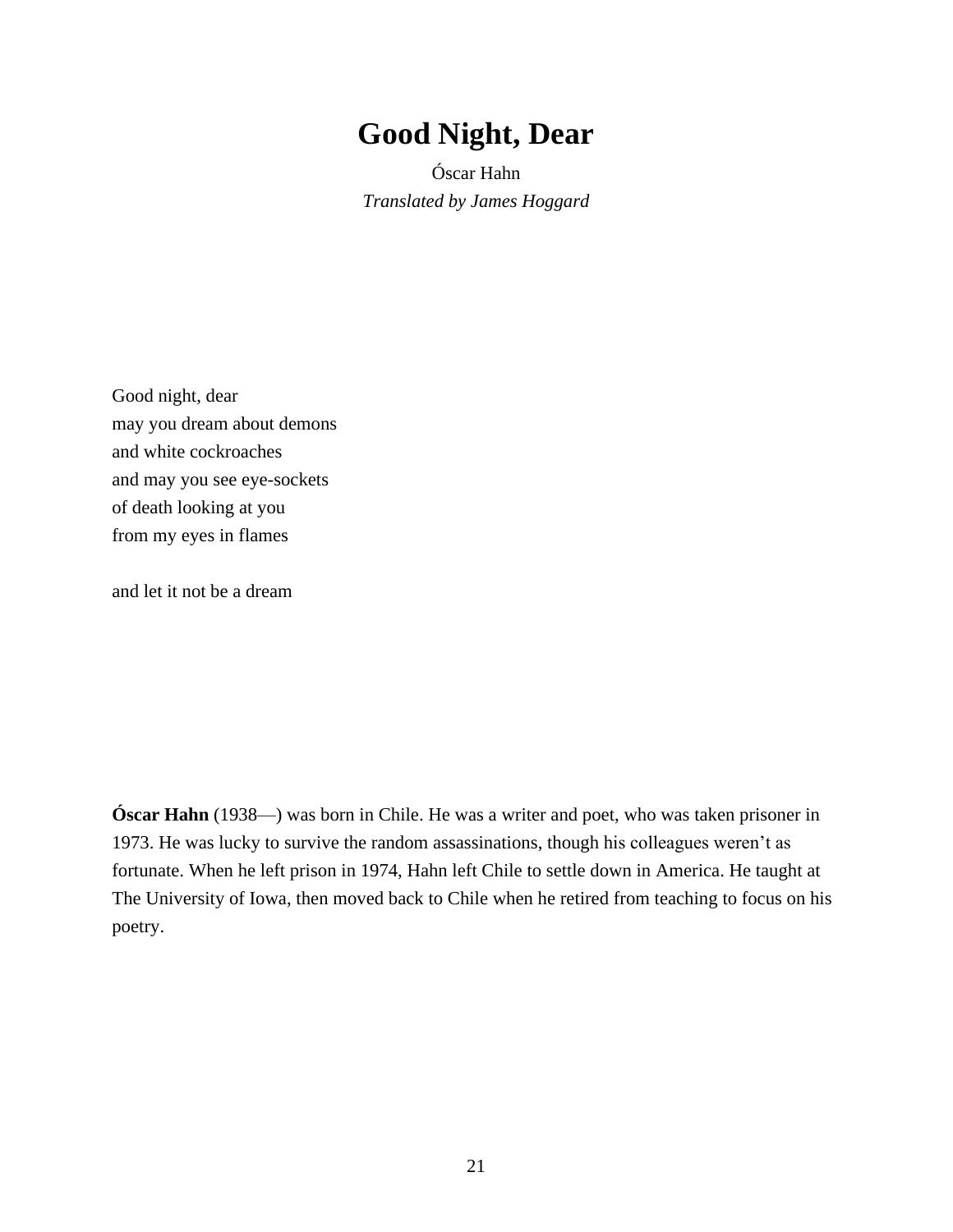## **Lullabies of the Onion**

Miguel Hernández *Translated by Philip Levine*

<span id="page-24-0"></span>*Dedicated to his son after receiving a letter from his wife saying that all she had to eat was bread and onion*

The onion is frost shut in poor. Frost of your days and of my nights. Hunger and onion, black ice and frost large and round.

My little boy was In hunger's cradle He suckled on Onion blood. But your blood is frosted with sugar, onions and hunger.

A dark woman dissolved into moonlight spills, thread by thread, over the cradle. Laugh, child, You can drink moonlight if you have to.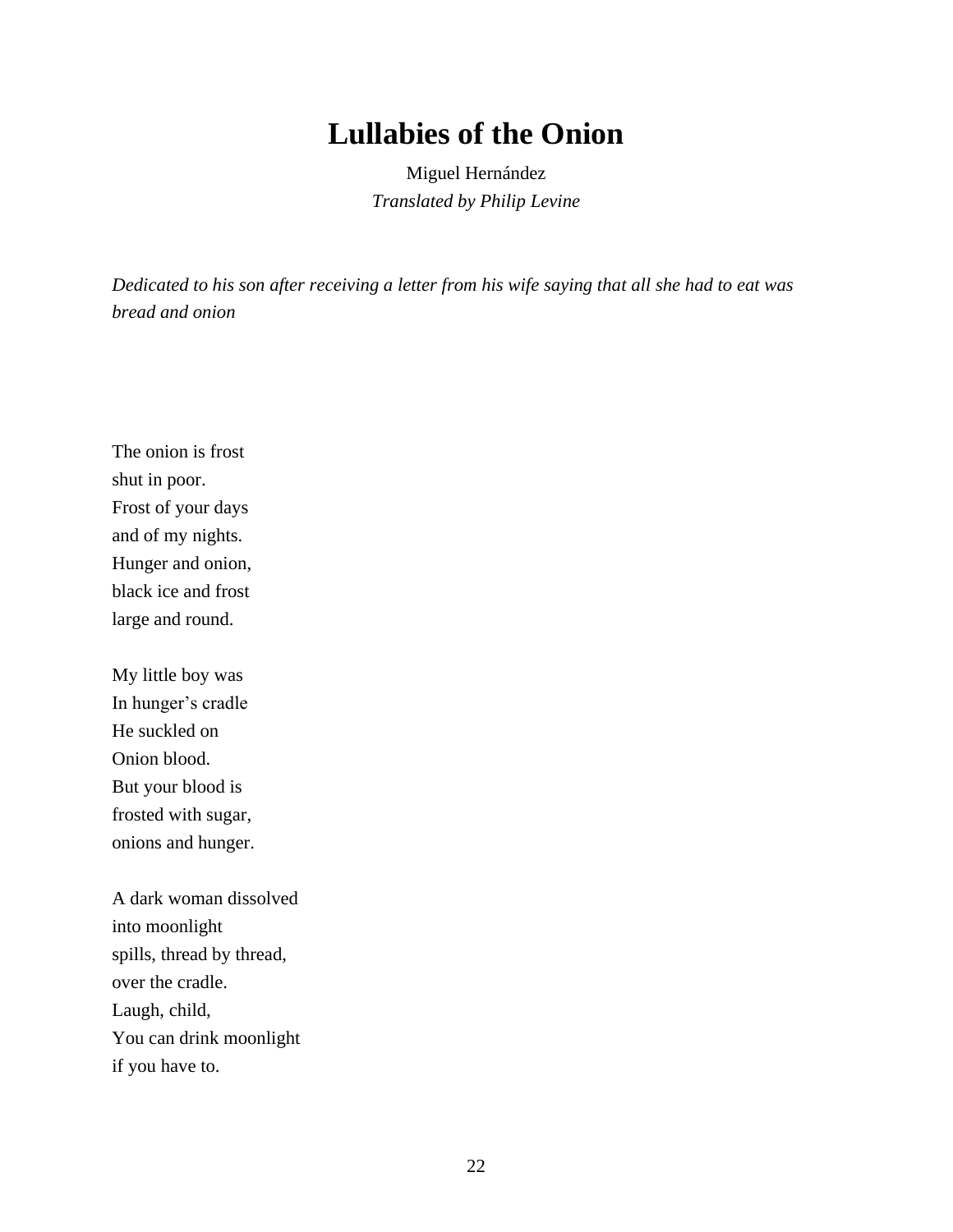Lark of my house, laugh freely. Your laughter in your eyes Is the world's light. Laugh so much that hearing you, my soul will beat through space.

Your laughter frees me, gives me wings. It banishes loneliness, tears down these walls. Mouth that flies, Heart that flashes on your lips.

Your laughter is the supreme sword, conqueror of flowers and larks. Rival of the sun. Future of my bones and of my love.

The flesh flutters as sudden as an eyelid; life, as never before, takes on new color. How many linnets, wings beating, take off from your body!

I woke form childhood: don't you ever. I wear my mouth sadly: always laugh.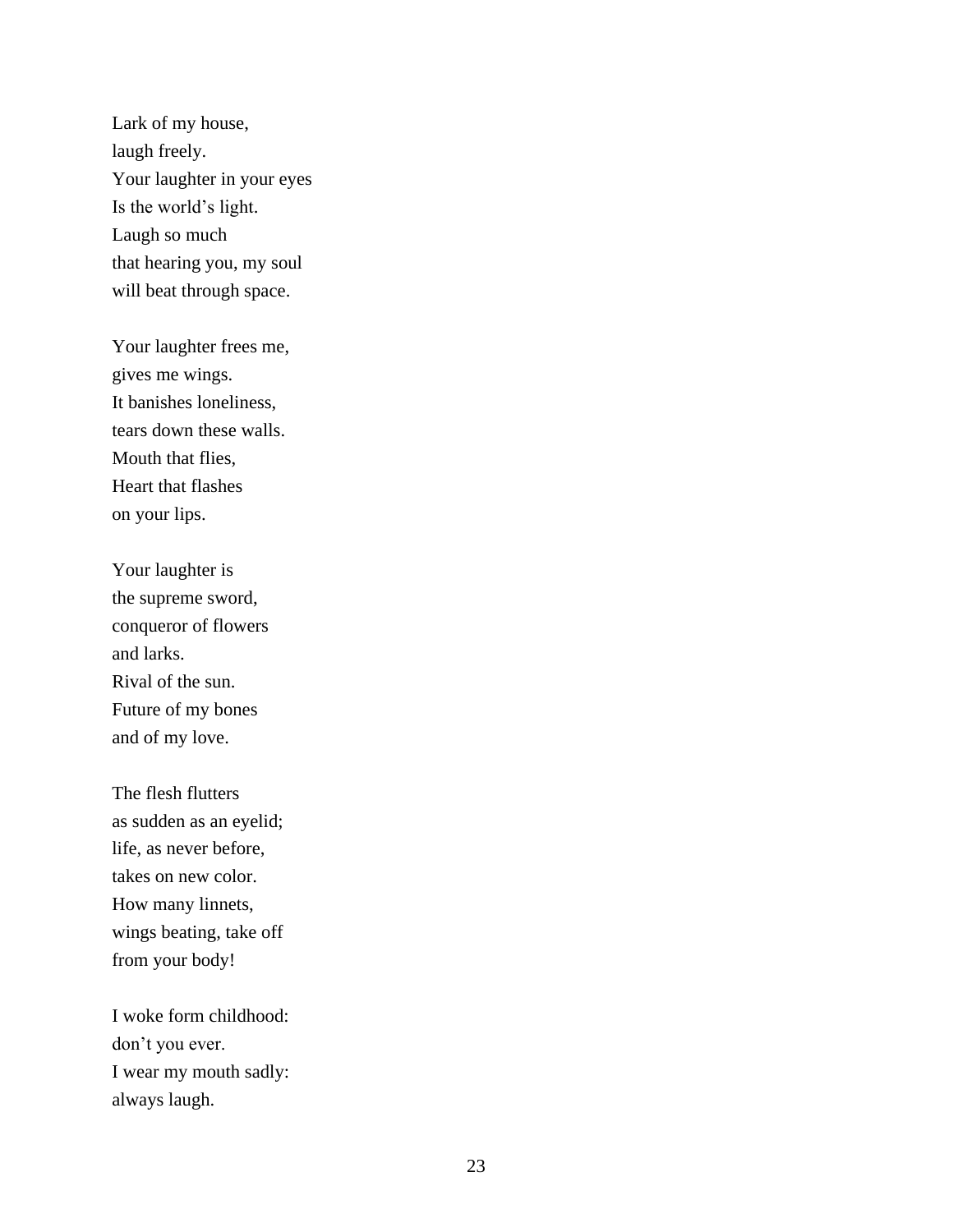Stay always in your cradle defending laughter feather by feather.

You are a flight so high, so wide, that your flesh is heaven just born. If only I could climb to the origin of your flight!

For eight months you laugh with five orange blossoms. With five little ferocities, with five teeth like five young jasmine buds.

They will be the frontier of kisses tomorrow when you feel a gun in your mouth. When you feel a burning past the teeth searching for the center.

Fly, child, on the double moon of her breast: it is saddened by onions, you are satisfied. Never let go. Don't ever know what's coming, what goes on.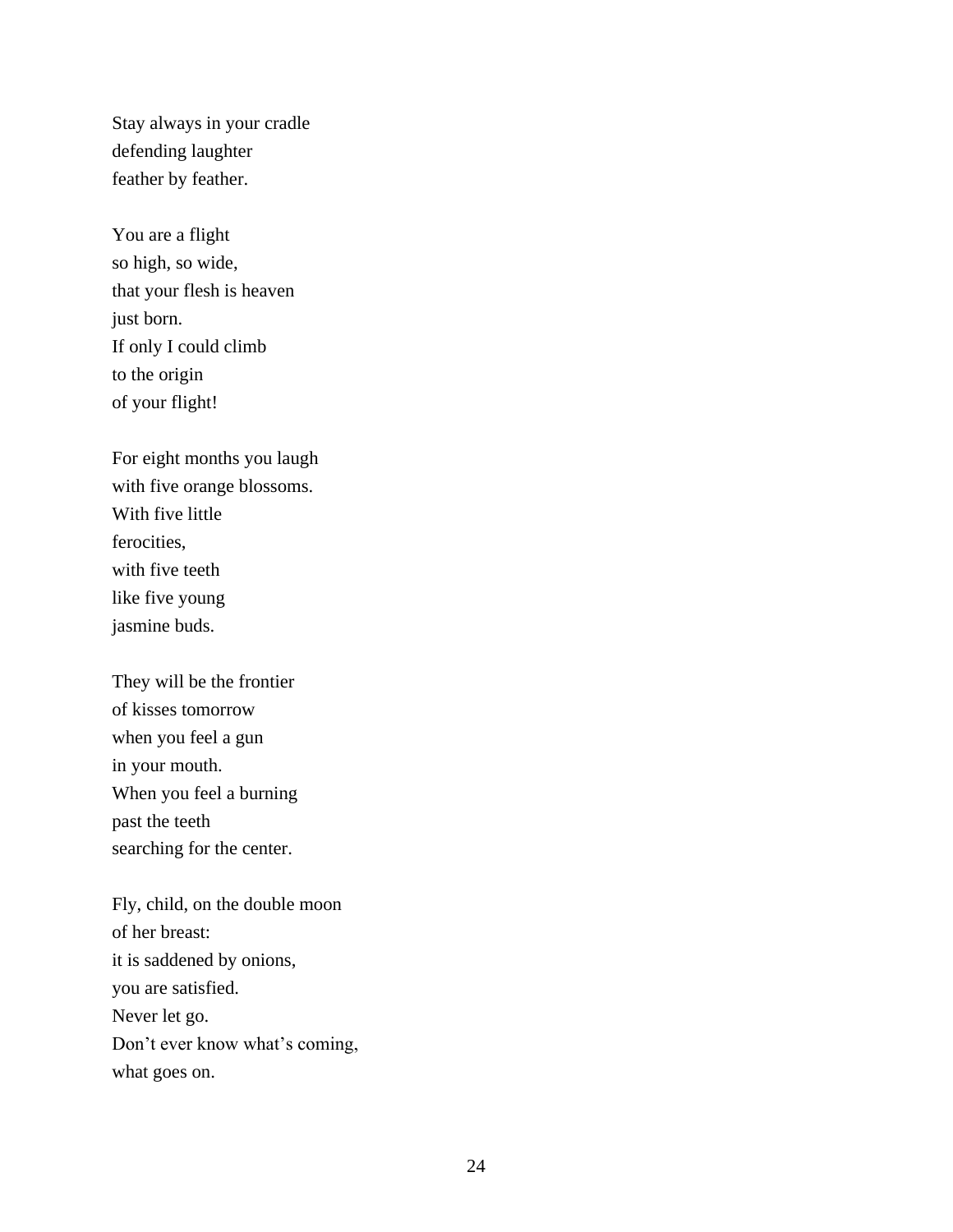**Miguel Hernández** (1910 – 1942) was a 20th-century Spanish-language poet and playwright. He taught himself literature as his family came from low resources, and his abusive father forbade him from spending time on books instead of working. He was imprisoned due to his participation on the Republican side of the civil war. As a result of Pablo Neruda's intervention (who was the Chilean ambassador in Spain at the time), Hernández escaped the death-penalty. His last book was published after his death. It's a collection of the poems that he wrote in prison. Some pieces were written on toilet paper, others were preserved in letters to his wife. His last book is considered one of the finest pieces of Spanish poetry of the 20th century.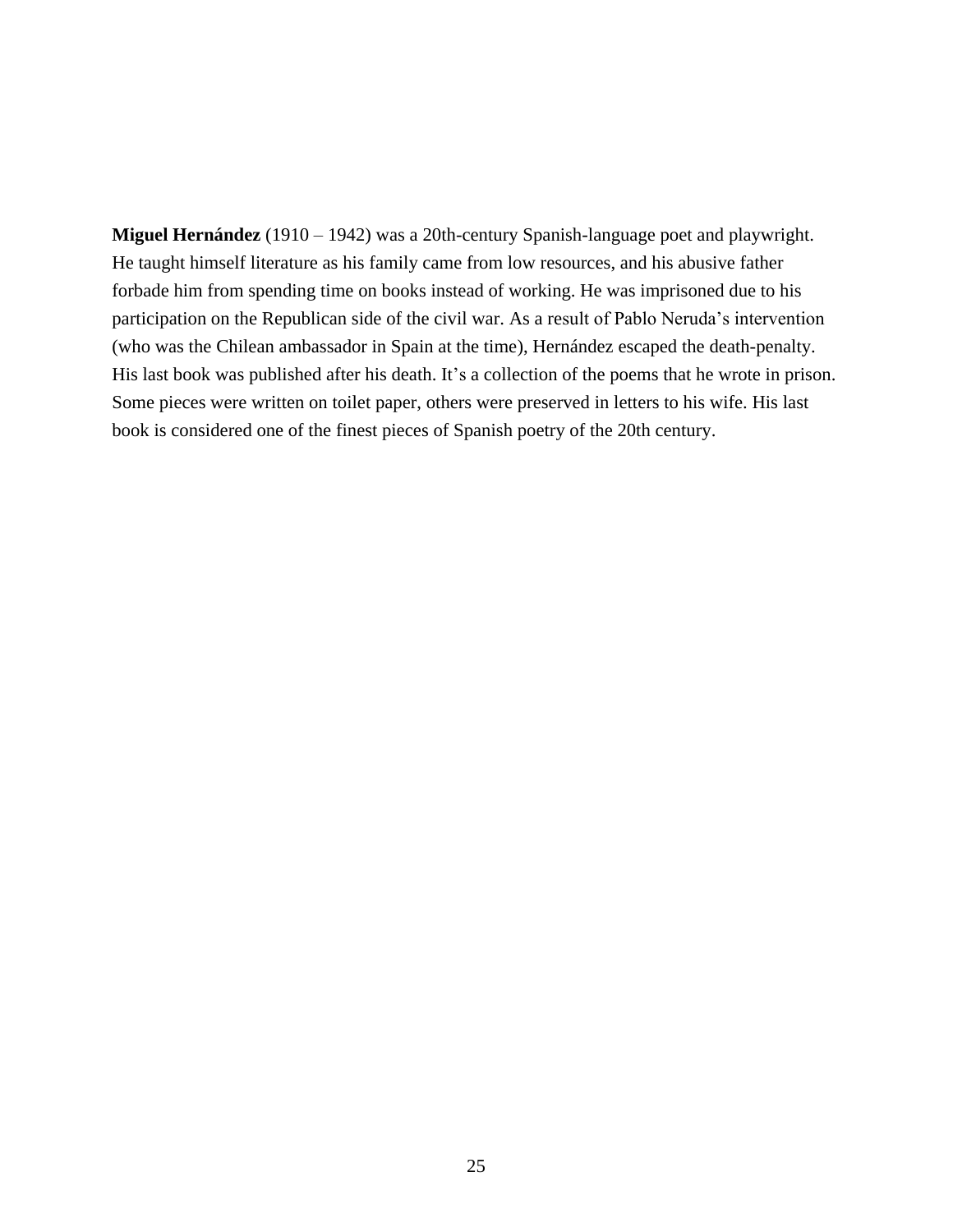# **Lullaby**

Rita Dove

<span id="page-28-0"></span>(after Lorca's "Canción Tonta")

Mother, I want to rest in your lap again as I did as a child.

Put your head there. How it floats, Heavy as your whole body was once.

> If I fall asleep, I will be stiff when I wake.

No stiffer than I.

But I want to lie down and do nothing forever.

When I was angry with your father, I would take to my bed like those fainting Victorian ladies.

> I'm not angry at anyone. Mostly I'm bored.

Boredom is useful for embroidery, and a day of rest never hurt anyone.

> Mother, I want the birthday supper of my childhood, dripping with sauce.

Then you must lie down while I fix it! Here, a pillow for your back.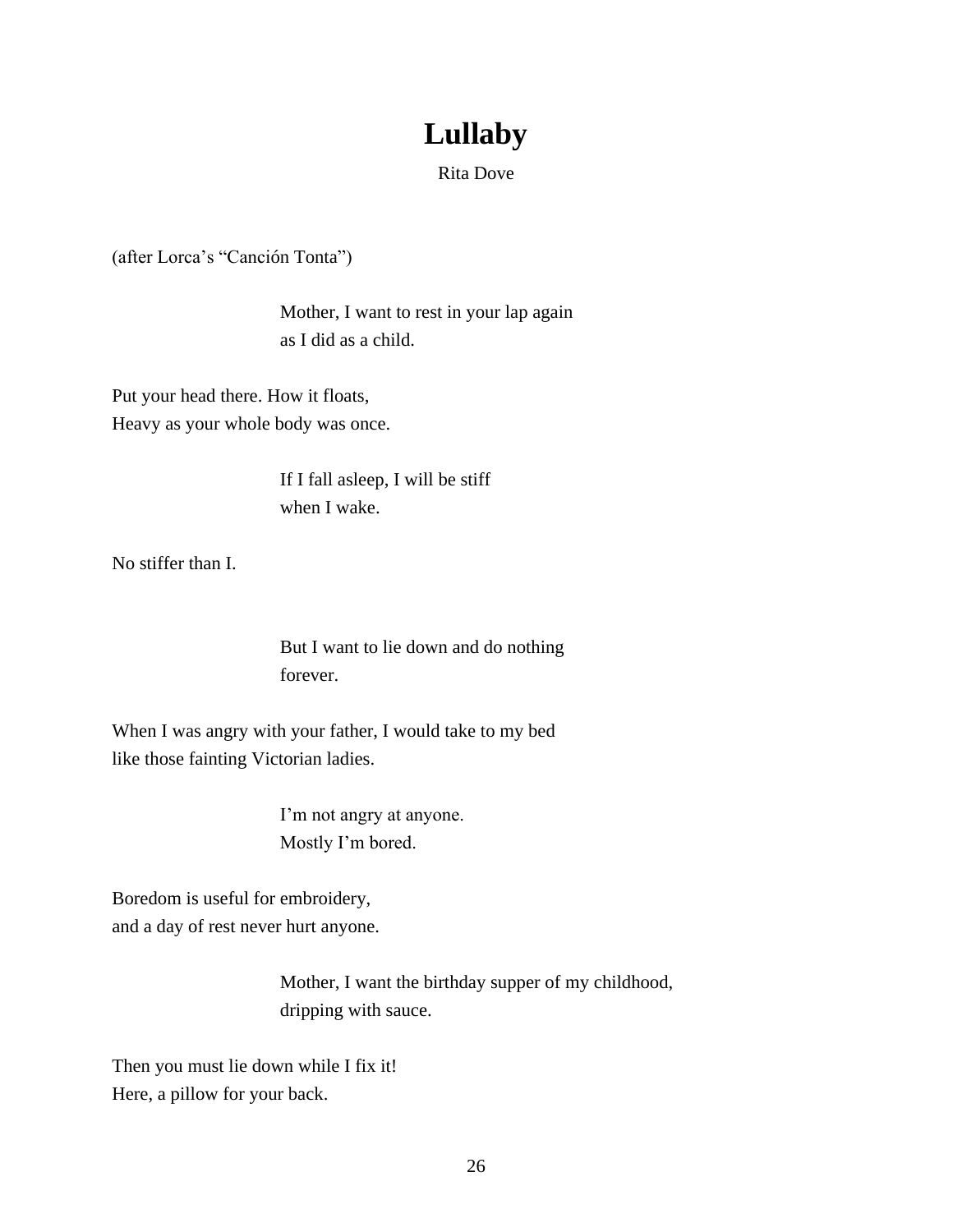I can't. The school bus is coming. She'll be waiting at the corner.

Already? So soon!

**Rita Dove** (1952—) was born in America. She is a poet and essayist who was the youngest person to hold the position of United States Poet Laureate, and one of the few African-Americans who have earned that honor. Her writing is known for its rich and eloquent explorations of the English language as well as depicting aspects of individual and collective experiences of Black people in America.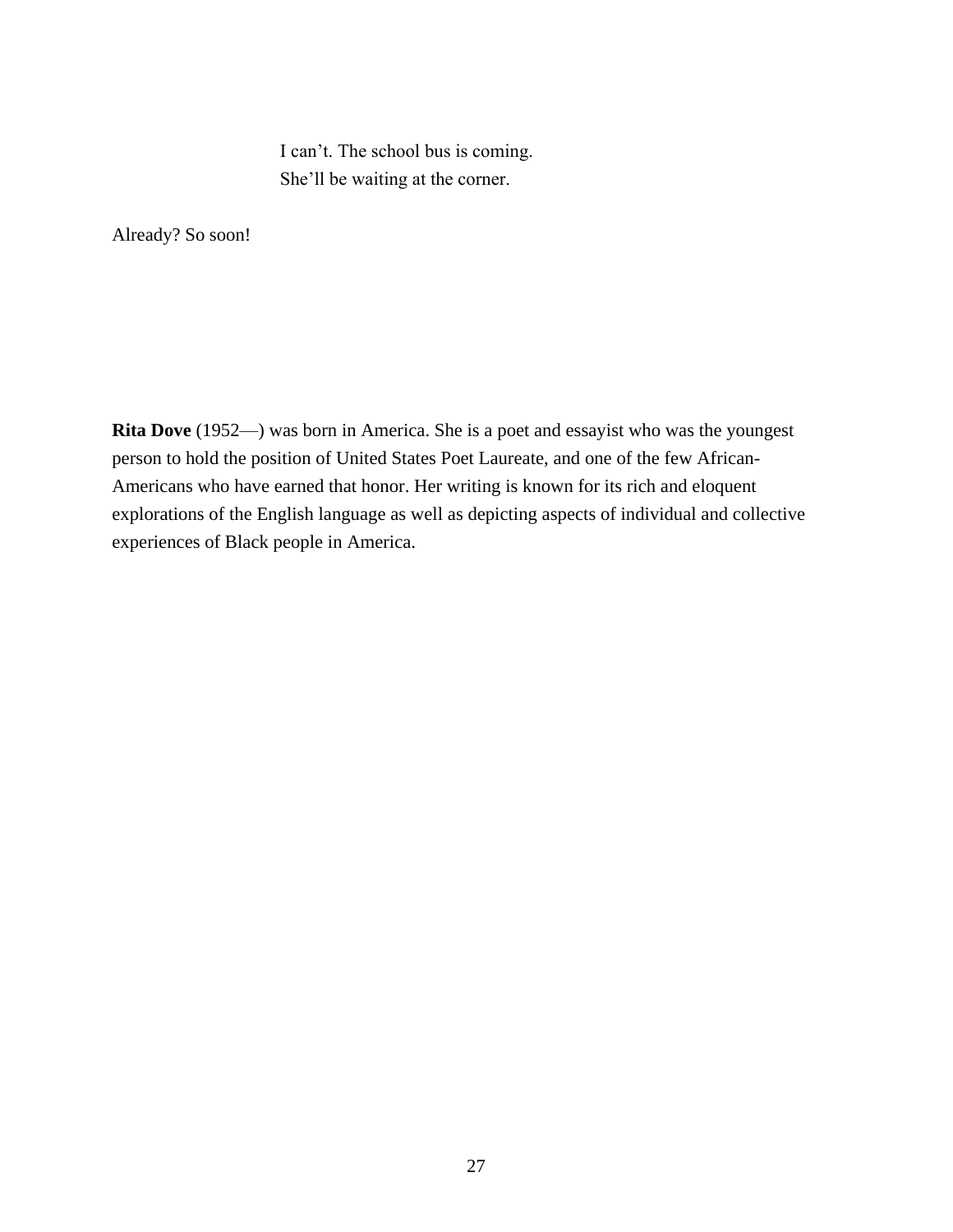## **Midnight Singer**

Bei Dao *Translated by David Hinton*

<span id="page-30-0"></span>a song is a thief who's fled across rooftops getting away with six colors and leaving the red hour-hand on 4o-clock heaven 4 o'clock detonates in the rooster's head and it's 4 o'clock delirium

a song is an ever hostile tree across the border it unleashes that promise that wolf-pack feeding on tomorrow

a song is a mirror that knows the body by heart is the emperor of memory is the waxen tongue flame of talk is the flower garden nurtured by myth is a steam locomotive bursting into the church

a song is the death singer his death-night pressed into black records singing over and over and over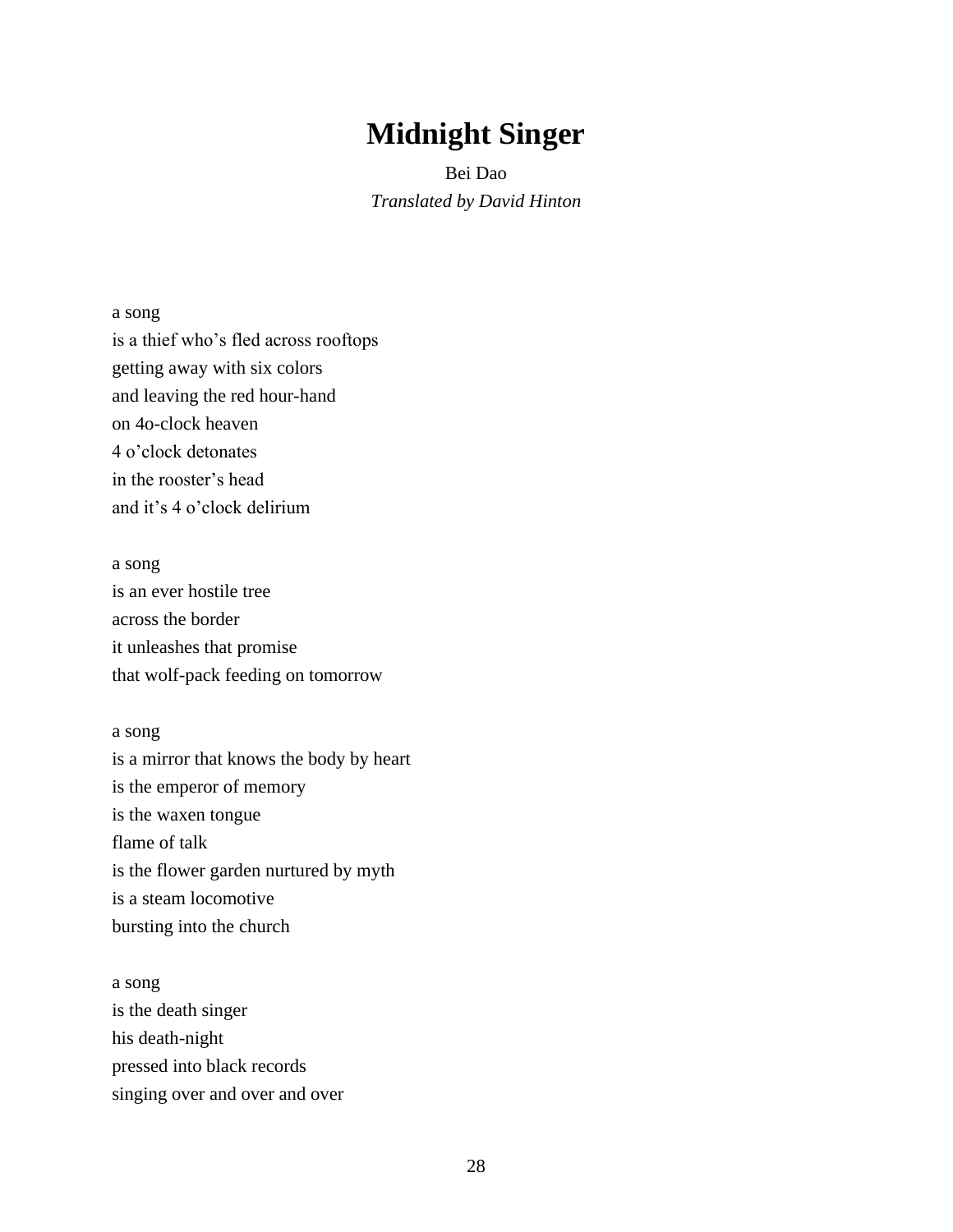**Zhao Zhenkai** (1949—) was born in China. He is a writer and activist, who publishes under the pen name: Bei Dao. His is one of the most acclaimed Chinese-language poets of his generation, and has been repeatedly nominated for the Nobel Prize in Literature. In addition to writing poetry, Dao writes fiction and nonfiction. He has played a part in creating a new form of poetry in Chinese literature. In its exploration of individuality, Dao's poetry revels in linguistic experimentation, and the embrace of complexity and paradox. His form is known in the West as "Misty" or "Obscure" poetry, and it is often written as a reaction to the artistic censorship of the Mao era.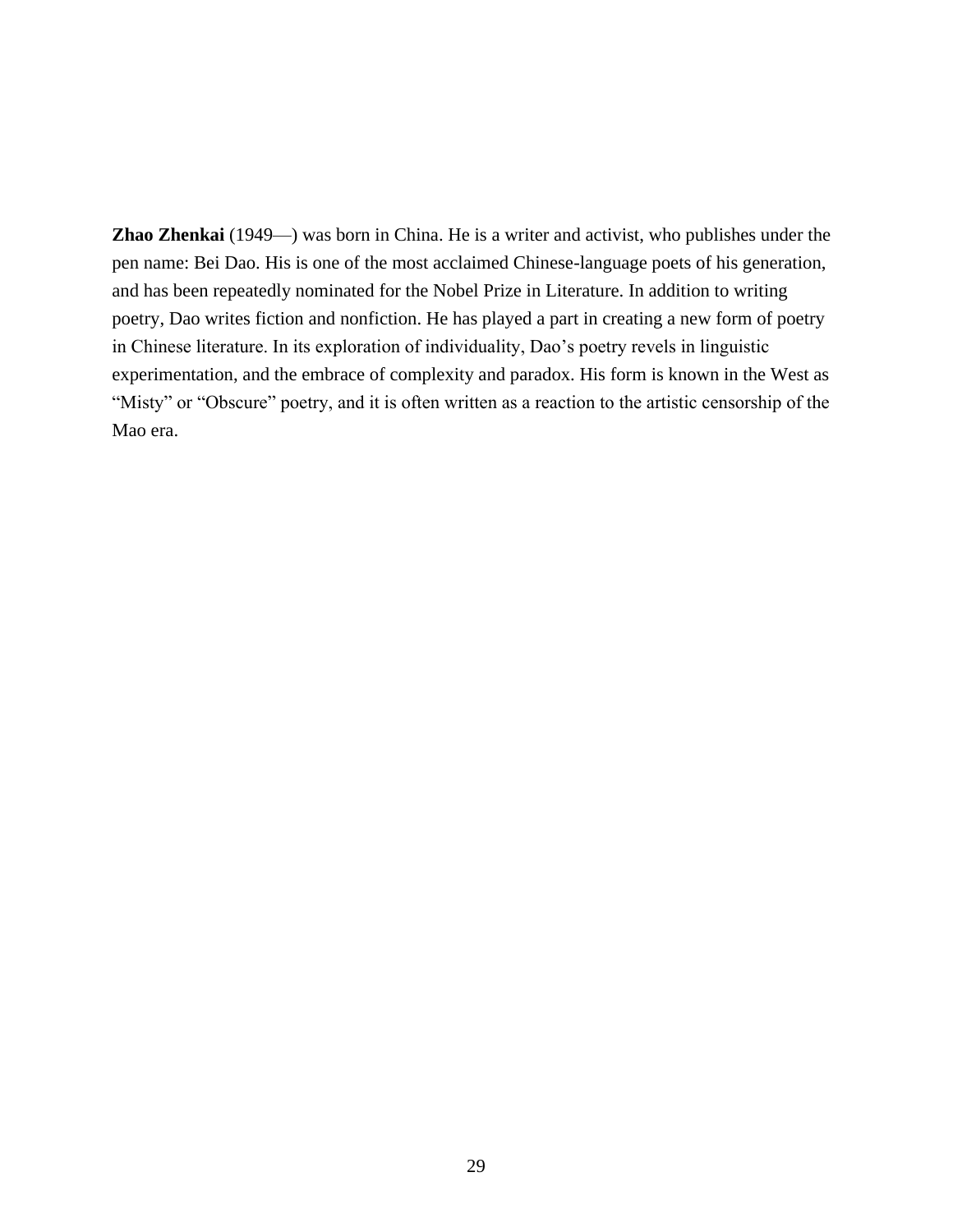### **The Shortest Night**

Yusef Komunyakaa

<span id="page-32-0"></span>I went into the forest searching for fire inside pleading wood, but I can't say for how long I was moored between worlds. I heard a magpie's rumination, but I don't know if its wings lifted the moon or let it drift slow as a little straw boat set ablaze on a winding river. I learned the yellow-eyed wolf is a dog & a man. A small boy with a star pinned to his sleeve was hiding among thorn bushes, or it was how the restless dark wounded the pale linden tree outside a Warsaw apartment. Night crawls under each stone quick as a cry held in the throat. All I remember is my left hand was holding your right breast when I forced my eyes shut. Then I could hear something in the room, magnanimous but small, half outside & half inside, no more than a song an insomniac's one prophecy pressed against the curtains, forcing the ferns to bloom.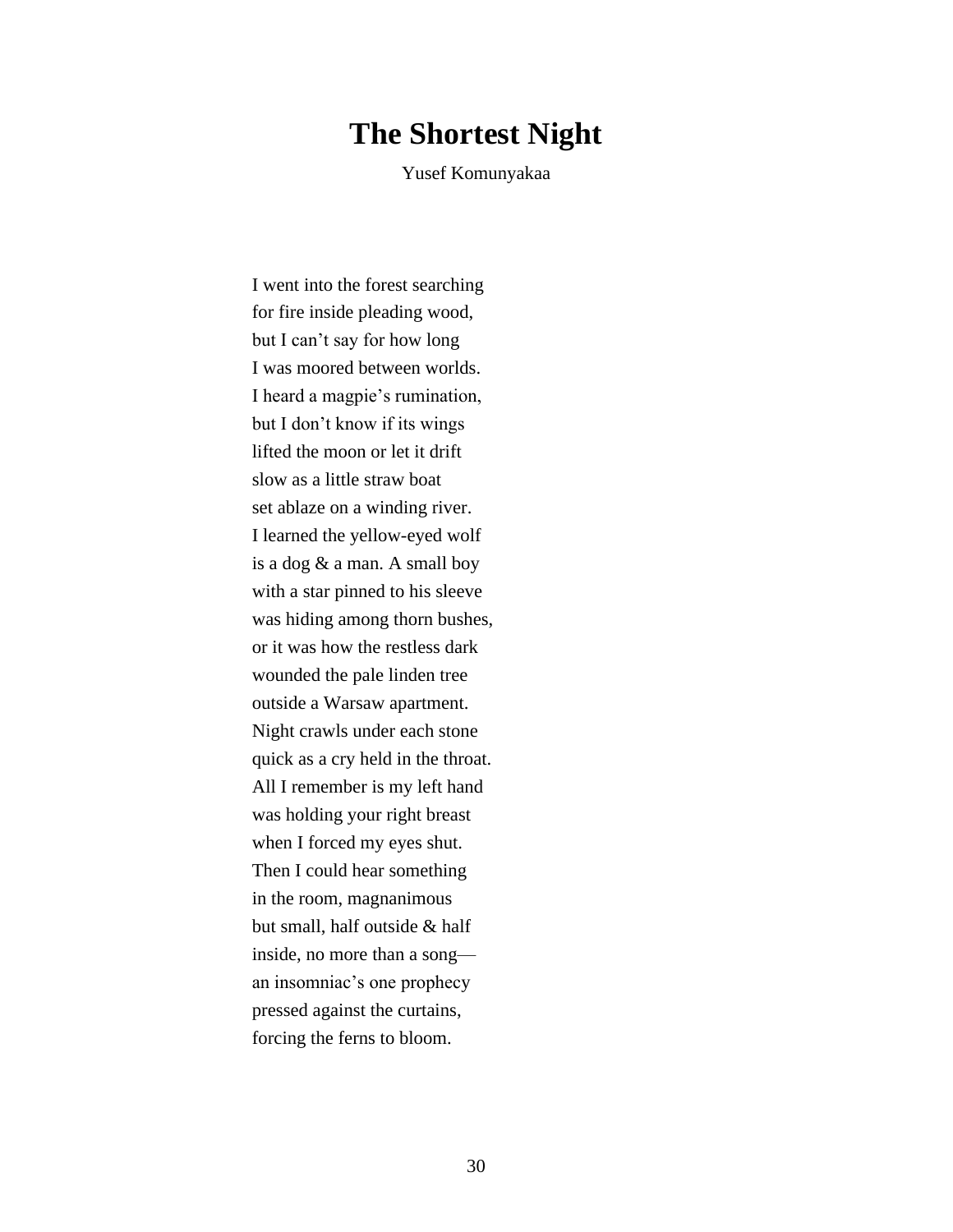**Yusef Komunyakaa** (1941—) was born in America. He served in the Vietnam War as a correspondent. To create complex images of life in peace and in war, Komunyakaa weaves together personal narrative, jazz rhythms, and vernacular language.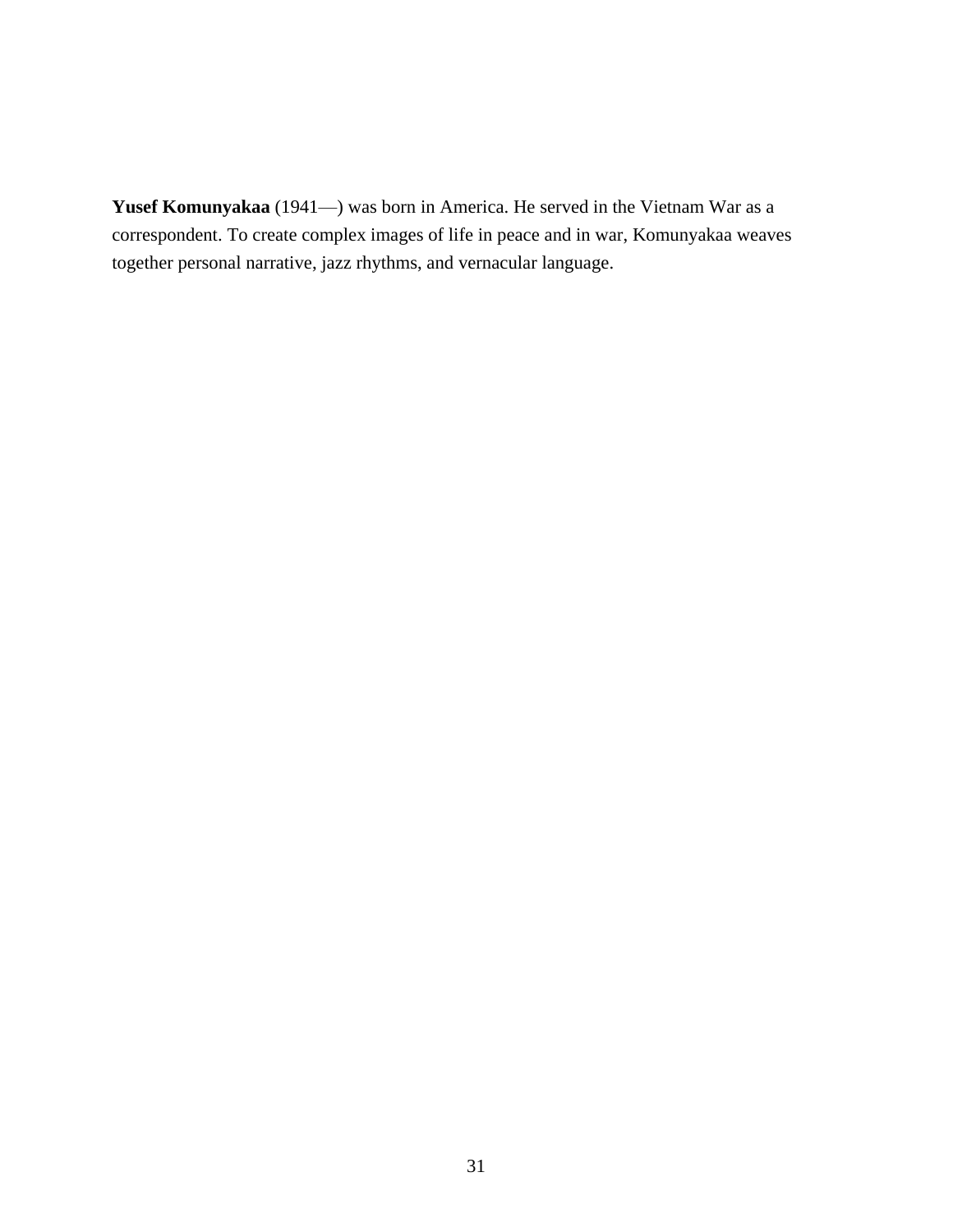## **Little Night**

#### <span id="page-34-0"></span>Paul Celan *Translated by Michael Hamburger*

Little night: when you take me inside, take me up there, three pain-inches above the floor: all those shroud coats of sand, all those can'thelps, all that still laughs with the tongue—

**Paul Celan** (1920 – 1970) was born in what used to be called the Kingdom of Romania to a German-speaking Jewish family. In 1938, Celan was in Paris studying Medicine. He returned to Romania before the outbreak of World War II, where he was captured and forced to work in a labor camp for 18 months until he escaped, though both his parents had died. Celan was familiar with at least six languages. He taught German language and literature in Paris where he settled after his escape.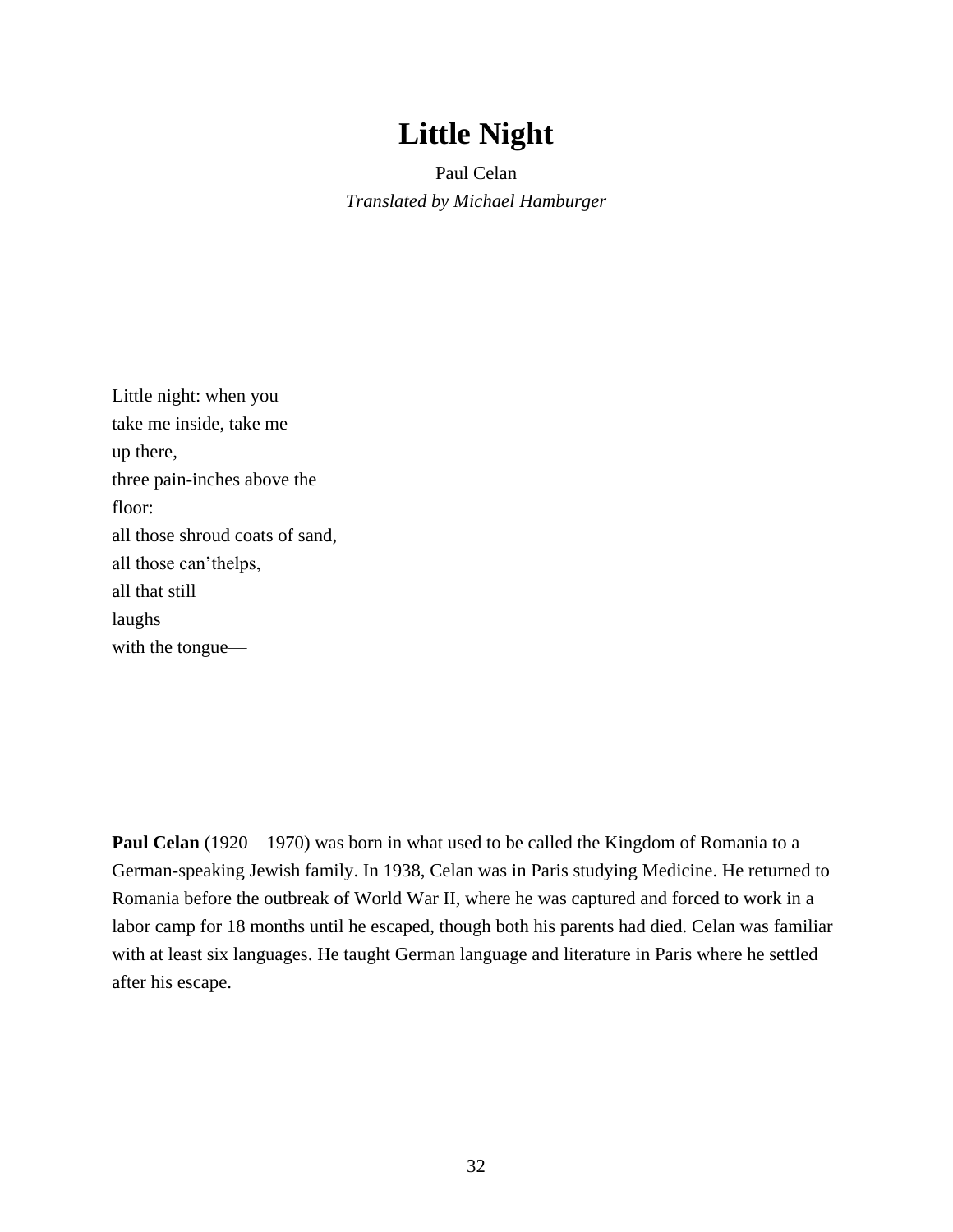# **Steps in the Night**

### Mahmoud Darwish *Translated by Denys Johnson-Davies*

<span id="page-35-0"></span>Always, We hear at night approaching steps And the door flees from our room, Always, Like departing clouds. Your blue shadow, who draws it away Each night from my bed? The steps come on, and your eyes are countries, Your arms a blockade around my body. And the steps come on, Why does the shadow that depicts me flee? O Shahrzad? And the steps come on and do not enter. Be a tree, That I may see your shade. Be a moon, That I may see your shade. Be a dagger, That I may see your shade in mine, A rose in ashes. Always, I hear at night approaching steps, And you become places of exile, You become my prisons. Try to kill me Once and for all. Do not kill me

With approaching steps.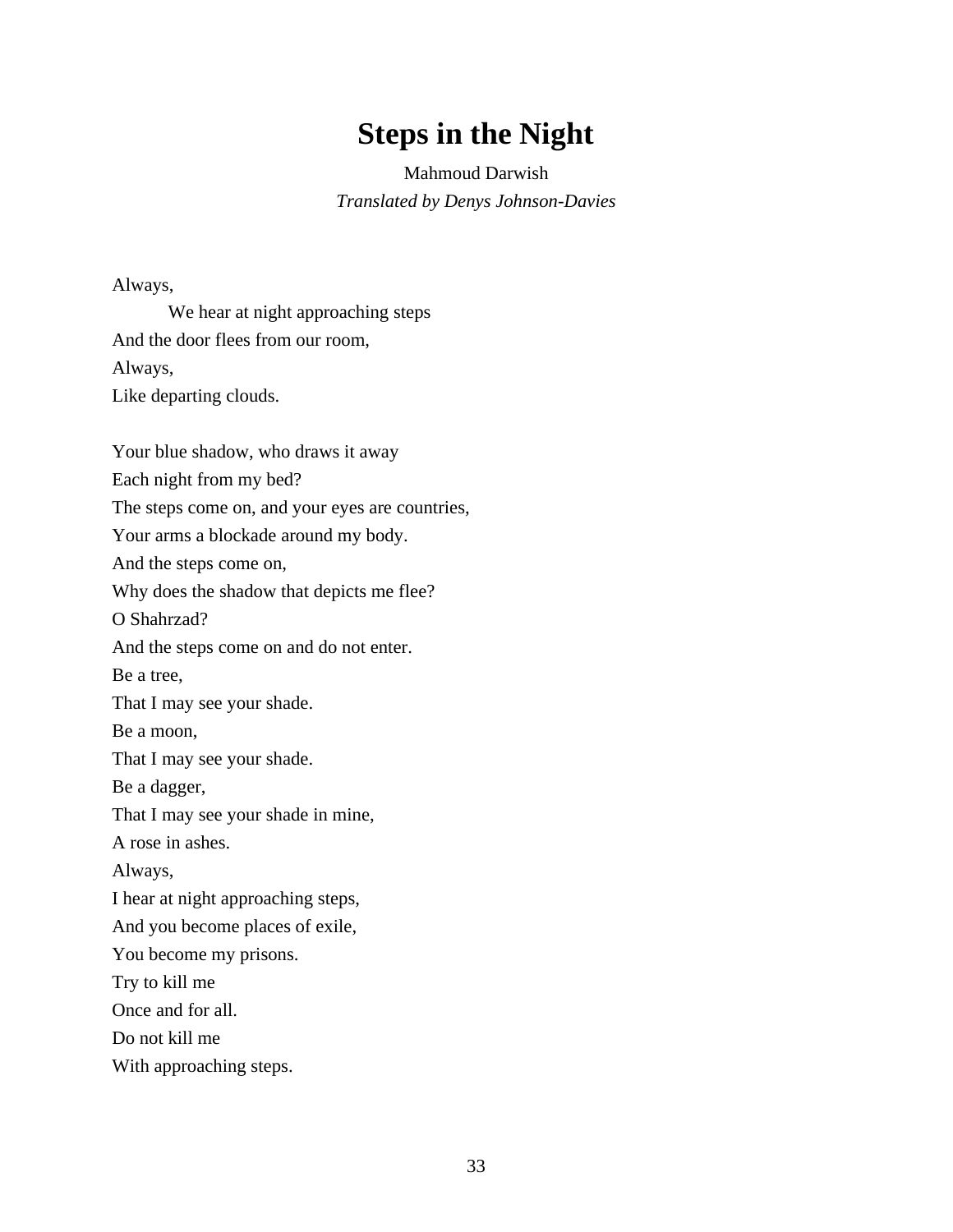**Mahmoud Darwish** (1941 – 2008) was born in Palestine. His family, who came from al-Birwa in Galilee, had missed the official Israeli census when the soldiers occupied and razed the village. As a result, Darwish and his family were considered "internal refugees" or "presentabsent aliens" while they lived in Palestine. Darwish was imprisoned in the 1960s for reciting poetry and traveling between villages without a permit. He was placed under house arrest when his poem "Identity Card" was turned into a protest song. Darwish then spent many years in exile in Beirut and Paris, and he is considered a "resistance poet" by many in the Arab world.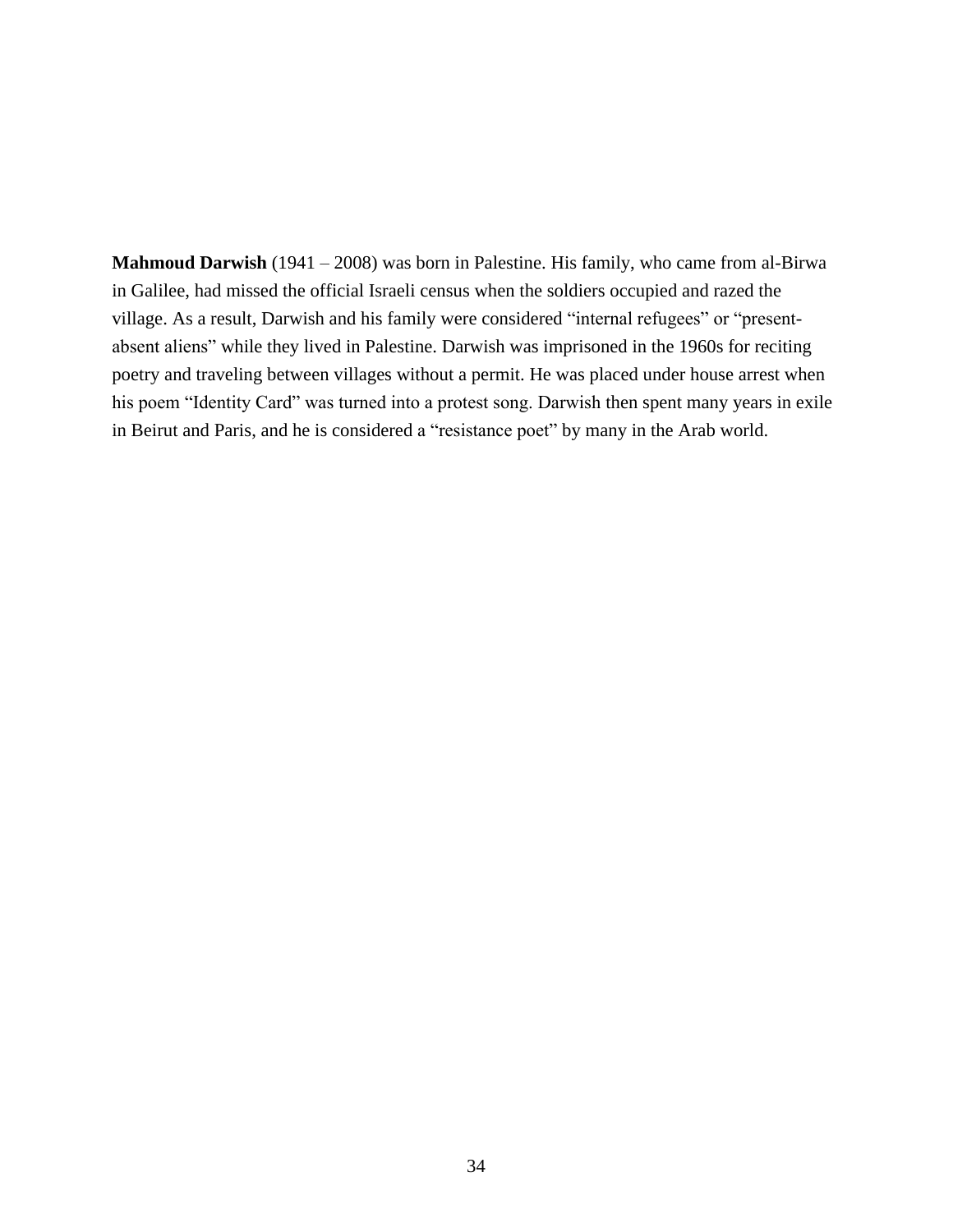## **Ode to Night**

### Pablo Neruda *Translated by Ilan Stavans*

<span id="page-37-0"></span>Behind the day, in each stone and tree, behind each book, night, you gallop and labor, or rest, waiting until your withdrawn roots develop your flower and foliage. Like a flag you flutter in the sky until you fill not only the hills and seas, but the smallest cavities, the tired peasant's iron eyes, the black coral of human mouths given to dreaming You run free over the savage course of rivers, covering secret paths, night, depths of loves star-stricken by naked bodies, crimes splashing with the scream of a shadow, meanwhile trains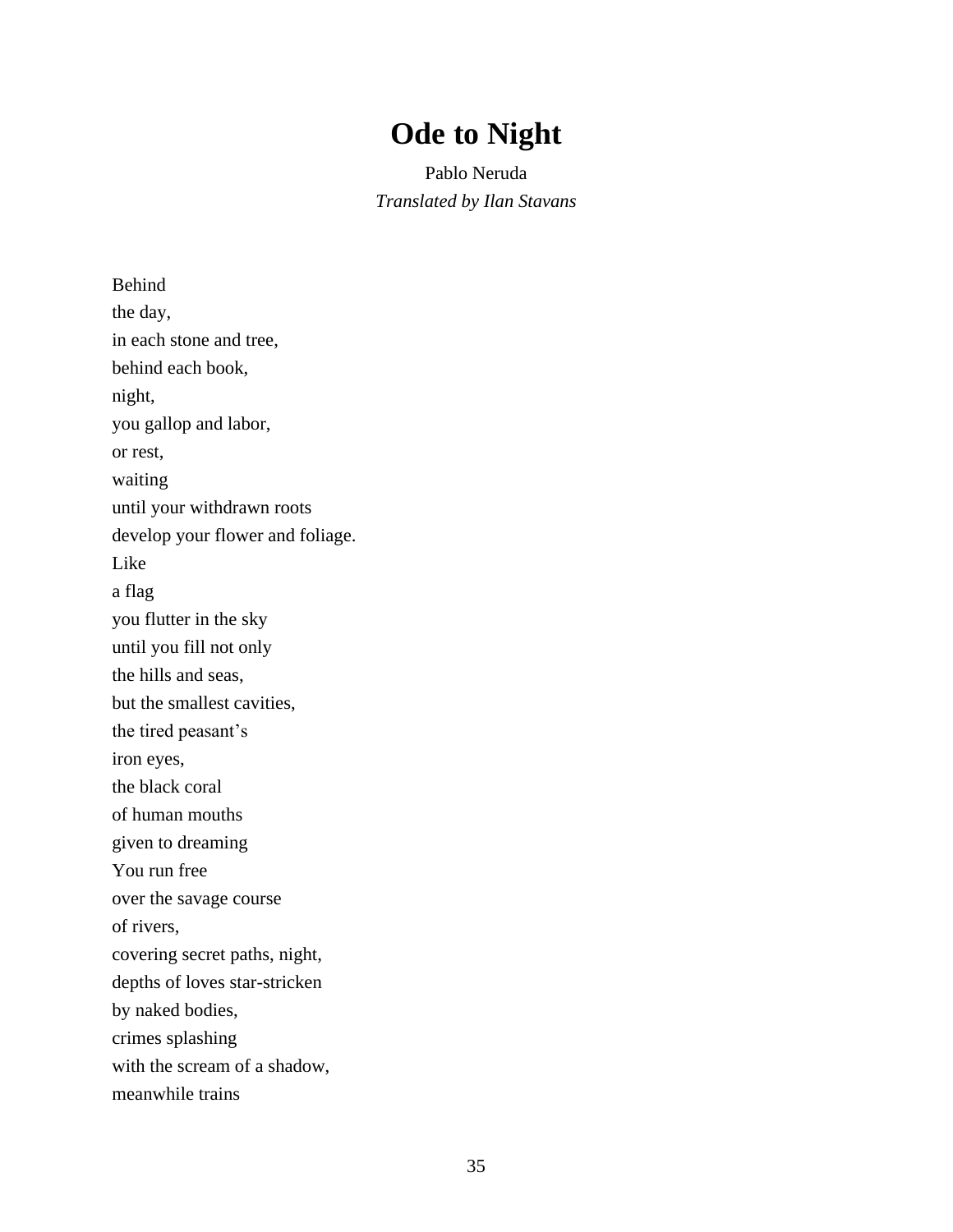run, the stokers throw the nocturnal coal on the red fire, the busy statistician has immersed himself in a forest of petrified pages, the baker kneads whiteness. Night also sleeps like a black horse. It rains from north to south, over the grand trees of my country, over the roofs of corrugated metal, the night's song is heard, the metal of the singing spear is made of rain and darkness, and stars and jasmine guard from the darkness above, signs we will understand little by little at the speed of centuries. Night, night of mine, night of the entire world, you have something inside you, round like a child about to be born, like a bursting seed, it is the miracle, it is the day.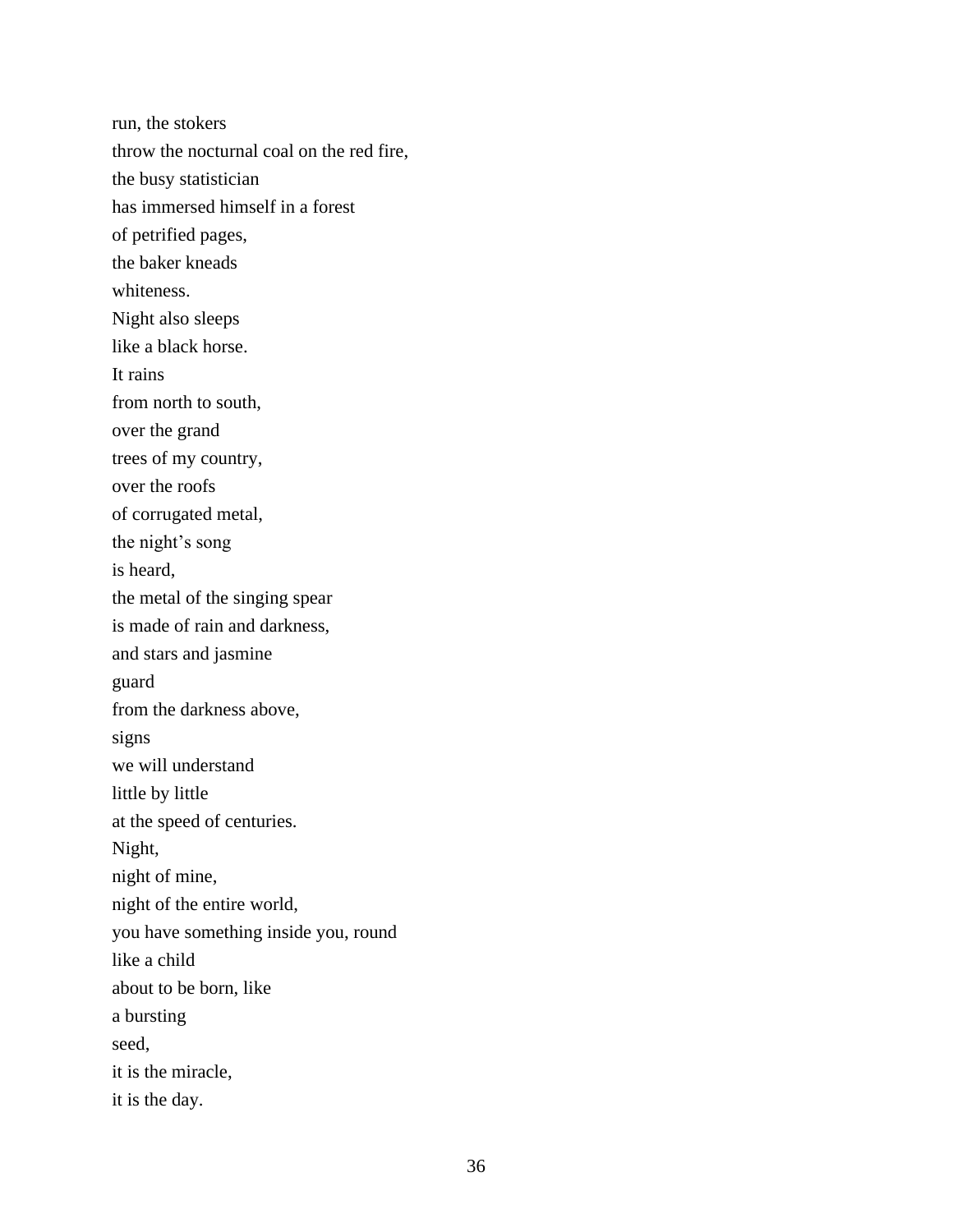You are more beautiful because with your darker blood you feed the poppy being born, because you work with eyes closed so eyes can open, so water can sing, so our lives might resuscitate.

**Pablo Neruda** (1904-1973) is the pen name of Chilean poet-diplomat and politician Neftalí Basoalto. Neruda was known as a poet since the age of 13. He continued to write prodigiously, and, though he received adoration, he remained poor. Becoming a politician did not elevate his financial status, yet his appointments enabled him to travel to different parts of the world where he learned about the plights of the colonized and the downtrodden. In 1948, he wrote an open letter criticizing the president of Chile, and was expelled from the Senate as a result. Neruda hid to avoid arrest then slipped out of Chile. He returned in 1952 when the political climate became favorable. He was awarded the Nobel Prize for Literature in 1971 and died shortly after.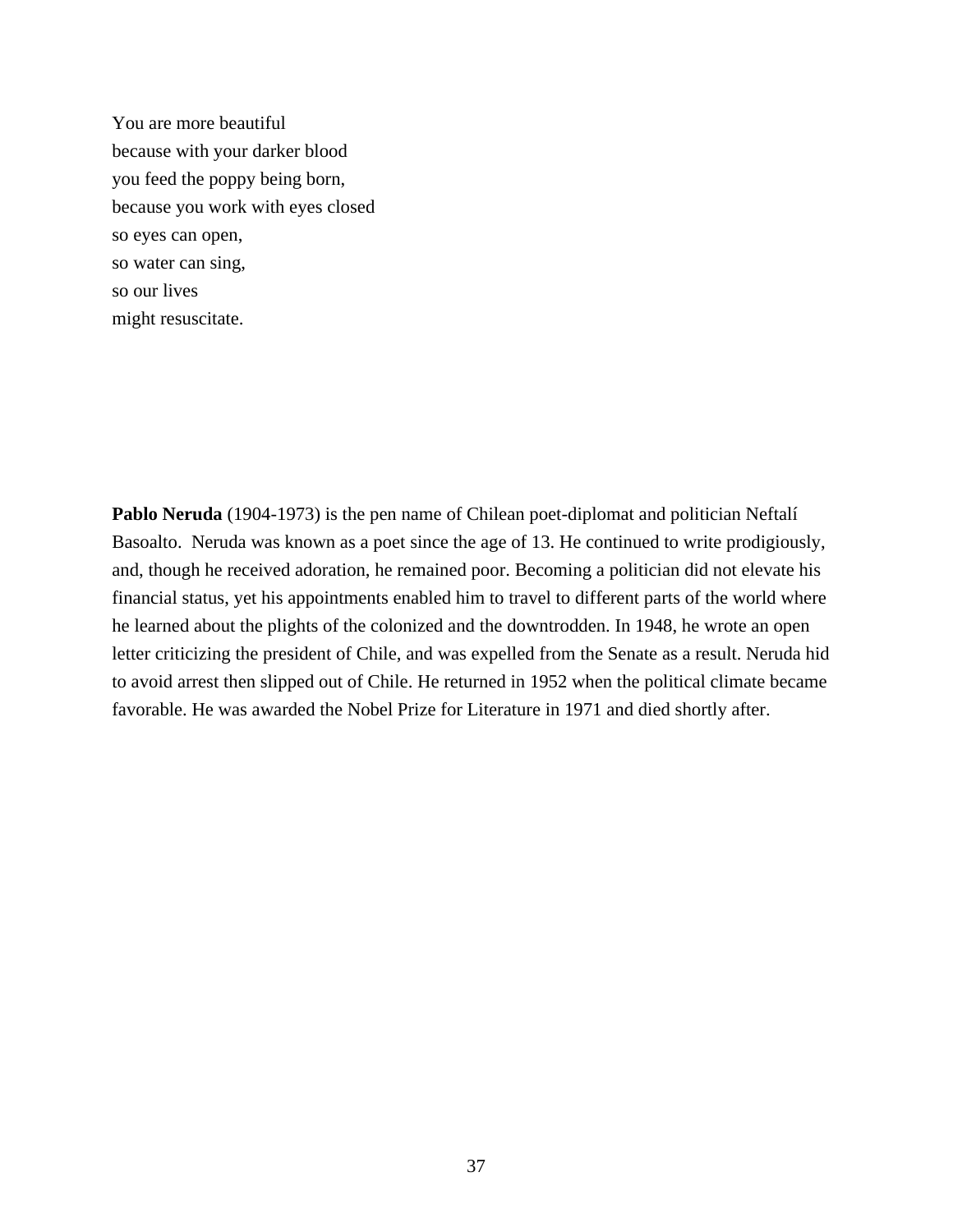# **White Night**

Anna Akhmatova *Translated by D.M. Thomas*

<span id="page-40-0"></span>I haven't locked the door, Nor lit the candles, You don't know, don't care, That tired I haven't the strength

To decide to go to bed. Seeing the fields fade in The sunset murk of pine-needles, And to know all is lost,

That life is a cursed hell: I've got drunk On your voice in the doorway. I was sure you'd come back.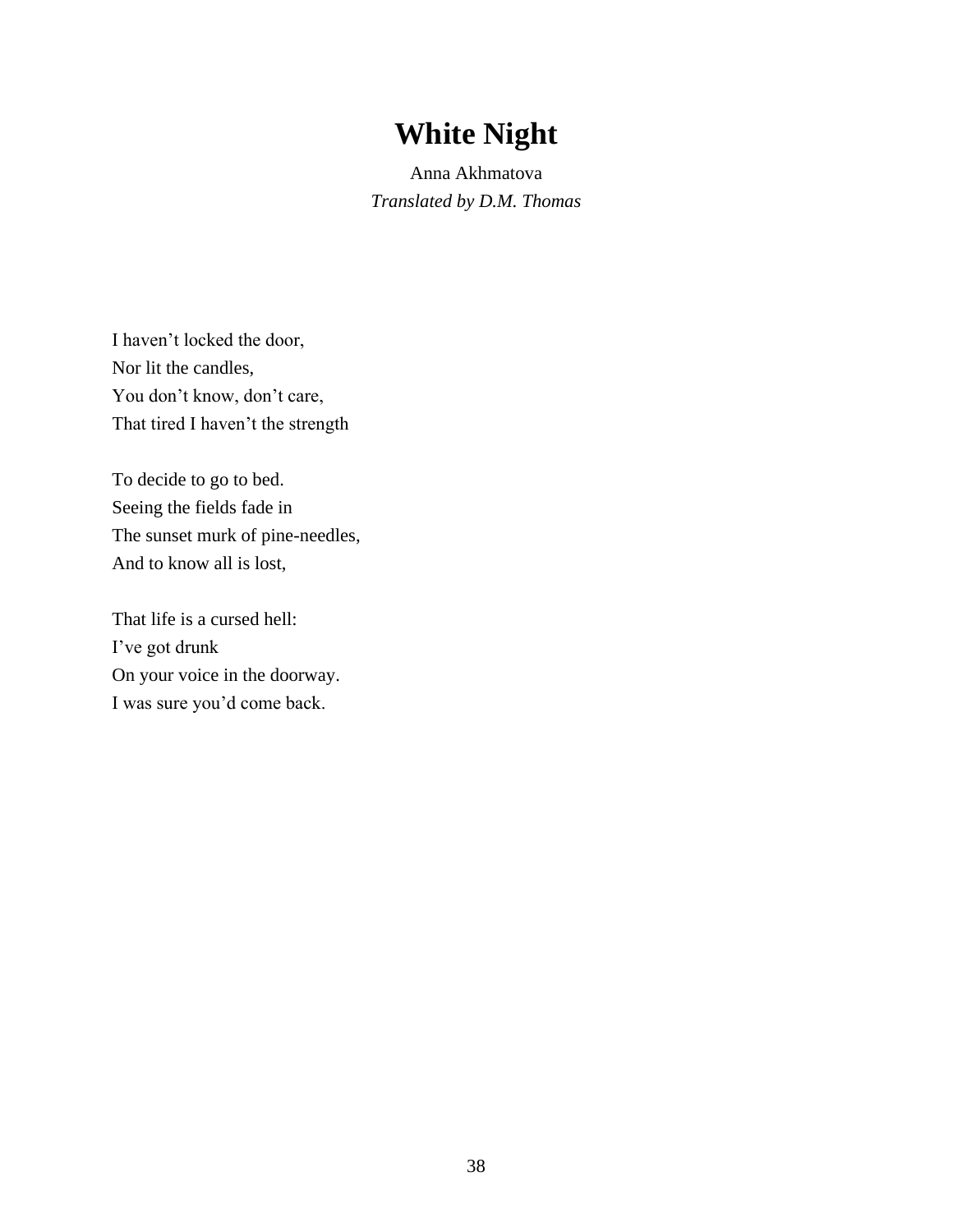### **In Dream**

<span id="page-41-0"></span>Anna Akhmatova *Translated by D.M. Thomas*

Black and enduring separation I share equally with you. Why weep? Give me your hand, Promise me you will come again. You and I are like high Mountains and we can't move closer. Just send me word At midnight sometime through the stars.

**Anna Akhmatova** (1889 – 1966) was born Anna Andreyevna Gorenko in Russia. Her work, which was censored by Stalinist authorities and which provides a powerful female voice, meditates on memory and time and the challenges associated with writing under a dictatorship. She chose not to emigrate and remained in the Soviet Union to use her craft as witness. Her first husband Nikolay Gumilyov was executed by the Soviet secret police, and her son Lev Gumilyov was imprisoned for many years. Her common-law husband Nikolay Punin was also arrested. He died in in the Gulag.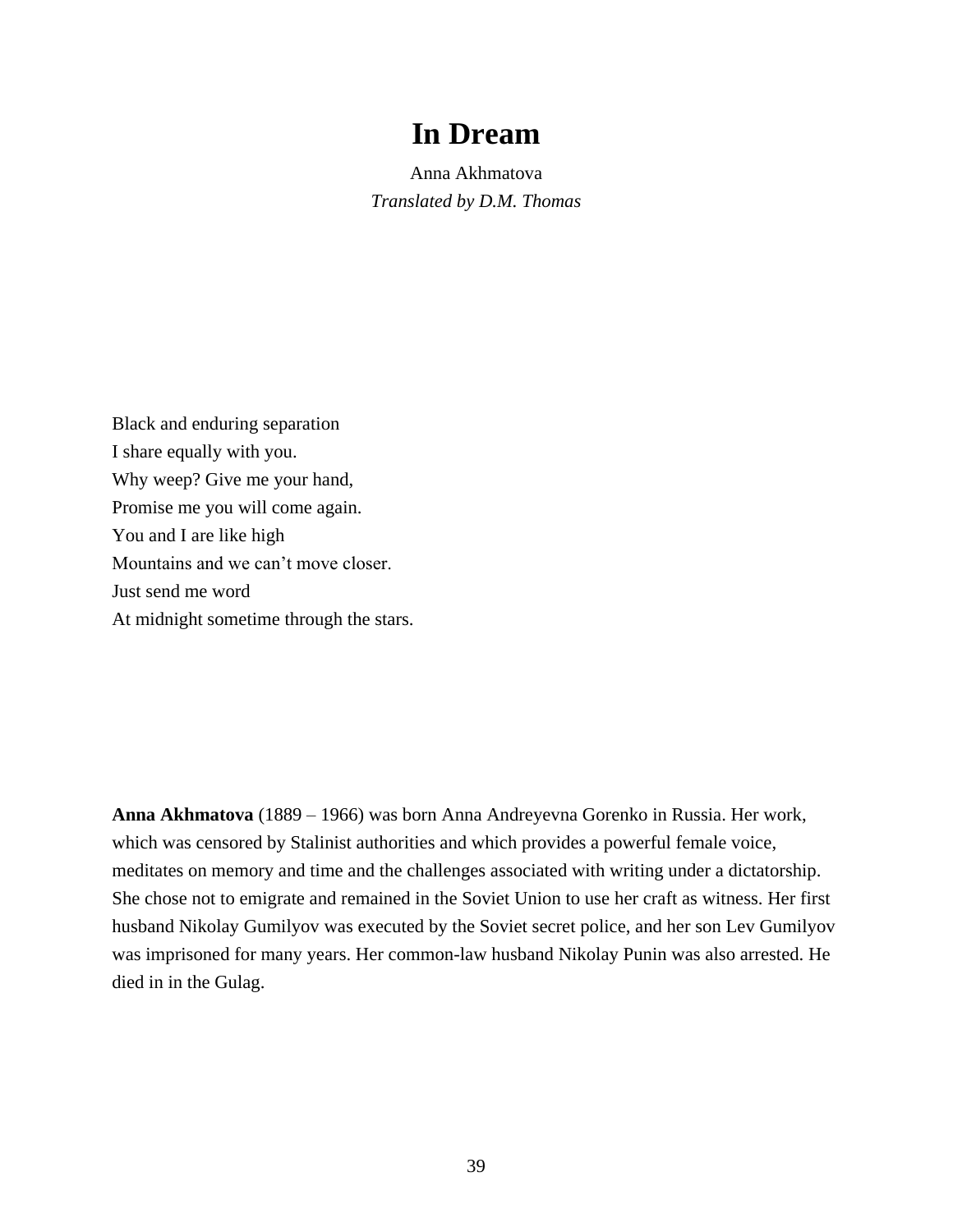# **Night**

Federico García Lorca *Translated by Jaime de Angulo*

<span id="page-42-0"></span>Candle, lamp, Lantern, and firefly.

The constellation of the dart.

Little windows of gold trembling, and cross upon cross rocking in the dawn.

Candle, lamp. Lantern, and firefly.

**Federico García Lorca** (1898 – 1936) was born in Spain. He encountered Surrealism when he joined a group collectively known as the Generation of '27 (that included Salvador Dali). Lorca's early works explored themes of romantic love and tragedy and they incorporated deep songs, Gypsy culture, Spanish folklore, and Andalusian flamenco. He was arrested in 1936, at the onset of the Spanish Civil war, and executed by a firing squad a few days later.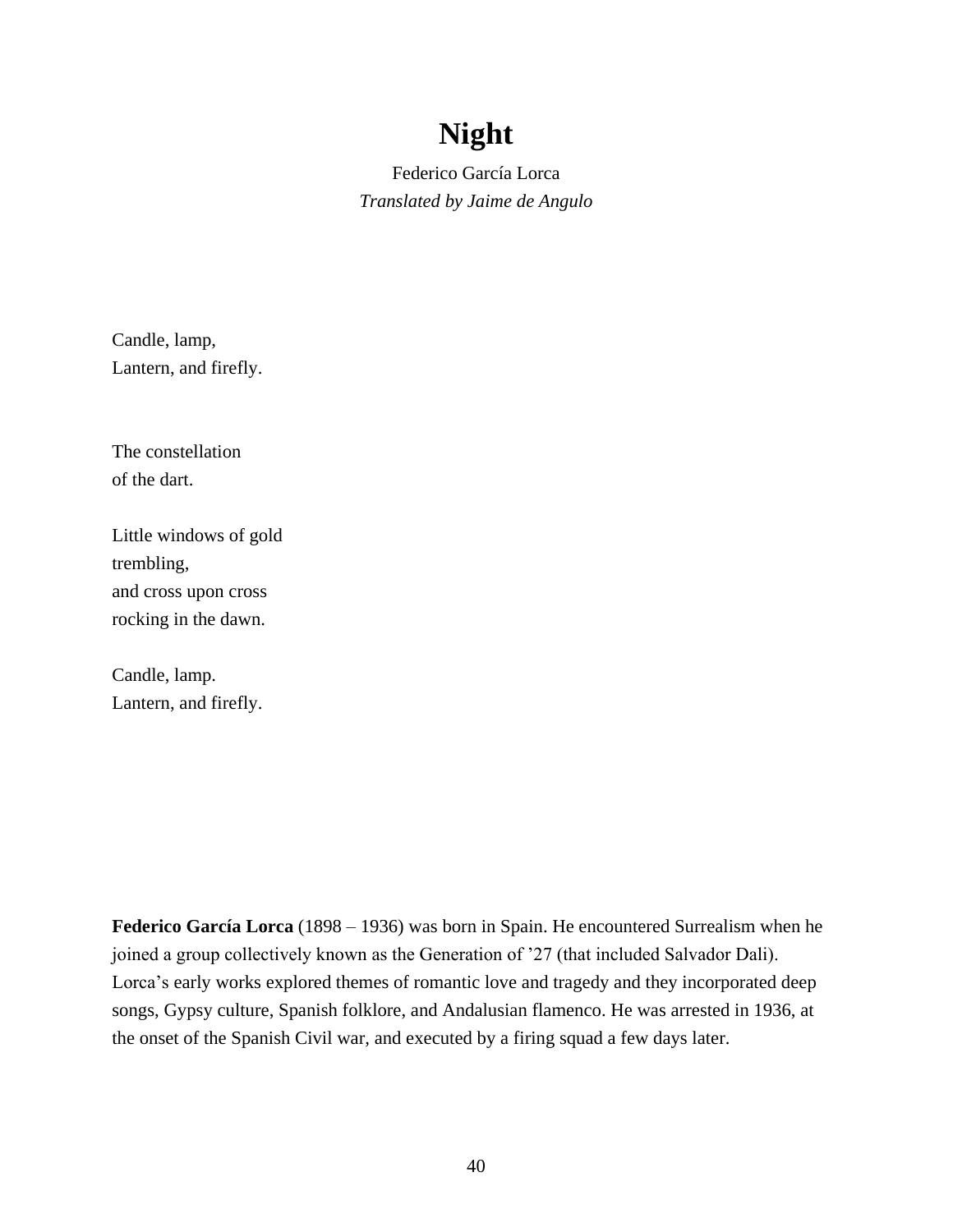## **Your Sleep**

Yvan Goll *Translated by Paul Zweig*

<span id="page-43-0"></span>Your sleep is a closed almond The almond of strength, of growth, There is nothing that does not happen inside this fruit! You are the earth of a great dream From your heart small rose-colored almond trees are growing Oh happy Umbrian countryside! But on the hill the huts of men are burning And their sons will die before Easter Cracked bells beat at your ear I hear them as if they were in sea-shells Death-candles shine through your temples Blood runs from your closed eyes Alas, when you open them, What color will they be?

**Yvon Goll** (1891-1950) was a French-German poet who wrote in French and German. He was educated in Berlin before World War I. At the outbreak of the war, he fled to Switzerland then moved to Paris where he became one of the founders of surrealism. Goll was forced into exile again at the outbreak of World War II, where he went to New York and remained there until 1945. He died 5 years later in Paris of leukemia. Goll was, basically, a poet who lived between two wars, two languages, and more than one culture or one aesthetic form since he had close ties to both German expressionism and French surrealism.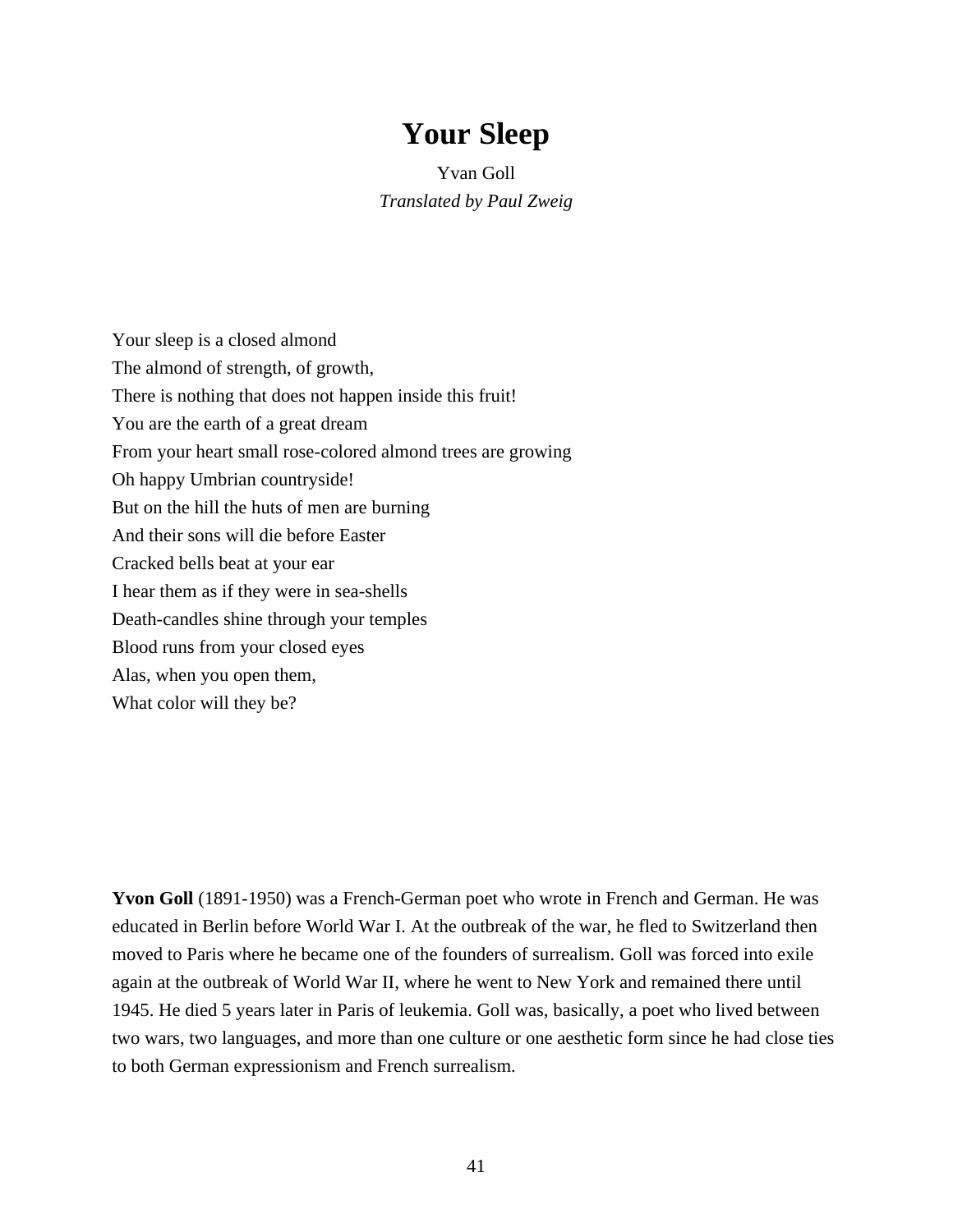## <span id="page-44-0"></span>**Last Night As I Was Sleeping**

Antonio Machado *Translated by Robert Bly*

Last night, as I was sleeping, I dreamt—marvelous error! that a spring was breaking out in my heart. I said: Along which secret aqueduct, Oh water, are you coming for me, water of a new life that I have never drunk? Last night, as I was sleeping, I dreamt—marvelous error! that I had a beehive here inside my heart. And the golden bees were making white combs and sweet honey from my old failures. Last night, as I was sleeping, I dreamt—marvelous error! that a fiery sun was giving light inside my heart. It was fiery because I felt warmth as from a hearth, and sun because it gave light and brought tears to my eyes. Last night, as I slept, I dreamt—marvelous error! that it was God I had here inside my heart.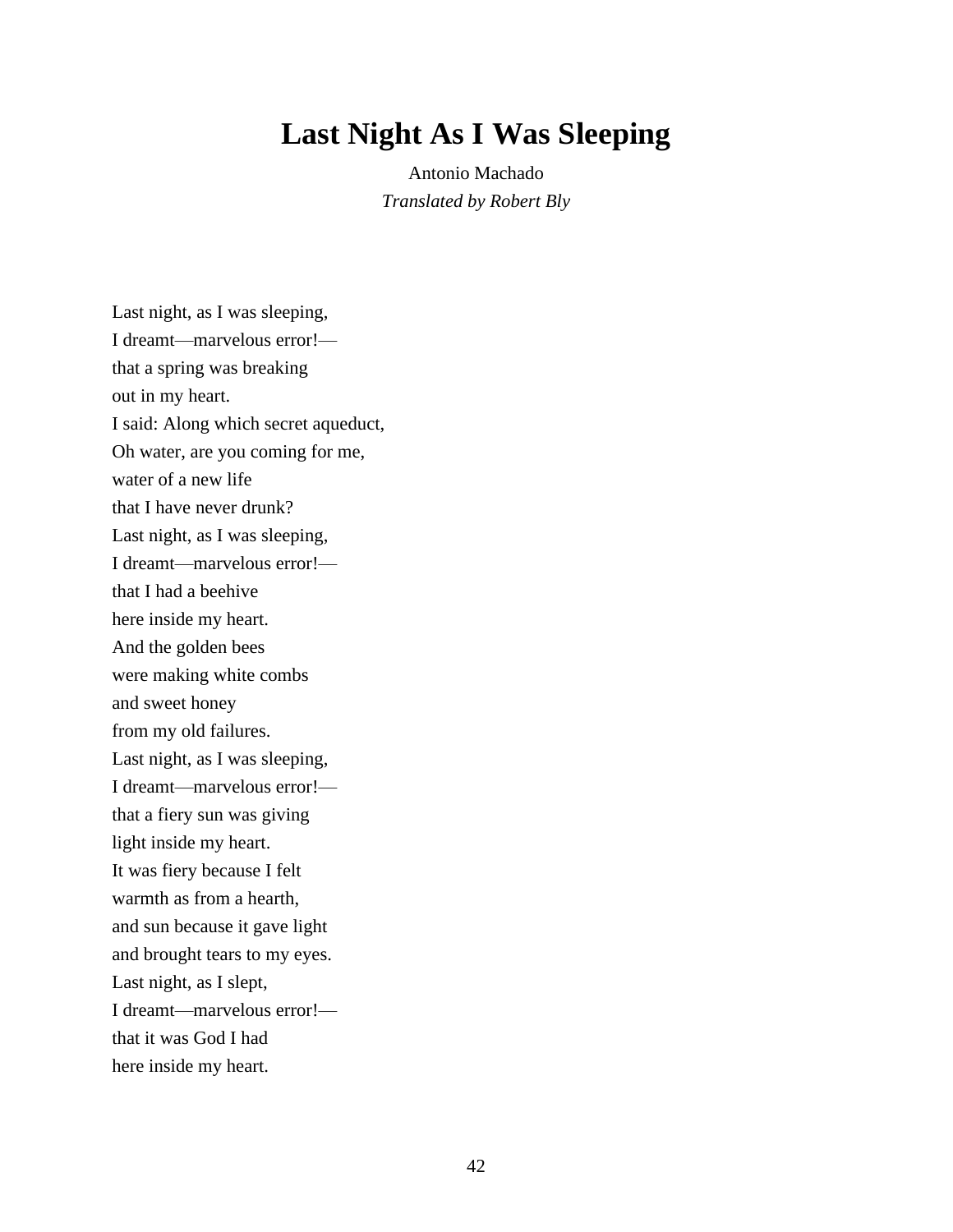**Antonio Machado** (1875-1939) was a Spanish poet and one of the leading figures of the Spanish literary movement known as the Generation of '98. Initially modernist, his work moved towards an intimate form of symbolism with romantic traits. He gradually developed a style characterized by both an engagement with humanity on one side and a hermetic contemplation of existence on the other, then he moved to social realism. He relied on memory and consciousness and used both to ponder Spain's historical landscape through a sympathetic as well as a critical lens.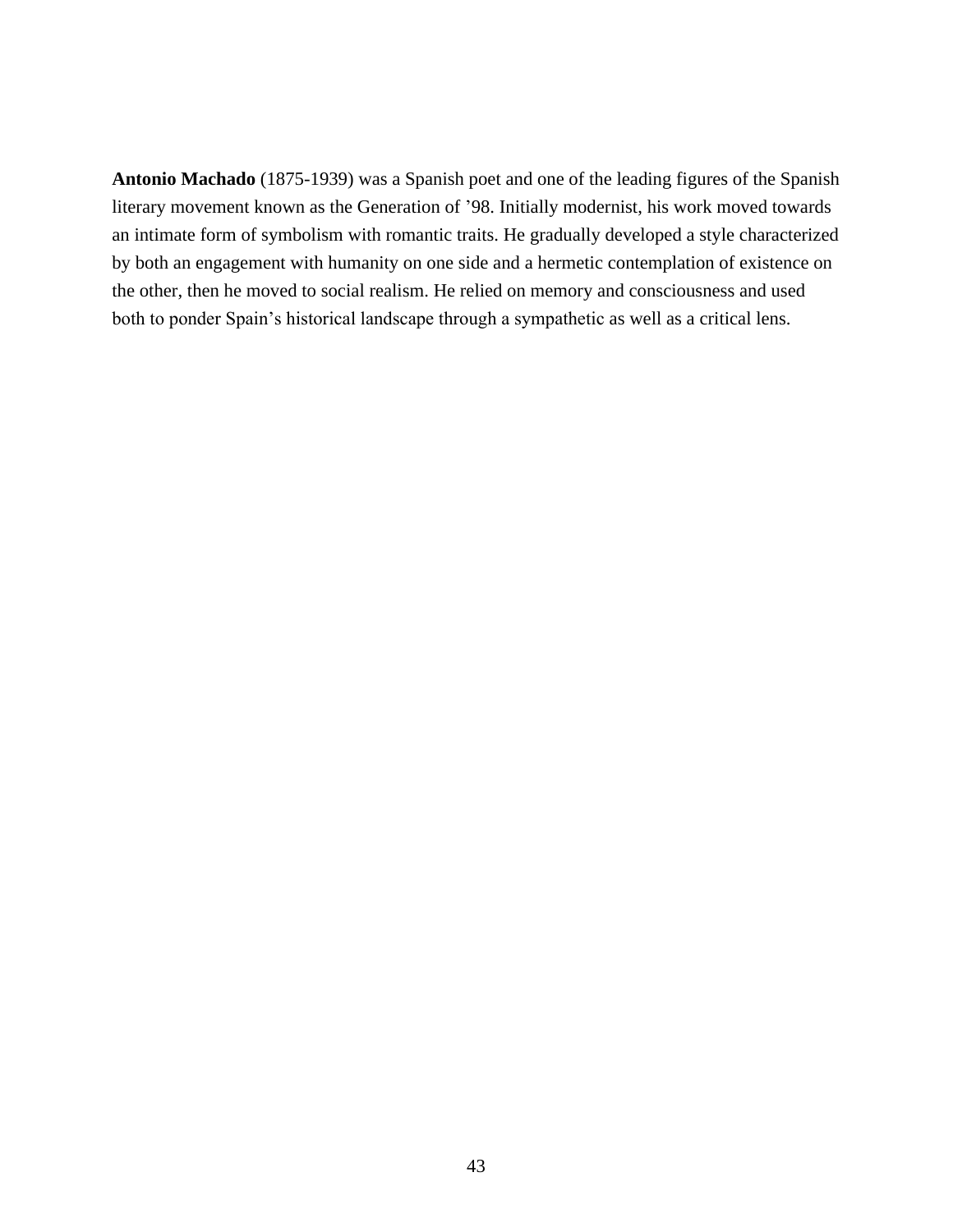## <span id="page-46-0"></span>**Bread, Hashish and Moonlight**

Nizar Qabbani *Translated by Suheil Bushrui*

When the full moon is born in the East And the white rooftops go to sleep, Beneath waves of light that are deep… People leave their shops and in throngs move forth To meet the moon And to the mountaintops carry bread … a radio … and their opiates. There they sell and buy fantasies of the mind And images, And they die when the moon comes to life. What does a disc full of light do To my land? The land of prophets The land of simple folk, Those who chew tobacco and are drug merchants What does the moon do to us, That we lose our pride And live to beg from heaven? What can heaven offer The lazy and the weak? Those who turn into dead corpses when the moon comes to life And shake the tombs of saints In the hope that these tombs may bestow upon them some rice, some children

Their beautiful and elegant carpets they spread out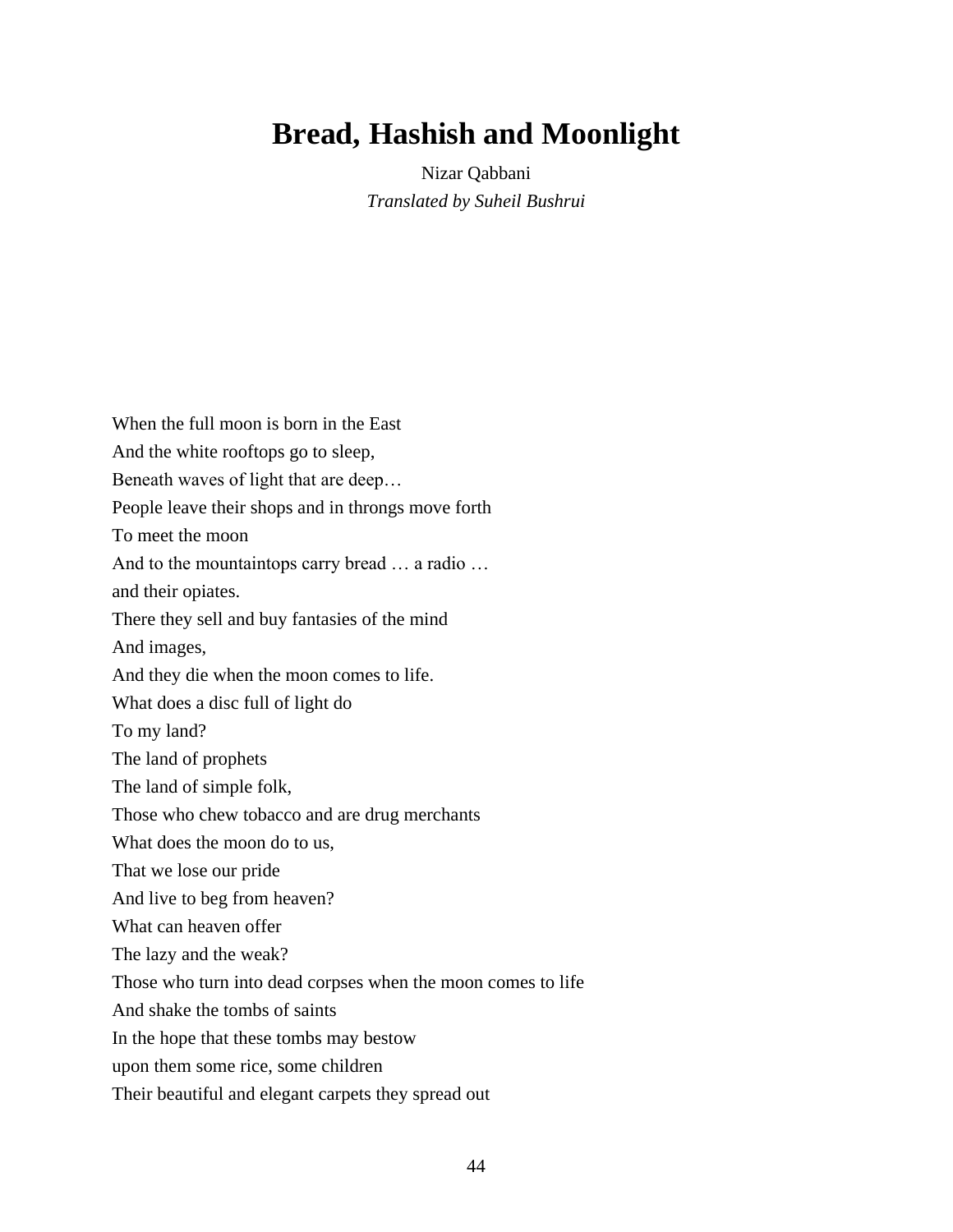And console themselves with opium that we call Fate and Destiny In my land, the land of simple folk. How weakness and dissolution Afflicts us when the light shines forth! The carpets and the thousand baskets, Glasses of Tea and Children all over the hills. In my land, Where the naïve weep And live in the light they do not see; In my land Where people live without eyes Where the naïve weep And pray And fornicate, And in resignation continue to survive, As they always have lived in resignation, Calling on the crescent moon: "O Crescent Moon!" O Fountainhead gushing forth, raining diamonds, Hashish and drowsiness! O suspended God of marble! O Incredible object! For the East, for me, you have always remained A cluster of diamonds, For the many millions who have been rendered senseless."

In those nights in the East when The full moon shines forth The East relinquishes all honour And ability to defend itself For the millions who run barefoot Who believe in having four wives, And in the day of judgment. The millions who find their bread Only in their dreams;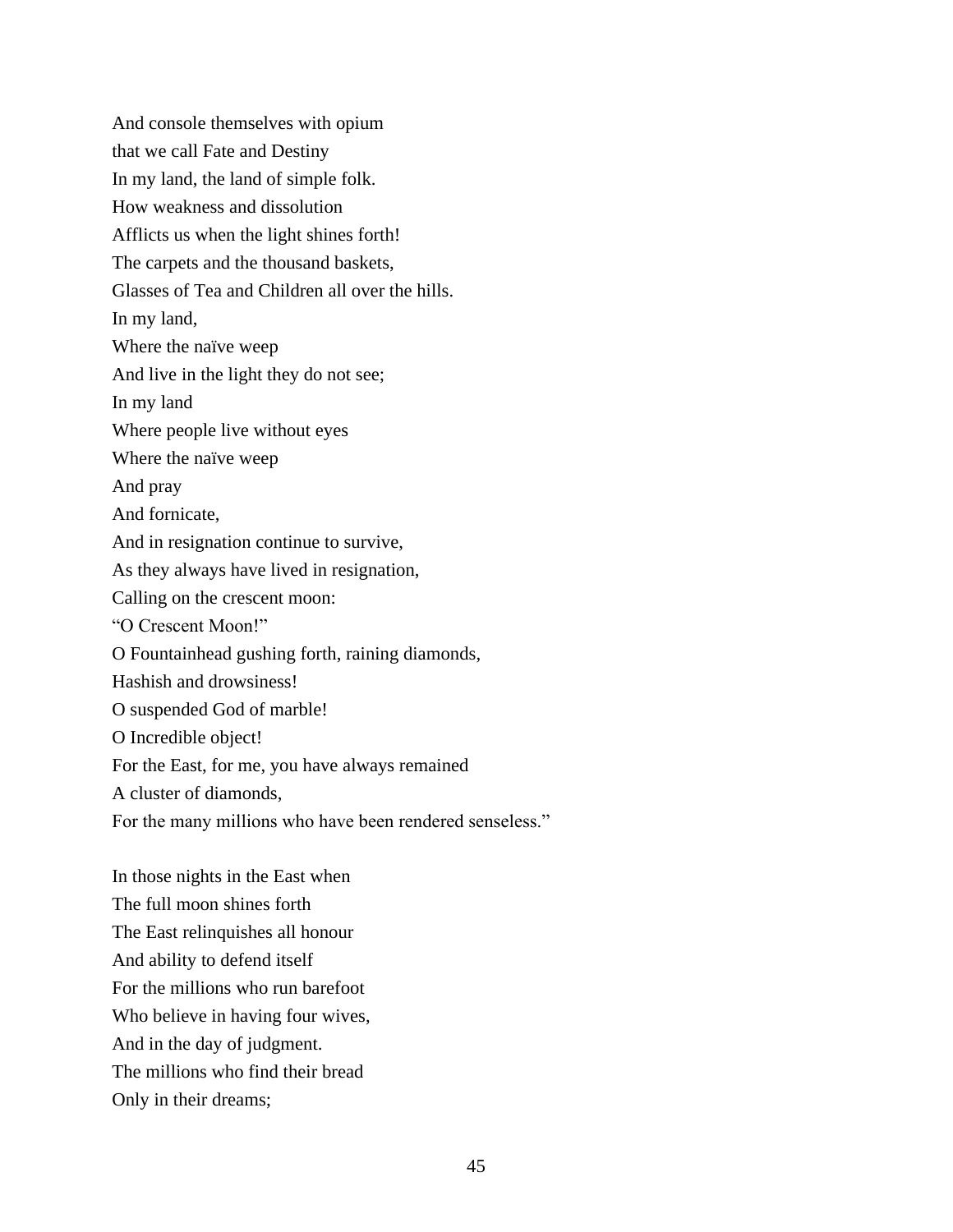The millions that spend the night in houses Built of coughs Who have never known what medicine is And fall down dead beneath the light. In my land, Where the stupid shed tears And perish weeping, Whenever they see the crescent moon Their weeping intensifies Whenever a lowly lute touches their hearts … or they hear the song "of the Night" Which in the East we call Songs "of the Night" In my land In the land of simple folk Where we ruminate endlessly the night songs A form of consumption decimating the East; Our East that ruminates its own history, Its languid dreams, Its hollow legends; Our East that seeks to discover every heroic deed In some fanciful tale of Abu Zayd al-Hilali.

**Nizar Qabbani** (1923-1998) is one of the most revered contemporary poets in the Arab world and is considered to be Syria's National Poet. His poetic style combines simplicity and elegance in exploring themes of love, eroticism, feminism, religion, and Arab nationalism, and throughout his professional life Qabbani has been known as a diplomat, writer (specifically, as a poet) and a publisher. While he was successful, he also encountered backlash for his writing. One of the poems that ruffled dictator-feathers was titled "When Will They Announce the Death of Arabs?"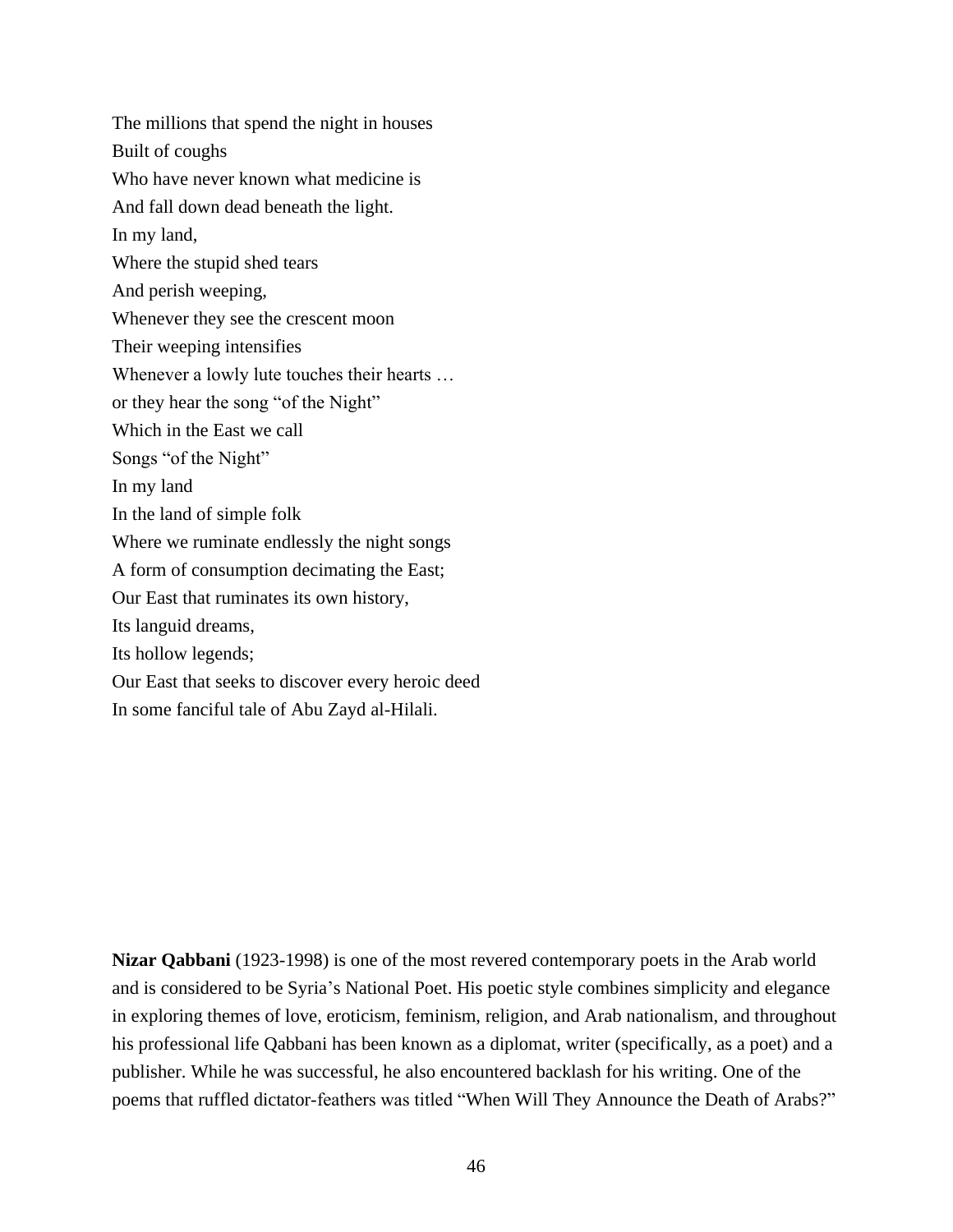# **Last Night I Dreamed**

Hafiz Shirazi *Translated by Mahmood Jamal*

<span id="page-49-0"></span>Last night I dreamt Of angels descending into the tavern; Taking the clay of Adam, They fashioned a cup And the dwellers of heaven Sat with me And the heady brew was passed around. Houris danced, Thanks were offered to the Lord most high; Friends had made amends, The cup of thanks imbibed in ecstasy. The sectarian path was left behind; They had strayed from truth of unity And followed trivial fantasies.

The heavens could not bear my debt And wrote me as a madman in my fate. But lovers bled their hearts And on the face of the Beloved Did a beauty spot create.

The fire that burns In the flame of the lamp Is not the fire; It burns in the essence of The moth and consumes him entire.

None has lifted the veil From reality as, *Hafiz*, you have done. You have unravelled the locks of Poetry's bride and with your skill adorned!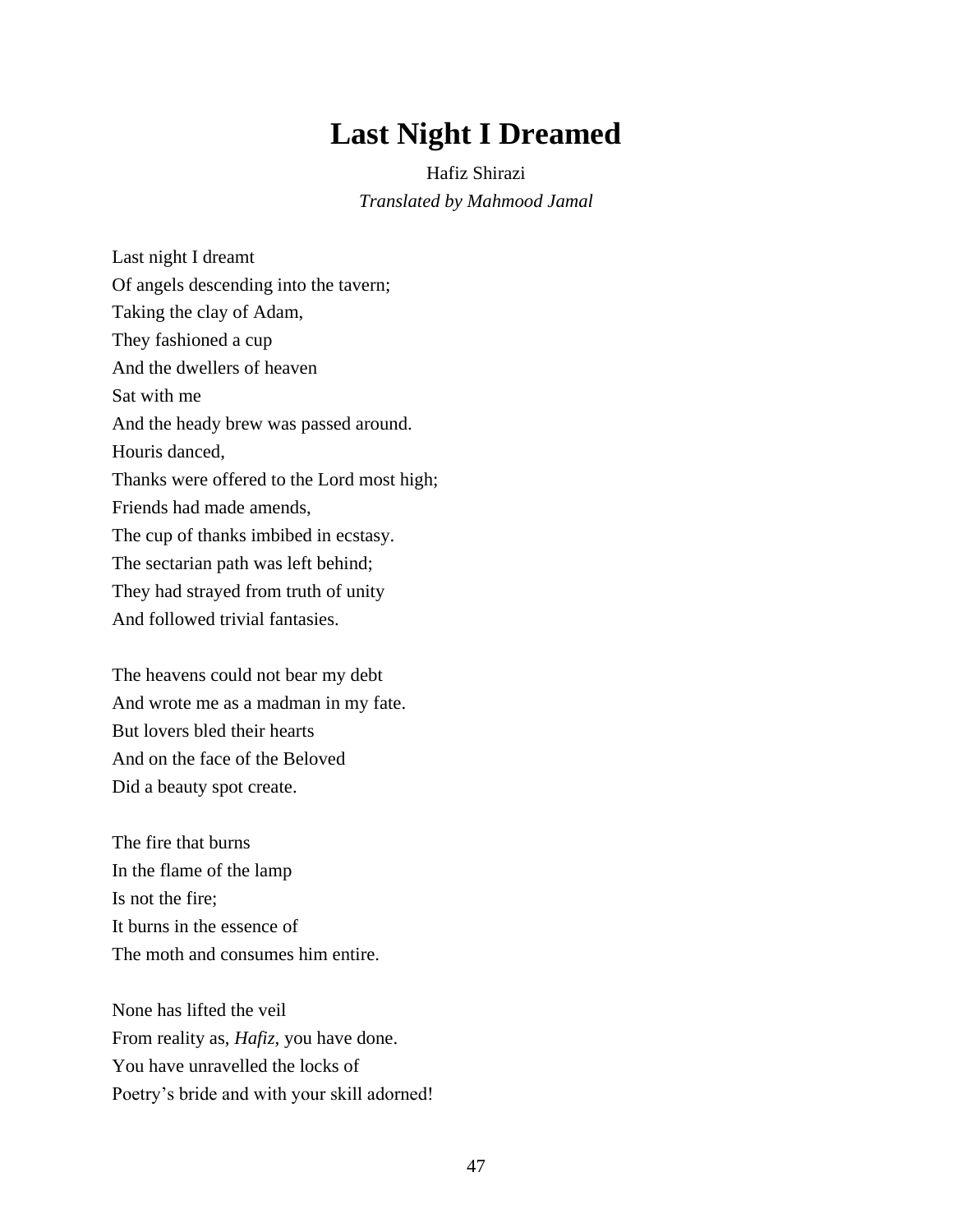**Hafiz (or Hafez)** (1315-1390) was a Sufi, Persian poet. Known as 'the memorizer,' 'or the safekeeper,' He wrote lyric poetry or ghazals to express divine inspiration as was common in the Sufi tradition. His work remains influential 7 centuries later. For more on how beautifully, spiritual poetry can be controversial, one need only study the history of Arab states adopting Islam. Sufism was viewed as a threat to more "sober" and "rational" (one might say, fundamentalist) interpretations, and thus it was attacked by Arab, Sunni sheikhs and rulers.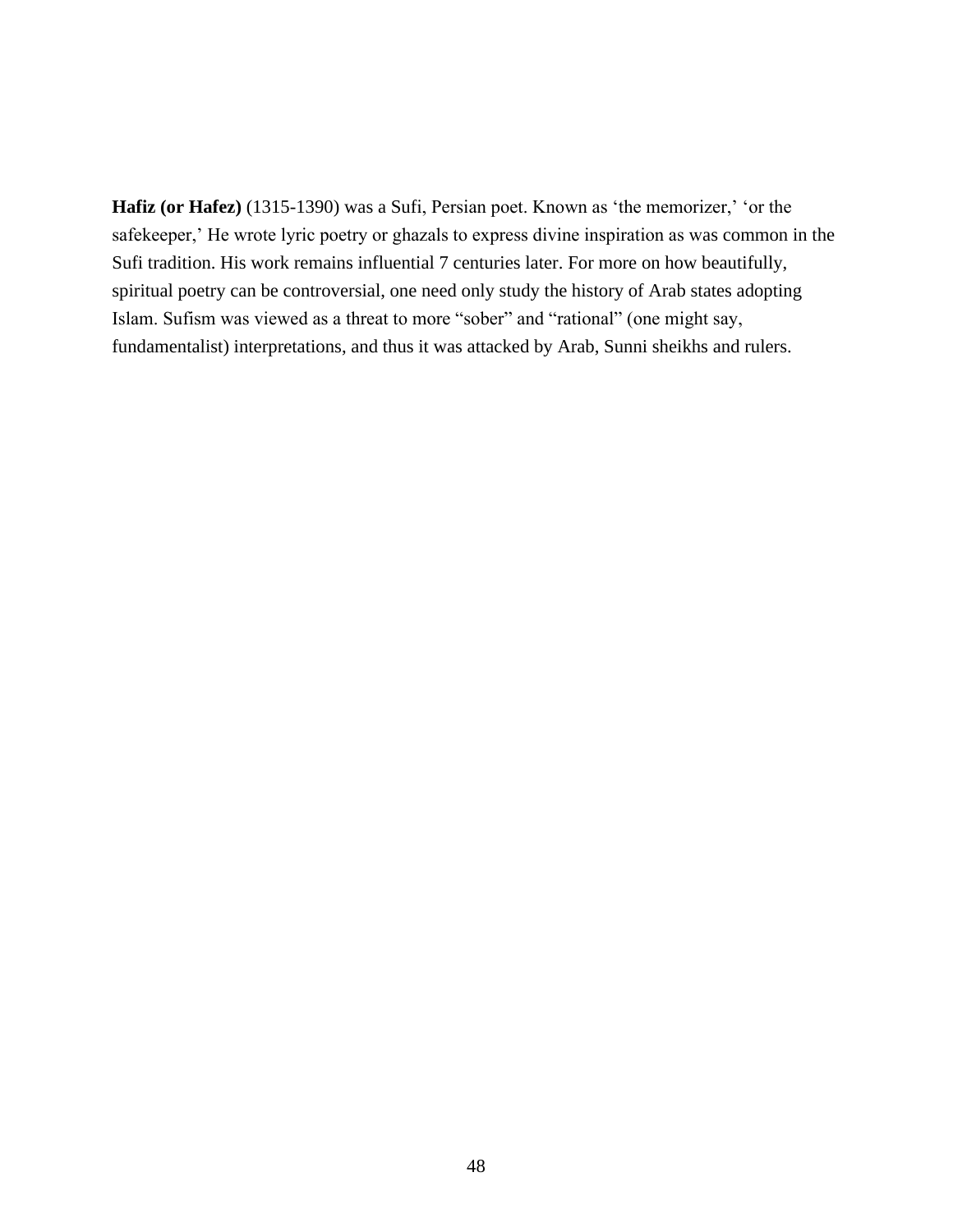## <span id="page-51-0"></span>**As Night Let Its Curtains Down in Folds**

Ibn Al-'Arabi *Translated by Michael A. Sells*

Peace, Sálma, and peace To those who halt awhile At al-Híma. It is right For one like me to greet you.

Would it have hurt her To return the greeting? Ah, but a statuette Goddess is beyond control.

They left as night Let its curtains down in folds. I told them of a lover Strange and lost,

Surrounded by yearnings, Struck by their arrows On target always, Wherever he goes.

She smiled, showing her side teeth. Lightening flashed. I couldn't tell which of the two Split the darkness.

Isn't it enough she said I am in his heart where each moment he sees me, isn't it, no?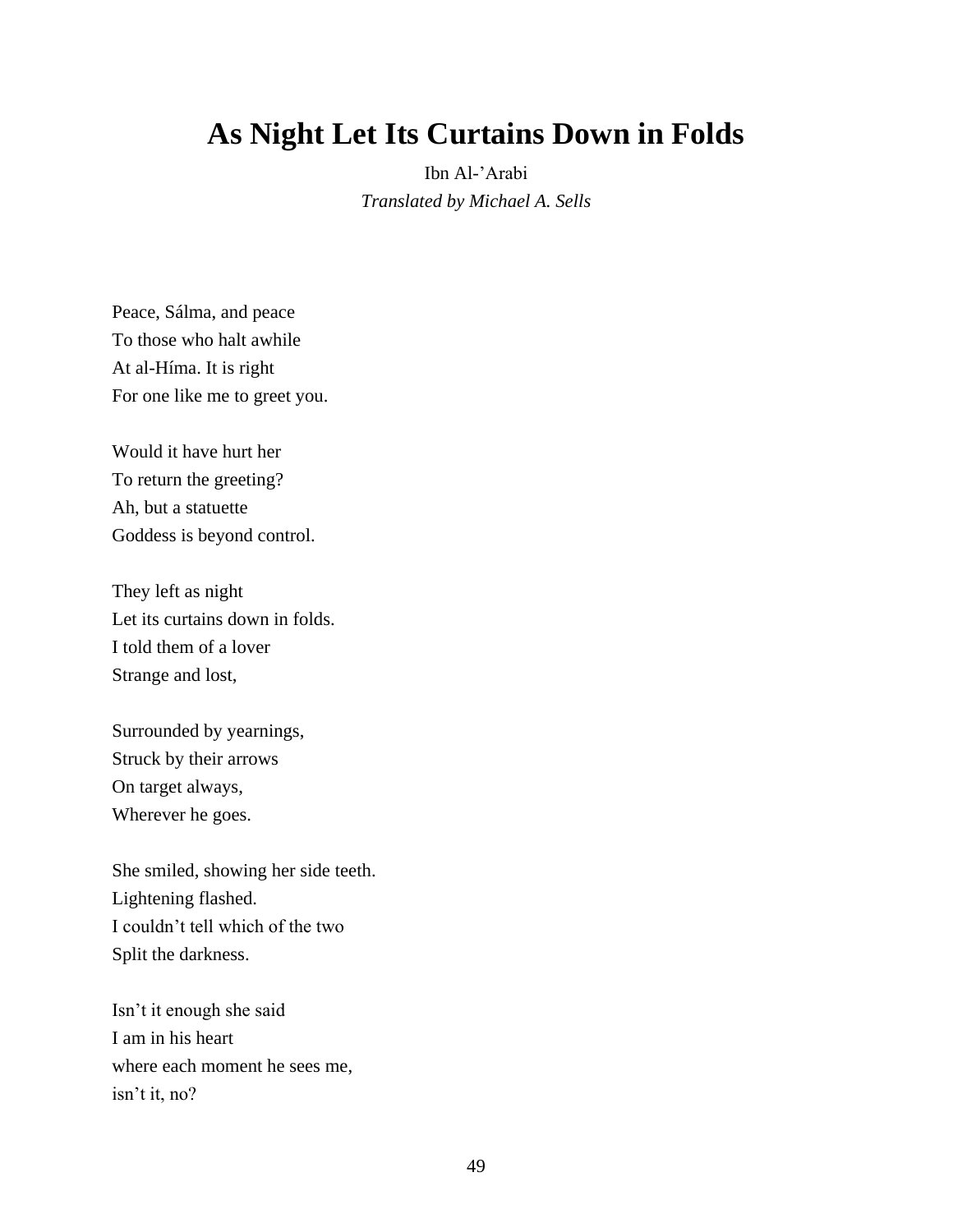**Ibn Al-'Arabi** (1165 – 1240) was born in the southeast of Spain. He was sufi philosopher who gave the mystical dimension of Islamic thought its first philosophic expression. He had a vision in 1198 that he should set out for the East. He never returned to his homeland. Instead, he scripted numerous books and treaties on Islamic thought. While in Mecca, he met a beautiful young woman who played in his life a role that resembles the one Beatrice played for Dante. Ibn Al-'Arabi, like Dante, wrote a collection of love poems (*Tarjumān al-ashwāq*; "The Interpreter of Desires"), and he composed a mystical commentary on the poems. His "pantheistic" view of God (Allah) and his love poetry drew the wrath of the Muslim orthodoxy, but he remains both a celebrated and in some circles a venerated scholar who is elevated to the rank of prophets and/or saints.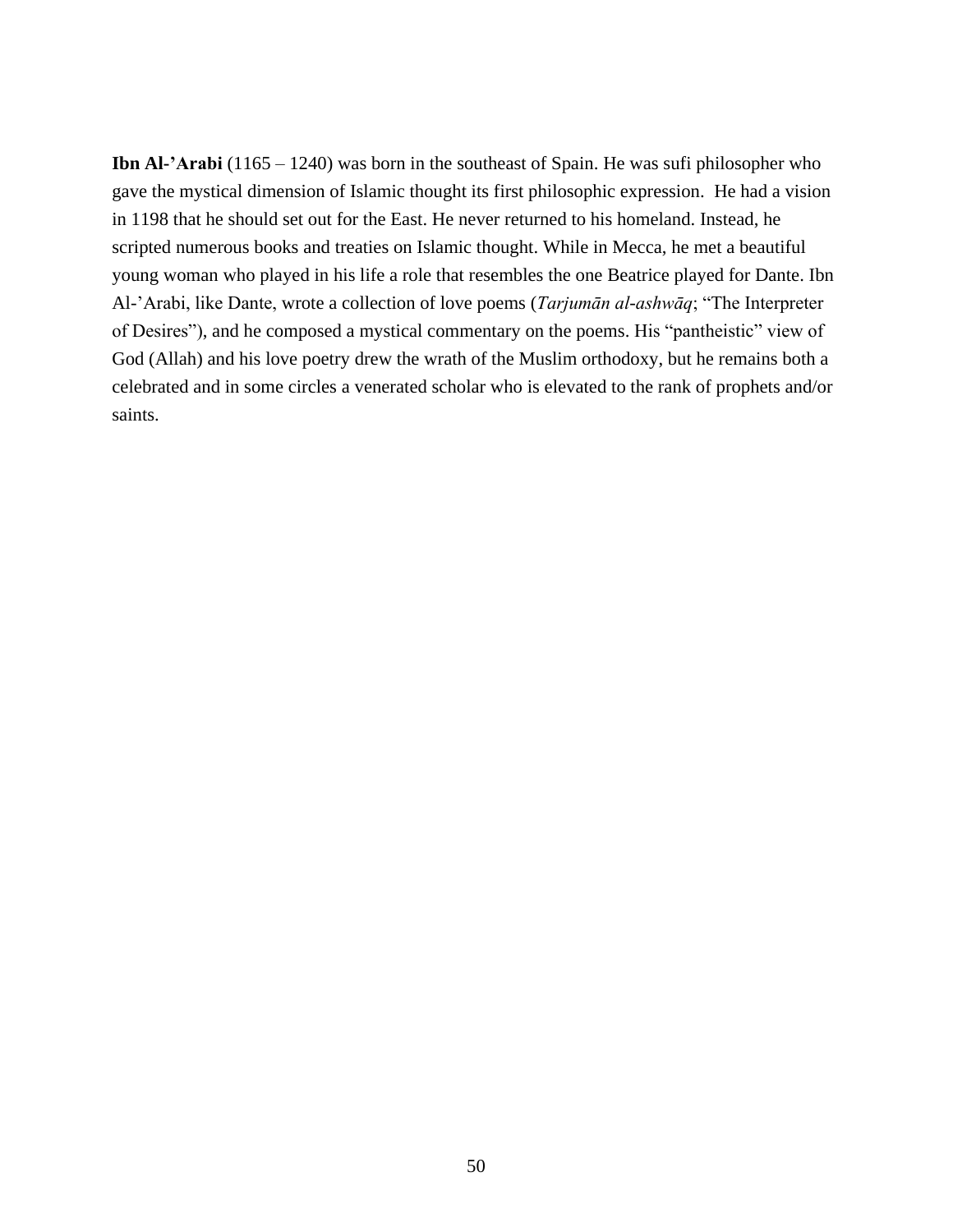# **Awaking in New York**

Maya Angelou

<span id="page-53-0"></span>Curtains forcing their will against the wind, children sleep, exchanging dreams with seraphim. The city drags itself awake on subway straps; and I, an alarm, awake as a rumor of war, lie stretching into dawn, unasked and unheeded.

**Maya Angelou** (1928—2014) was an American writer and a civil rights activist, with numerous publications spanning poetry, memoir, plays, movies and television shows. She held numerous job positions before her first memoir, *I Know Why the Caged Bird Sings (1969)*, brought her international recognition and acclaim, these include: correspondent in Egypt and Ghana during the decolonization of Africa, actress, director, producer of plays, movies, and public television programs, Christian leadership conference coordinator, fry cook, sex worker, and nightclub performer. Angelou is still highly respected as a crucial voice of the Black experience, and her works are seen as a defense of Black culture in the United States of America.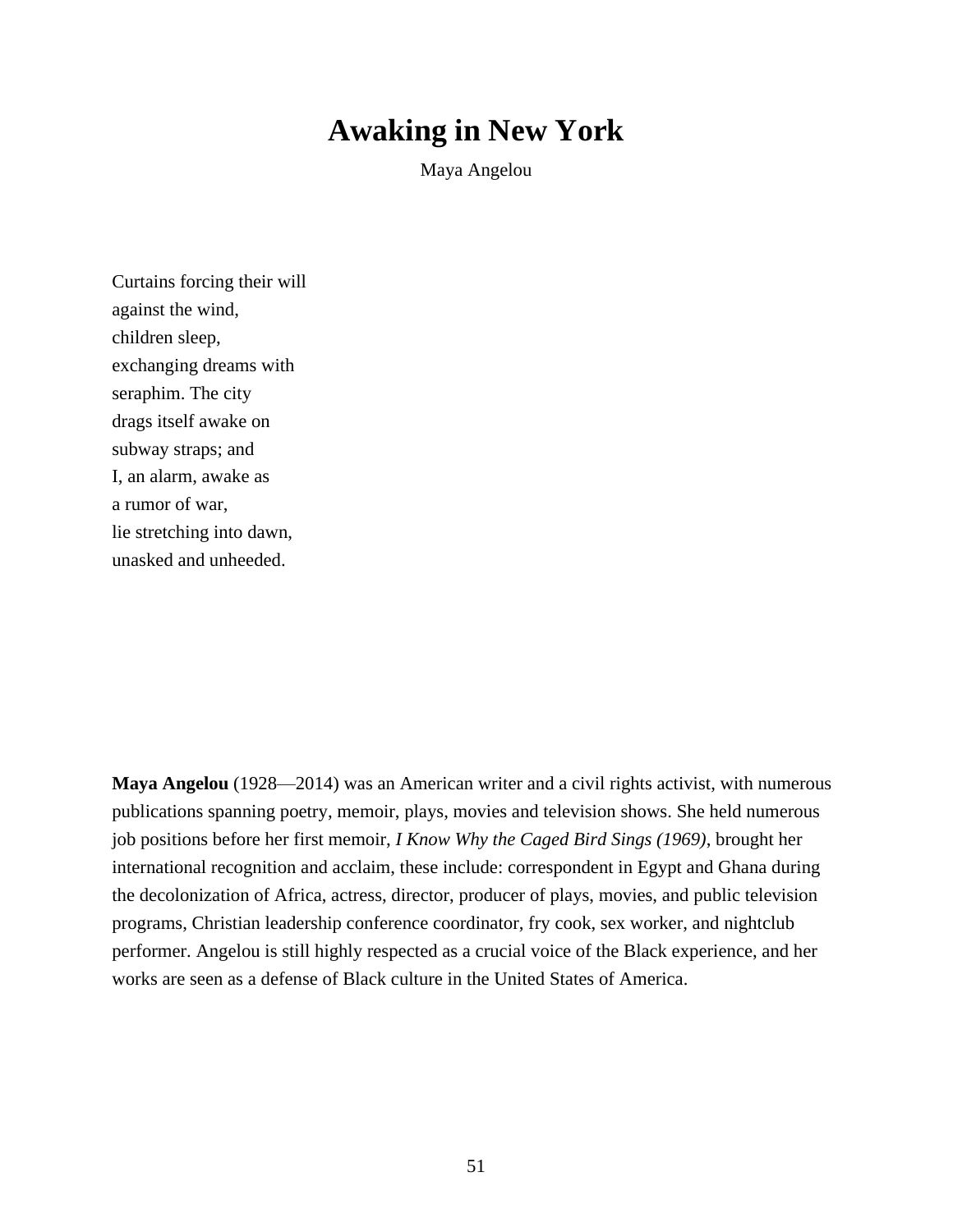### <span id="page-54-0"></span>**I wake and ask dawn about you: Have you woken?**

Adonis

*Translated by Khaled Mattawa*

I saw your face sketched around the house on every branch I carried dawn on my shoulder: She arrives, or is it the dream tempting me? I asked the dew On the branches, I asked the sun, have they read your footsteps? Where did you touch the door? How did they walk alongside you, the roses and the trees?

I am about to break my days and split in two: my blood there, my body here—sheets of paper dragged into the ruined world by sparks

**Ali Esber** (1930—) is a Syrian poet, essayist and translator who published under the pen name: Adonis or Adunis. Influenced by T.S. Elliot's modernist techniques, Adonis led a modernist revolution in the second half of the 20th century. He helped create a new form of Arabic poetry in the 1960s, one that found inspiration in the works of Sufi poets. This new form included elevated diction and complex Surrealism. Adonis is highly prolific and impactful, often nominated for a Nobel Prize in Literature, and described as 'the greatest living poet of the Arab world.' He received tremendous backlash from the Arab world throughout his life. Religious sheikhs issued fatwas for his assassination, and Arabs burned his books.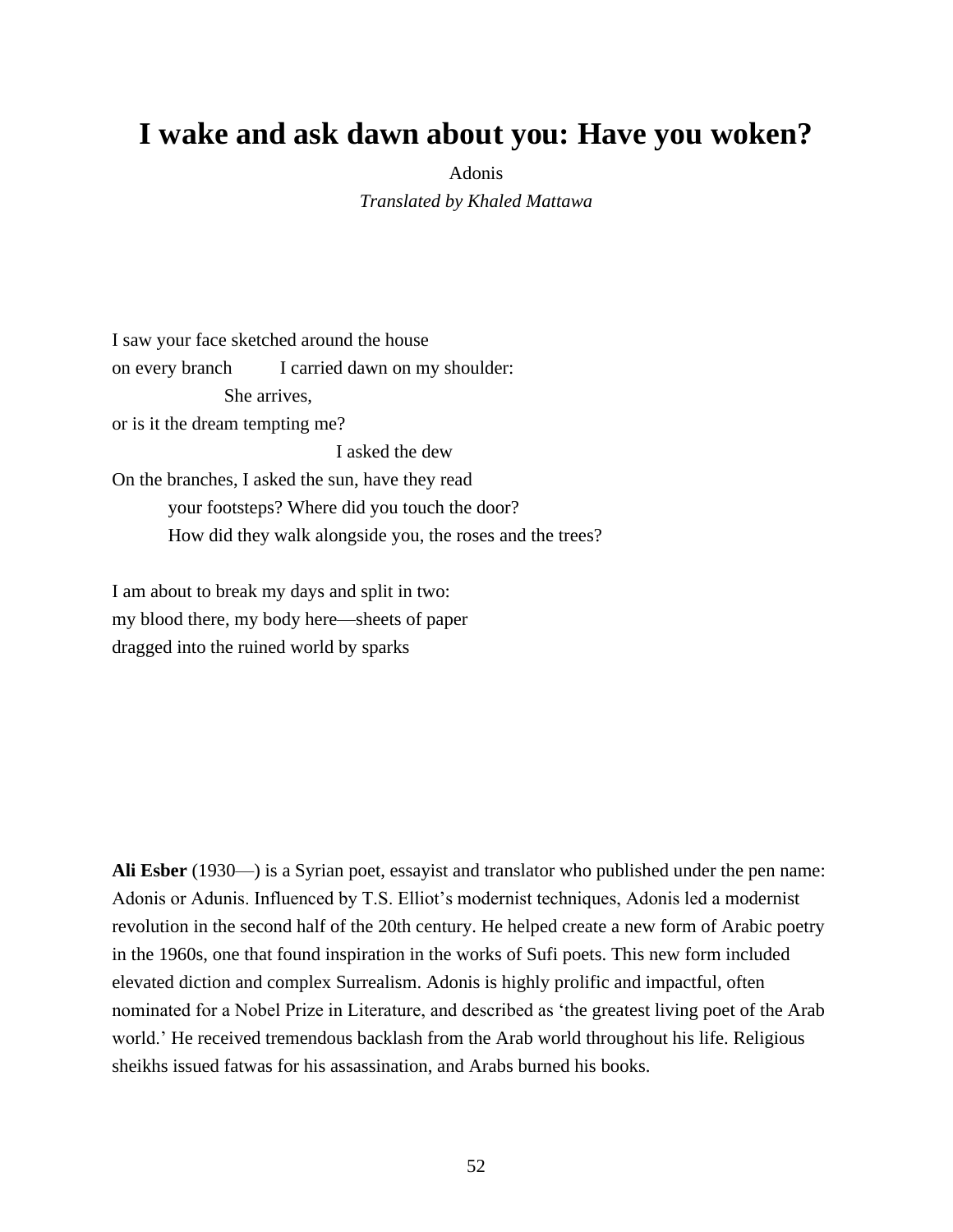### **Morning**

Duo Duo *Translated by Maghiel van Crevel*

<span id="page-55-0"></span>in the morning or at any time, in the morning you dream you wake up, you're afraid of waking up so you say: you're afraid of the rope, afraid of the face of a bird on a woman, so you dream of your father speaking birdwords, drinking birdmilk you dream your father is by himself and by chance, not in the dream had you, you dream the dream your father dreamed.

you don't believe but you're inclined to believe this is a dream, but a dream, your dream: once, it was the handlebar on a bicycle its shape squeezed into it by a hand now, it droops from your father's belly

once it was a foetus refusing birth now it is you crawling back to that handlebar you've dreamed all the details in your dream like the teeth your father left on the ground, flashing and laughing at you, so you are not death but a mere case of death: you've dreamed your dream's death.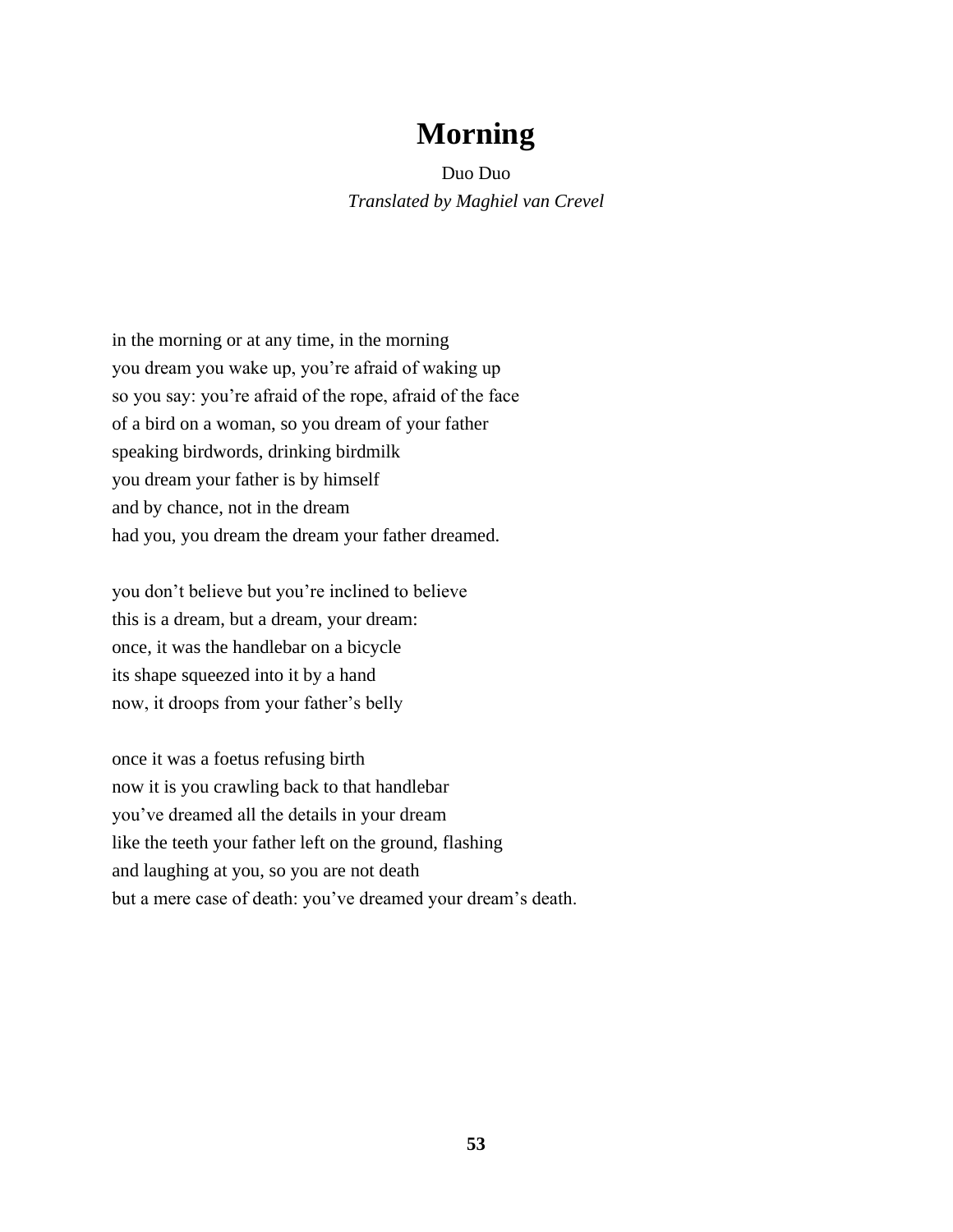**Li Shizheng** (1951—) is a Chinese writer who publishes under the pen name: Duo Duo. He was born shortly after the turnover of political power in 1949 and a few years before the "antirightist" movement in 1957-1958. These upheavals interrupted his formal schooling and then eventually ended it altogether when the Cultural Revolution broke out in 1966. Like many of his peers, he was sent to the countryside to receive "re-education." Duo started writing in 1968 in the style of classical Chinese poetry, but upon reading poems by Baudelaire, he switched to the modernist tradition, and his style received another shift in the mid-1980s when he adopted longer, more philosophical explorations in his poetry. Like Bei Dao, Duo Duo was also a member of the underground poetry movement described by authorities and the West as "Misty" or "Obscure."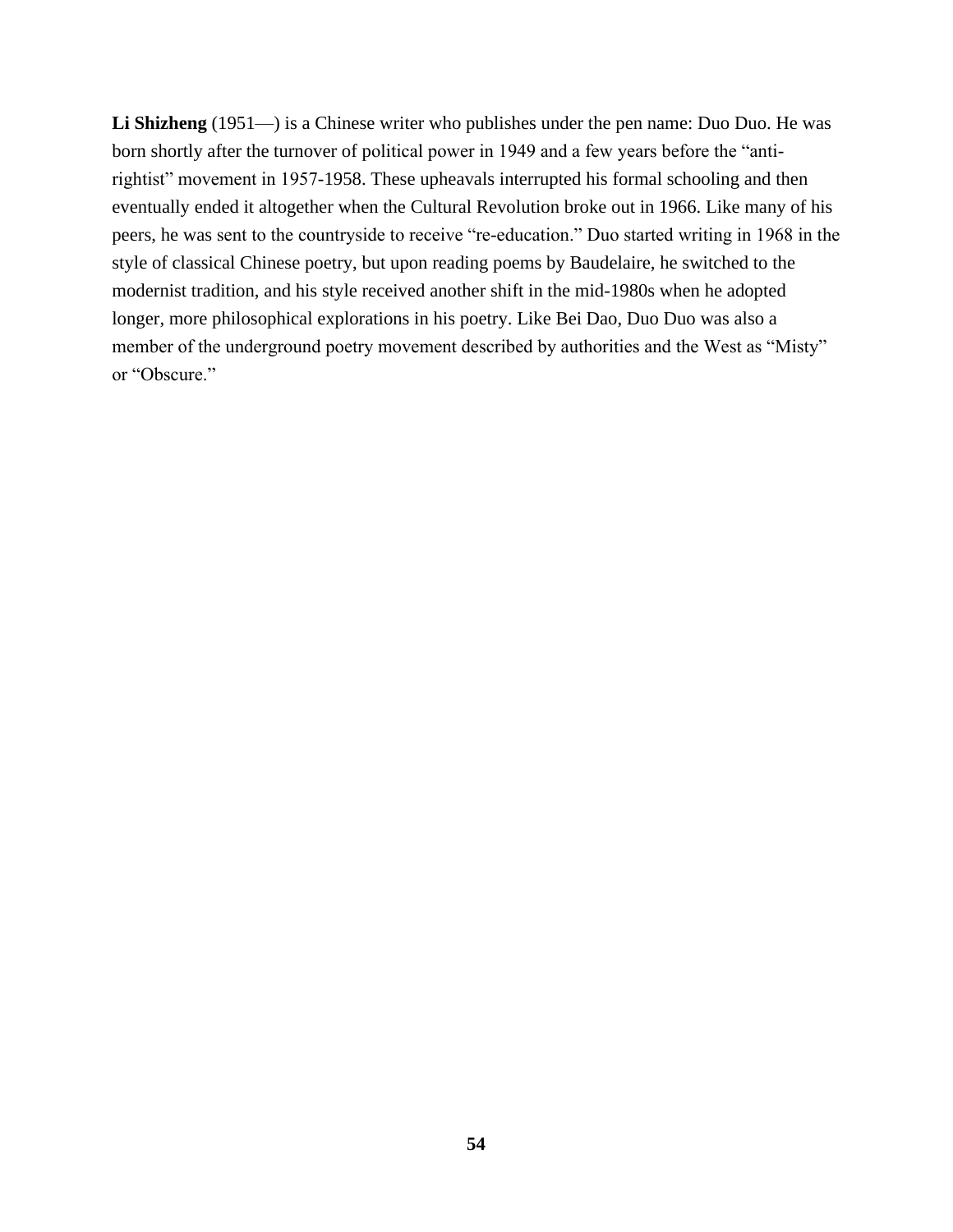### III - WRITING PROMPTS

"We dream in images that evoke feelings" – Annie Finch

<span id="page-57-0"></span>From: *A Poet's Craft: A Comprehensive Guide to Making and Sharing Your Poetry* by Annie Finch, 2012

"An image is not an idea or a thought; it is sensory information."

"Words such as pastures, sea, rock, sun, tree, woodland path, and breathe, are concrete. Words such as anxious, care, love, forever, and immigrant are abstract."

"Ideas are, of course, essential to many good poems, but unless a poem has imagery, it is likely to leave the reader behind, without a real emotional connection."

"Imagery refers to the sensations produced in the mind by the language of touch (including kinesthetic sensations: awareness of muscle tension and movement), taste, smell, sound or sight."

//

1. Browse through a sizable group of poems by others\* and jot down all the images that strike you. Play with these images, arranging them in groups of abstractness and concreteness. What tendency do they have in common? What does your attraction to these images teach you about your own tendencies as a poet? Now browse through a group of your own poems and do the same thing.

\* Explore the poems in this packet.

2. Go to a place you like, close your eyes and remember everything you can about the place. Write it down. Look around again. Repeat steps one to three more times. Use every sense: touch, smell, sight, sound, taste. What was the experience like for you?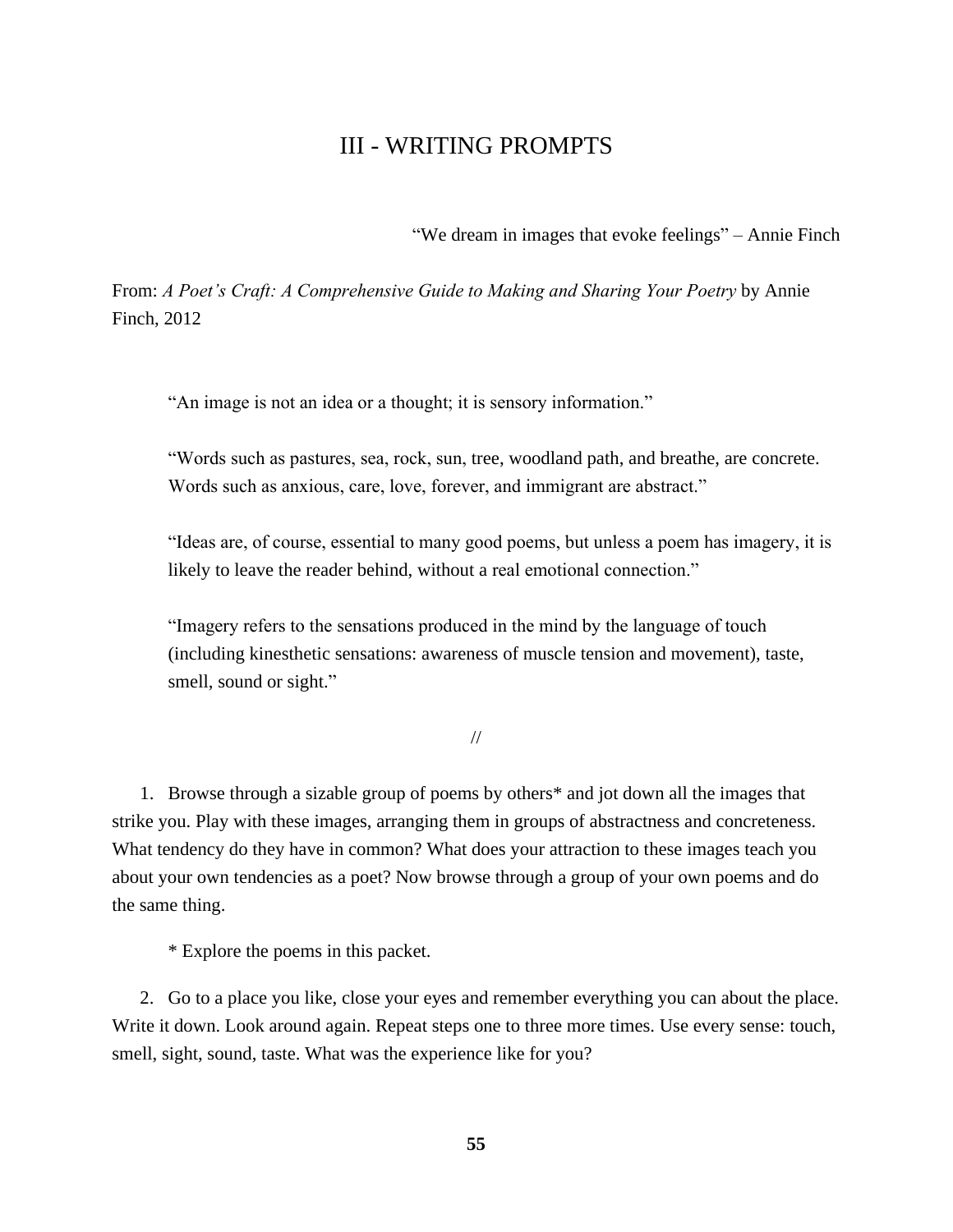3. Write a poem of at least 20 lines that conveys a mood entirely through concrete images. While all words have a degree of abstraction, your image poem should employ as few abstractions as you can possibly manage. Remember to include only information that you can see, touch, hear, smell, or feel, and to delete all interpretations, explanations, and generalizations.

4. Choose two contrasting states of mind (peacefulness/anxiety; melancholy/elation; anticipation /regret etc.), and go to the same place, one that is rich in detail and imagery, then write two poems, one for each mood, by describing the scene using only images that convey the mood.

5. Write a dialog between yourself and a particular object or scene. Take both voices and keep the dialog going until you reach some kind of resolution. This part of exercise comes from Shamanic teaching tradition.

\*\*\*

From: *Open the Door: How to Excite Young People About Poetry.* Edited by Dorothea Lasky, Dominic Luxford, and Jesse Nathan. Illinois: Poetry Foundation, 2013

Michael McGriff's "The Image List" (301-303).

#### FIVE MINUTES

"In five minutes, make a list of *at least* fifty objects that are important to you. Remember, these are objects that are important to *you*—they don't need or sound special or "poetic." For example, your list might include things such as 'the grass by our fence, Dad's boots, the old woodstove in our living room,' to use a few examples from my own image list. There are no right or wrong objects to include on this list. Everyone is going to have a very different list containing a wide range of objects. The key to this exercise is to keep from overthinking—make a list of whatever comes to mind first. Keep your pen moving (or your fingers trying) until you've reached five minutes. Once you get started you'll quickly see that you can generate far more than fifty objects."

#### TEN MINUTES

"Now that you have these fifty objects in your mind, it's time to make a second list. Take ten minutes to list the first twenty memories that you associate with the objects on your list. These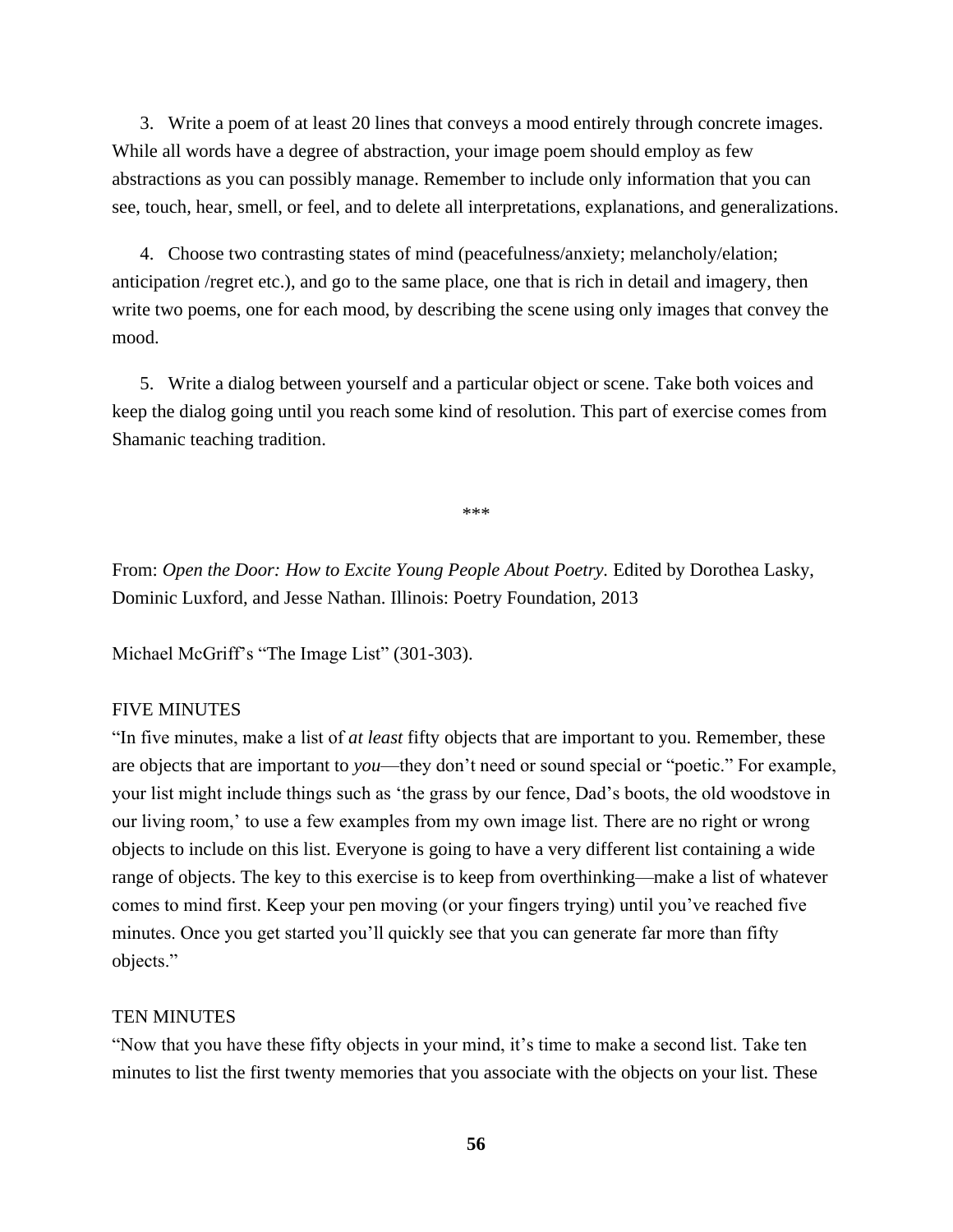memories don't need to be elaborate; think of these as notes to yourself. Your list might look some-thing this:

- Visiting my mom in the hospital
- Noticing the way rain sounded against my window the night I got in trouble with cops
- Listening to Chopin for the first time

And so on. Again, there is no right or wrong way to make this list. Everyone is going to have different memories. Some memories might be serious, some might be funny, and some might seem very ordinary. Again, the key to this list is to write down anything and everything that comes to mind. After all, there is no subject too ordinary, too outrageously funny, or too serious for a poem."

#### FIVE MINUTES

"For the third and final list, select two memories from the list of memories you just made. For each memory, make a list of as many sensory details as you can think of. Remember, a sensory detail is a detail that pertains to how something looks, feels, tastes, sounds, or smells.

Combine all three lists and you have what I call an image list, a blueprint that contains everything you'll need for making a poem. The image list is full of things you know, full of things you have personal connections to, and full of sensory details. Just as important, the image list is devoid of abstractions and generalities. Abstractions and generalities can often feel vague, unconvincing, and unimportant to a reader, whereas the contents on the image list will feel personal, intimate, and convincing. The more a writer can *show* an experience, the more the reader will sympathize and understand it. The contents on the image list can be used to make a small poem, such as one of Buson's great haiku, or a large, detail-stuffed epic such as Whitman's *Leaves of Grass*.

To see how this exercise can be used, check out the following poems, each of which uses the kinds of details and plain language that you'd find on an image list: "Things I Didn't Know I loved," by Nâzim Hikmet: "Nostalgic Catalogue," by Garret Hongo; "Getting it Right," by Matthew Dickman; "We Went Out to Make Hay," Stephen Torre; "To a Friend," by Zubair Ahmed; and "Inventory" by Günter Eich."

\*\*\*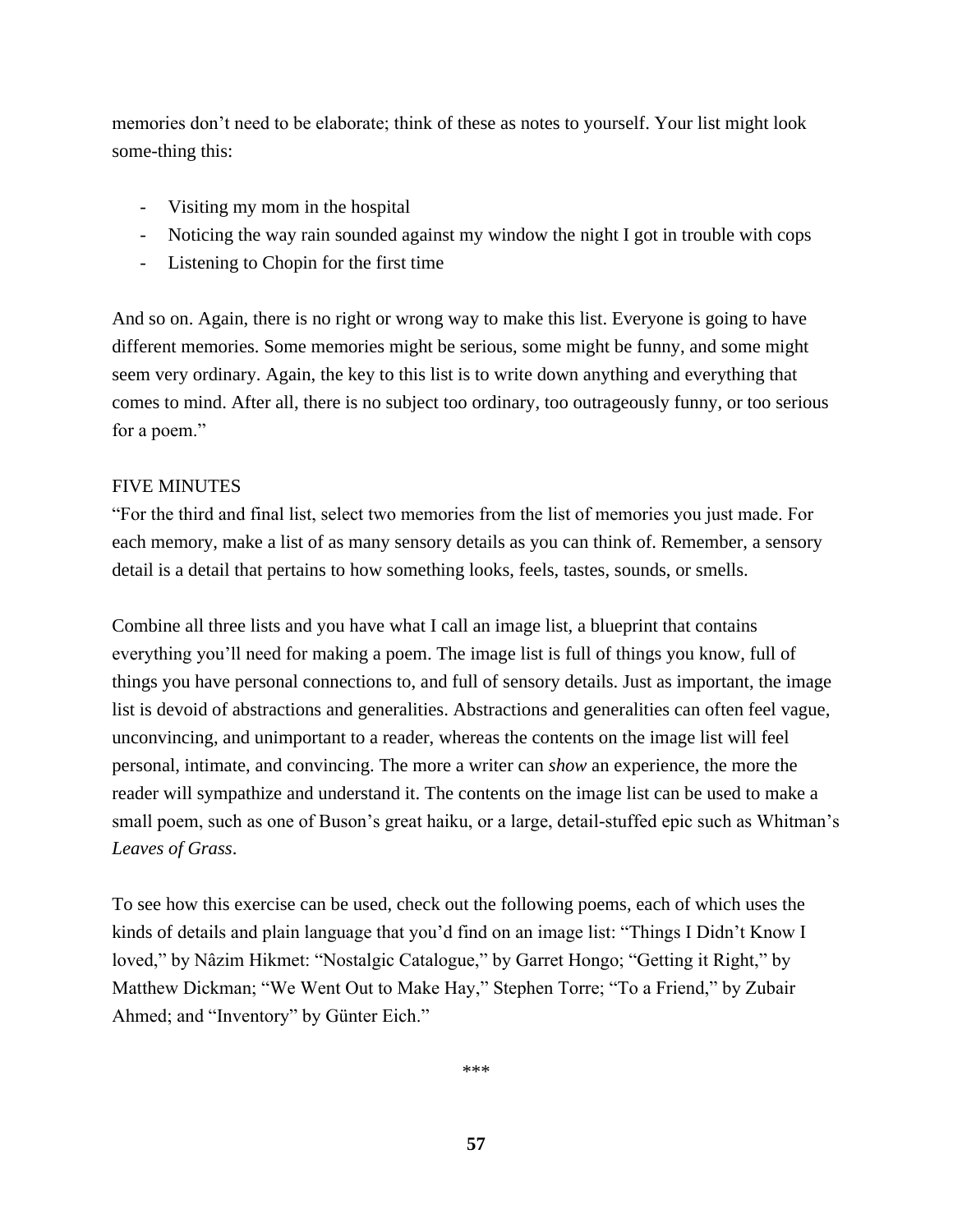#### **Capturing Images (37-39)**

"Focus on a physical sensation/image to connect with your creative healing process. For instance, what does the sound of water at the shore bring up for you? [ . . . ] Write everything you can about the connections sparked by these images and sensations."

#### **Releasing Emotions (51-53)**

"Is there an emotion or circumstance in your own life which has suppressed your voice? What images arise? Write these on paper. Let your words flow. Don't erase or worry about spelling. Paint freely with your own words. Don't hesitate to use the powerful images, sounds, bodily sensations, or vibrant words from your word-flow."

#### **Finding Your Scared Place (5-6)**

"Imagine or recall in detail the place or places you feel most able to let your writing emerge. It doesn't have to be just one place. This place could be in your present home—or a home that you design to support your creativity. It could be an interior place shaped by your imagination or a spiritual realm you visit."

#### **Companion (6-7)**

"Consider poetry or the poetic spirit as your companion. Imagine this poetic spirit befriending you. [ . . . ] How wand when does this Muse appear? What does your Muse look like?"

#### **Words that Cry Out (17-18)**

"I ask workshop students to speak strong and vibrant words out loud, words that leave the roots and dirt on. As they are spoken, I write the words with colored markers on a large pad. These are not necessarily words that shock or have a coarse edge. They're magnetic words that stir attention and feeling. The potent energy contained within such words ignites the authentic development of your poem. [ . . . ] What words can you say and write that show 'dirty' on the roots of your poem?"

"Choose words that interest you, that have impact, that reveal something about you and your state of mind, problem or hurt right now. Choose words that are related to the body, to nature and your emotions. Pay attention to how the sound of a word communicates the feeling of that word."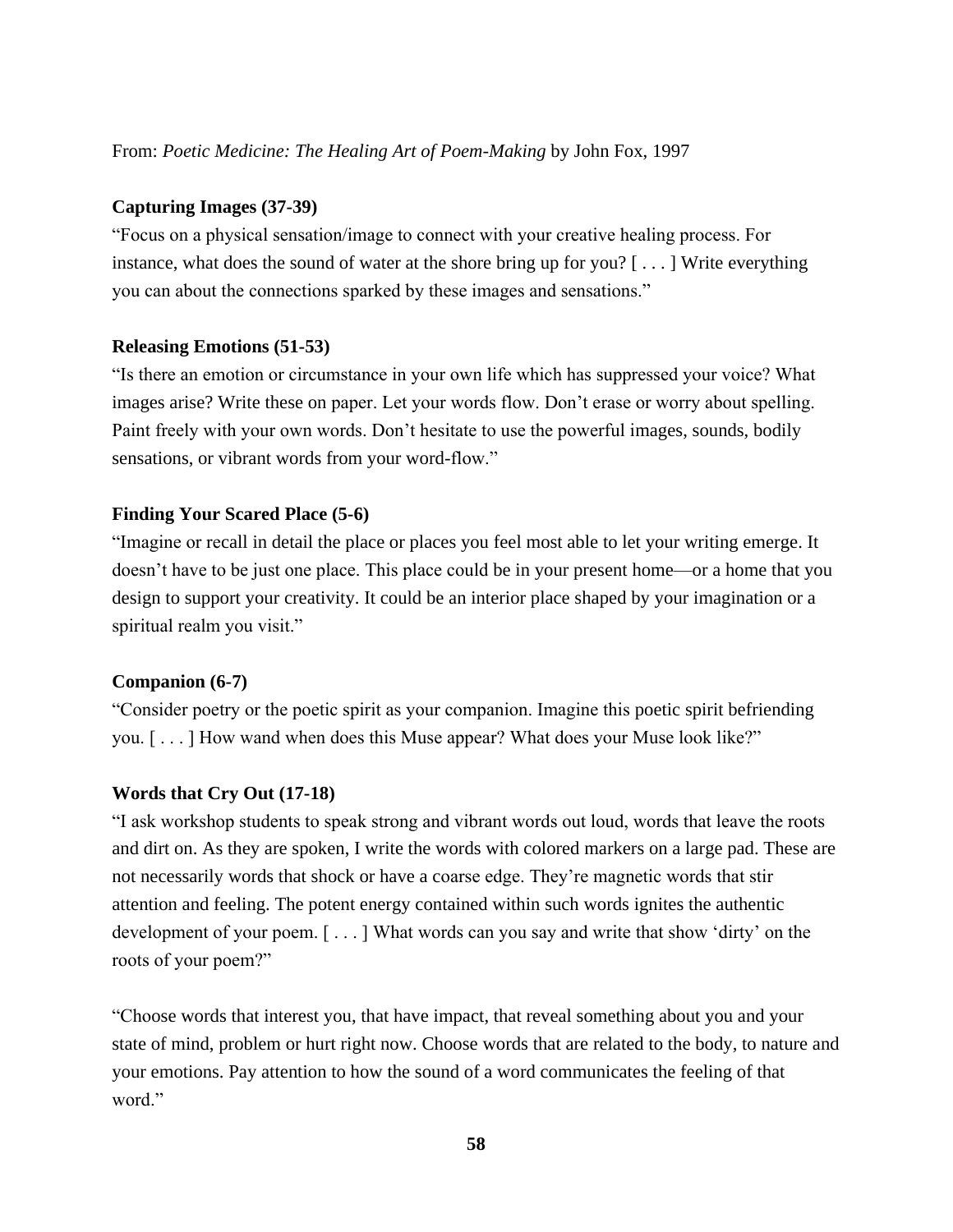#### **Listening Well (41-43)**

"What does listening tell you about relationships? What does listening have to teach you about being close to your creativity and healing process?"

"Practice listening. For instance, listen to the sounds of your child or children at play and when they speak to you."

"Listen to emotionally charged sound."

#### **Reclaiming Feelings (43-47)**

"What image or metaphor describes the experience of suppressing your feelings? What image or metaphor could illustrate giving those feelings more room? Without allowing the emotion to overwhelm you, what would giving your feelings more room in your life look like? Make a poem about this."

#### **Connecting the Personal with the Universal (55-56)**

"Write about an experience, object, place, time in your life, or person toward whom you feel a deep personal relationship. Using metaphor, simile or another poetic device, allow your perception of that connection to expand in a way that links you and what you are writing about with something beyond yourself, something larger."

"Look at an experience that is painful in your life—loss of a loved one, loss of a place you loved, the loss of someone's friendship and esteem, your feelings about suffering or social injustice in the world—and make a 'poetic panel' to represent your connection to that person, experience or circumstance in the world. [ . . . ] Use magazine clippings, photographs, poems, pieces of cloth, phrases, poems or words. Create your own poetic collage to connect you with a wider circle of humanity."

\*\*\*

"Truly, the work is not only reading or writing a poem, it is in living on: living on through heartaches of loss and disappointment, flourishing in spite of your 'rough seasons.' But how do you choose to live on? One way is by expressing the 'good singing' of poetry. Make room for your cry of pain in a poem. Speak of the place you are glued together. Find yeast in words so your poems will become like 'fresh bread on the table'" (30)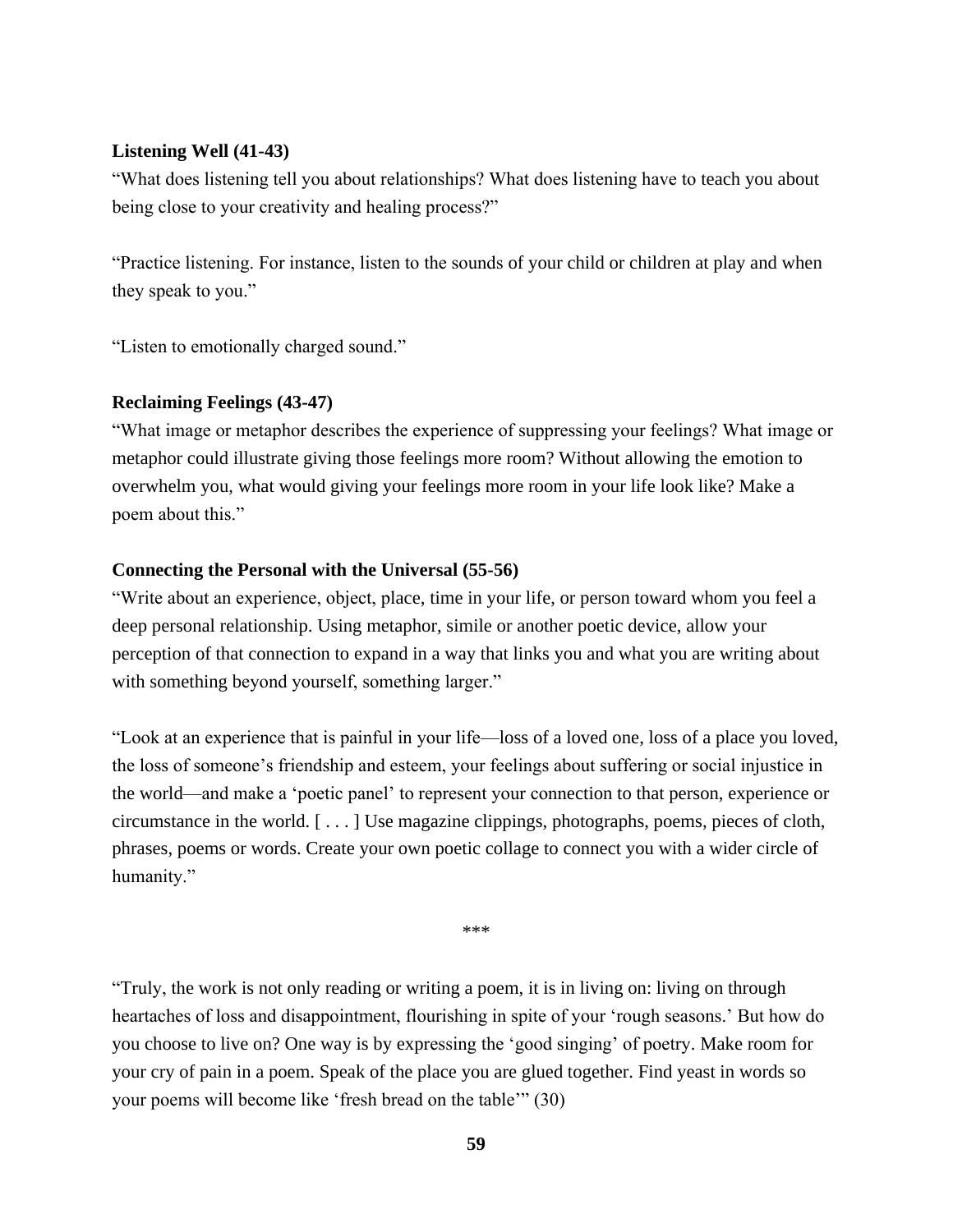# <span id="page-62-1"></span><span id="page-62-0"></span>IV - QUESTIONS FOR YOUR WRITING JOURNAL **WHAT KIND OF WRITER AM I?**

#### **Who am I?**

Name, age, gender, nationality/political identity, position in the family, favorite food, color I hate most in the world and the reason I hate it, etc. All the things that I know about myself. Who am I *as a writer?* Which aspect of my identity above is active in my writing? Do I want to expand it now that I've thought about the two as separate? Do I want to consolidate my writing identity, or do I want to evolve it beyond its current shape?

#### **What is at stake for me in my writing**?

What do my demons look like? What are some of the social or political obstacles I encounter? How does my ego/pride feature in my work? Will my writing impact my present/future? Will it impact my relationships with my family members? Is the impact worth the risk? Can I live with the consequences?

Why do I write / need to write / want to write? Joy, education, sharing, communication, etc. What do I write / need to write / want to write? Fiction, nonfiction, poetry, humor, horror, social commentary, nonsense, revolutionary works, summaries and reviews of others' opinions, my feelings, etc.

- Who am I writing for? Who are my readers? Do they look like me? Do they sound different? Do they think different from me? Why should they read my work? Am I writing so that they can understand? Am I writing *at* them or *for* them? What does that mean in terms of my craft choices?
- Is my writing in conversation with anyone? Am I writing within a tradition? Am I writing in response to a book, an author, a genre? Am I writing against anyone, against a tradition, against a form, etc.?
- How do I write? Do I need to be inspired? Have I disciplined myself to be continuously generative? Do I write sloppy first drafts? Do I wait until I can write perfect finished poems? Do I keep a journal? What does my writing style say about my fears or my obsessions? How can I dramatize these concerns in my writing?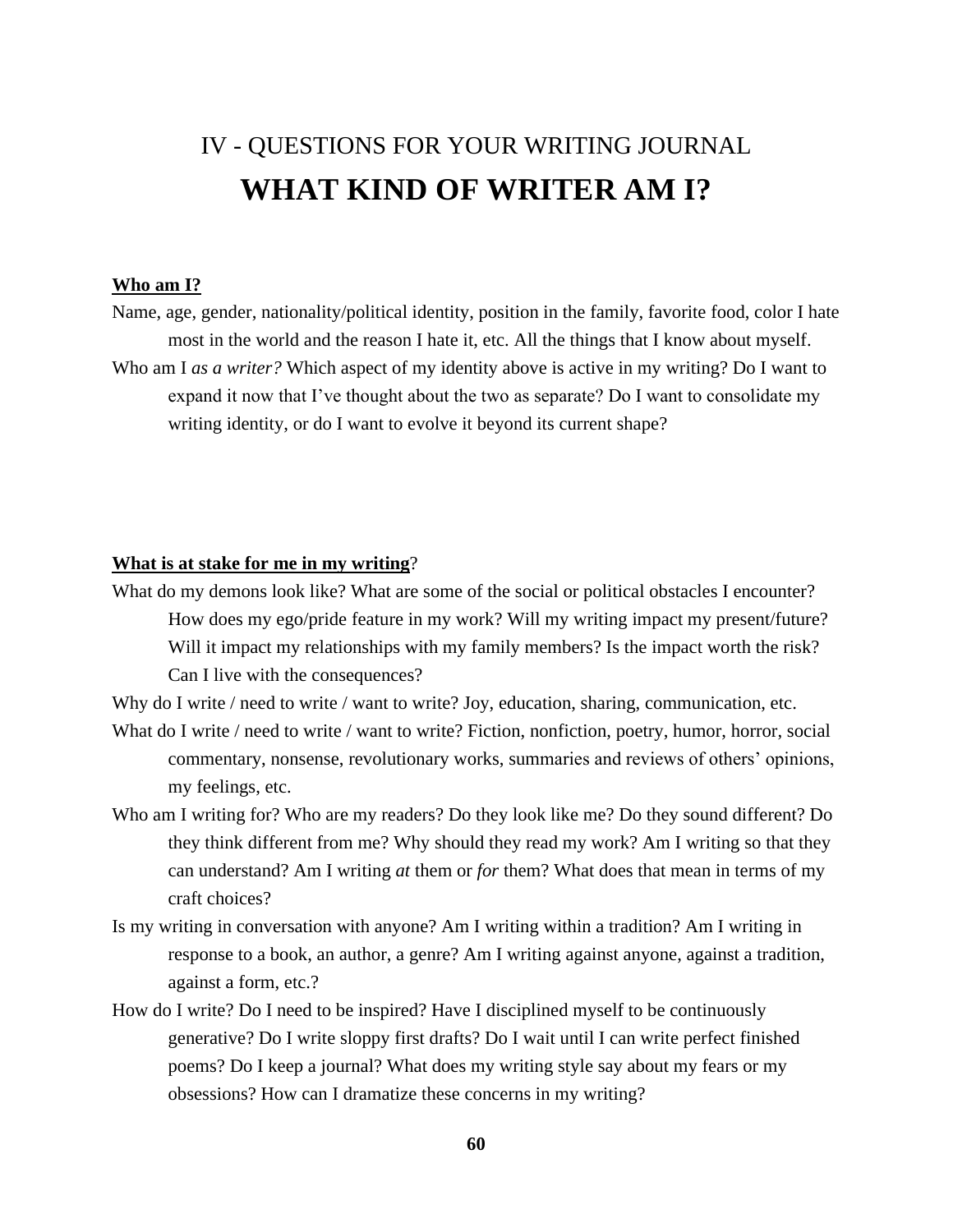#### **What is creativity in my opinion**?

Can it be taught? Have I researched it? What are some of the opinions circulating around the topic? Which ones align with my worldview the most? Is the writing process linear? What does it actually look like? How do I feel about "failure"? Do I enjoy the process itself?

#### **What is my philosophy about revision**?

- Is it re-vision, i.e. *re-seeing* the work with new eyes, or is it about editing, *making better* what is available? For instance, polishing spelling mistakes and grammatical structures rather than transforming the work into something completely different.
- Do I want to publish my work? Do I know where I want to publish? Why do I want to publish? What does it give me? What does it make me feel? If I want to publish, do I know my publisher's writing philosophy? Do I care? Am I the kind of artist that respects the community, or do I only believe in the individual? Do I believe in both? How do they intersect in my work?
- How can we criticize literature and writers? How can I judge myself while writing? How must I *never* judge myself while writing?
- Can writing change the world? Should it? Must it?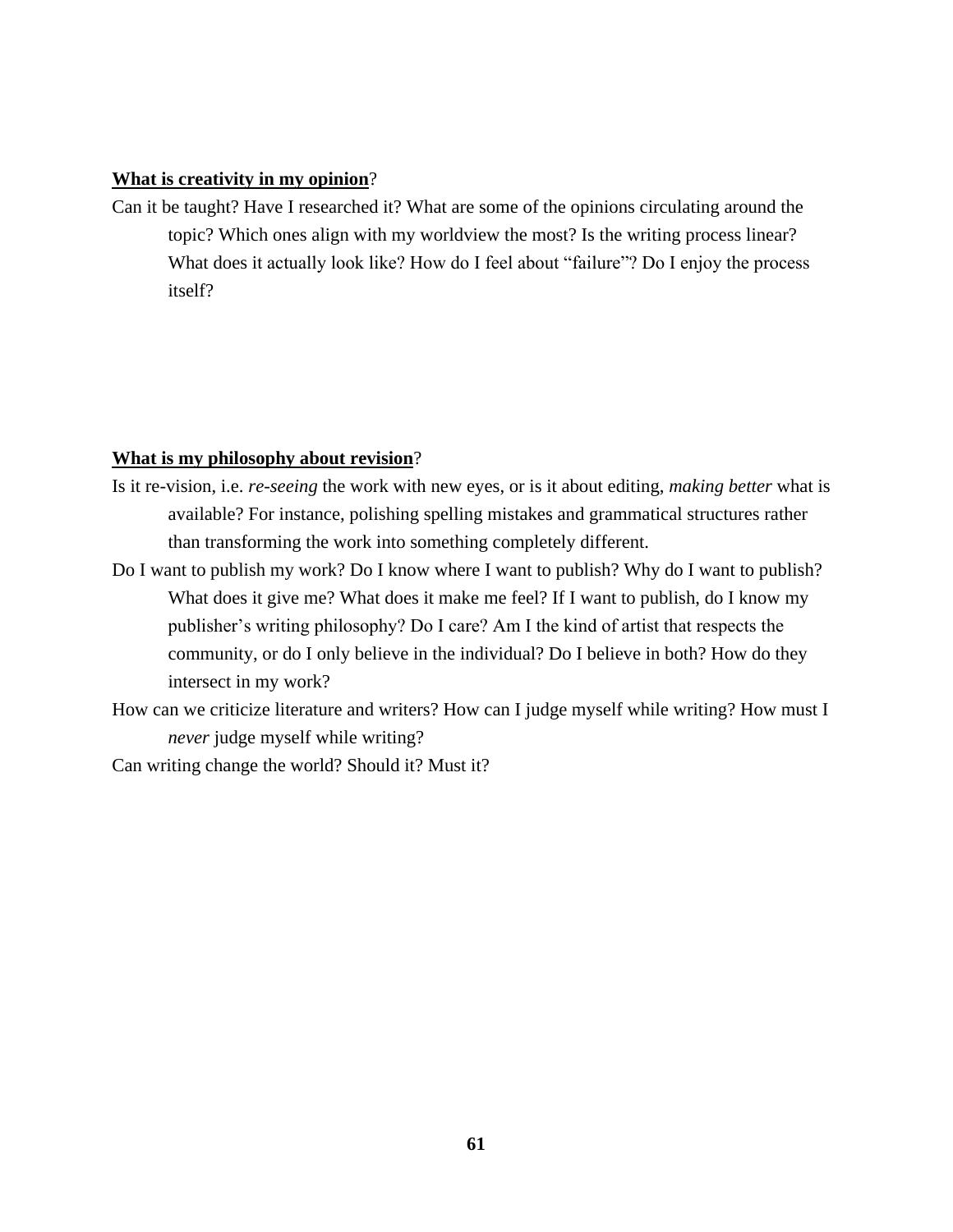### V - RECOMMENDED READING

#### <span id="page-64-0"></span>Writing as Therapeutic Practice

*Poetic Medicine: The Healing Art of Poem-Making* by John Fox, 1997

#### Poetry Anthologies

*Against Forgetting: Twentieth Century Poetry of Witness,* edited by Carolyn Forché, 1991 *Inclined to Speak: An Anthology of Arab American Poetry*, edited by Hayan Charara, 2008 *Halal if You Hear Me: The Breakbeat Poets vol.3.* edited by Fatimah Asghar and Safia Elhillo, 2019

#### How to Shape Your Poem

*A Poet's Craft: A Comprehensive Guide to Making and Sharing Your Poetry* by Annie Finch, 2012

*Making Poems: Forty Poems with Commentary by the Poets, edited by* Todd Davis and Erin Murphy, 2010